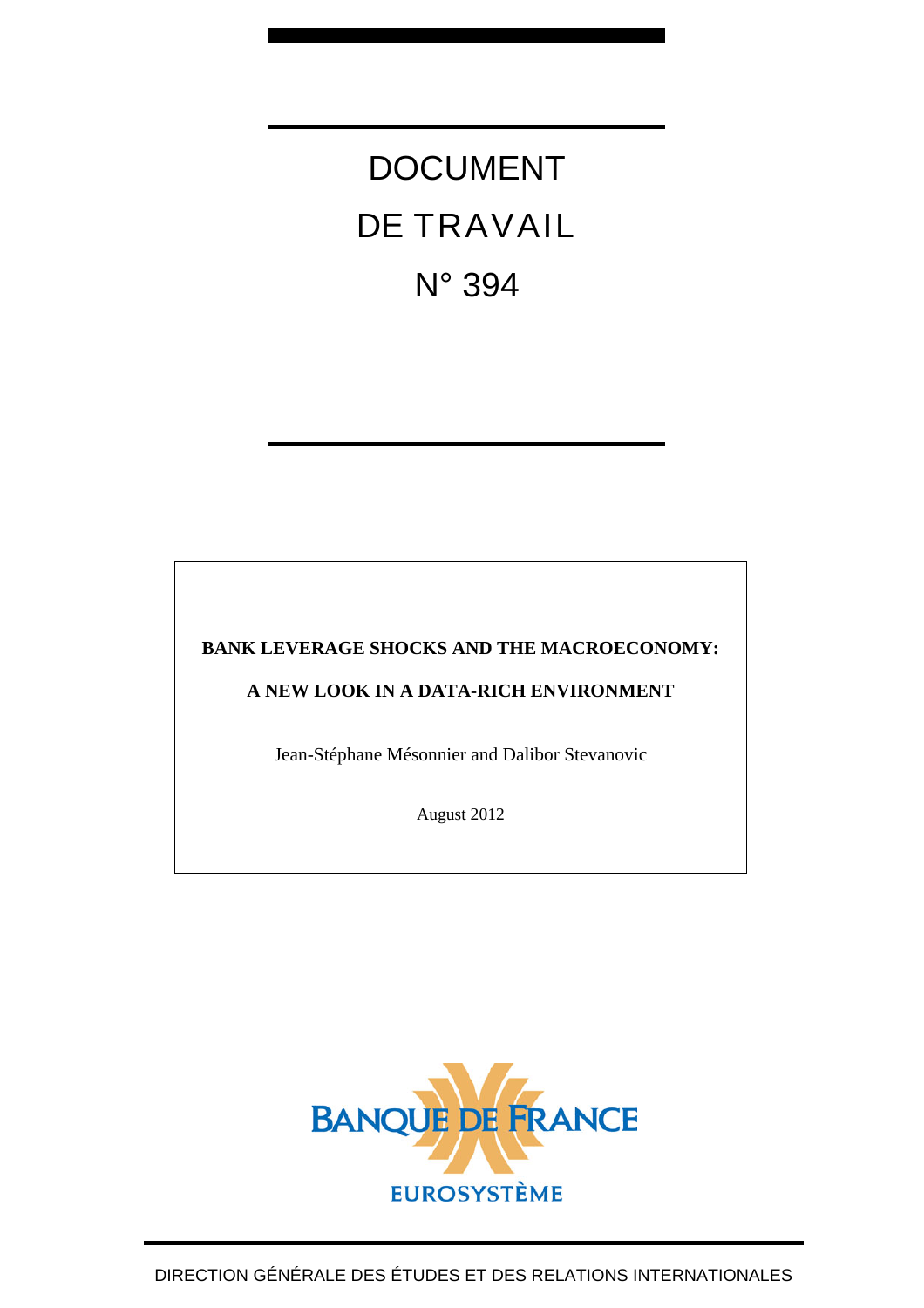# DIRECTION GÉNÉRALE DES ÉTUDES ET DES RELATIONS INTERNATIONALES

## **BANK LEVERAGE SHOCKS AND THE MACROECONOMY:**

## **A NEW LOOK IN A DATA-RICH ENVIRONMENT**

Jean-Stéphane Mésonnier and Dalibor Stevanovic

August 2012

Les Documents de travail reflètent les idées personnelles de leurs auteurs et n'expriment pas nécessairement la position de la Banque de France. Ce document est disponible sur le site internet de la Banque de France « [www.banque-france.fr](http://www.banque-france.fr/) ».

Working Papers reflect the opinions of the authors and do not necessarily express the views of the Banque de France. This document is available on the Banque de France Website "[www.banque-france.fr](http://www.banque-france.fr/)".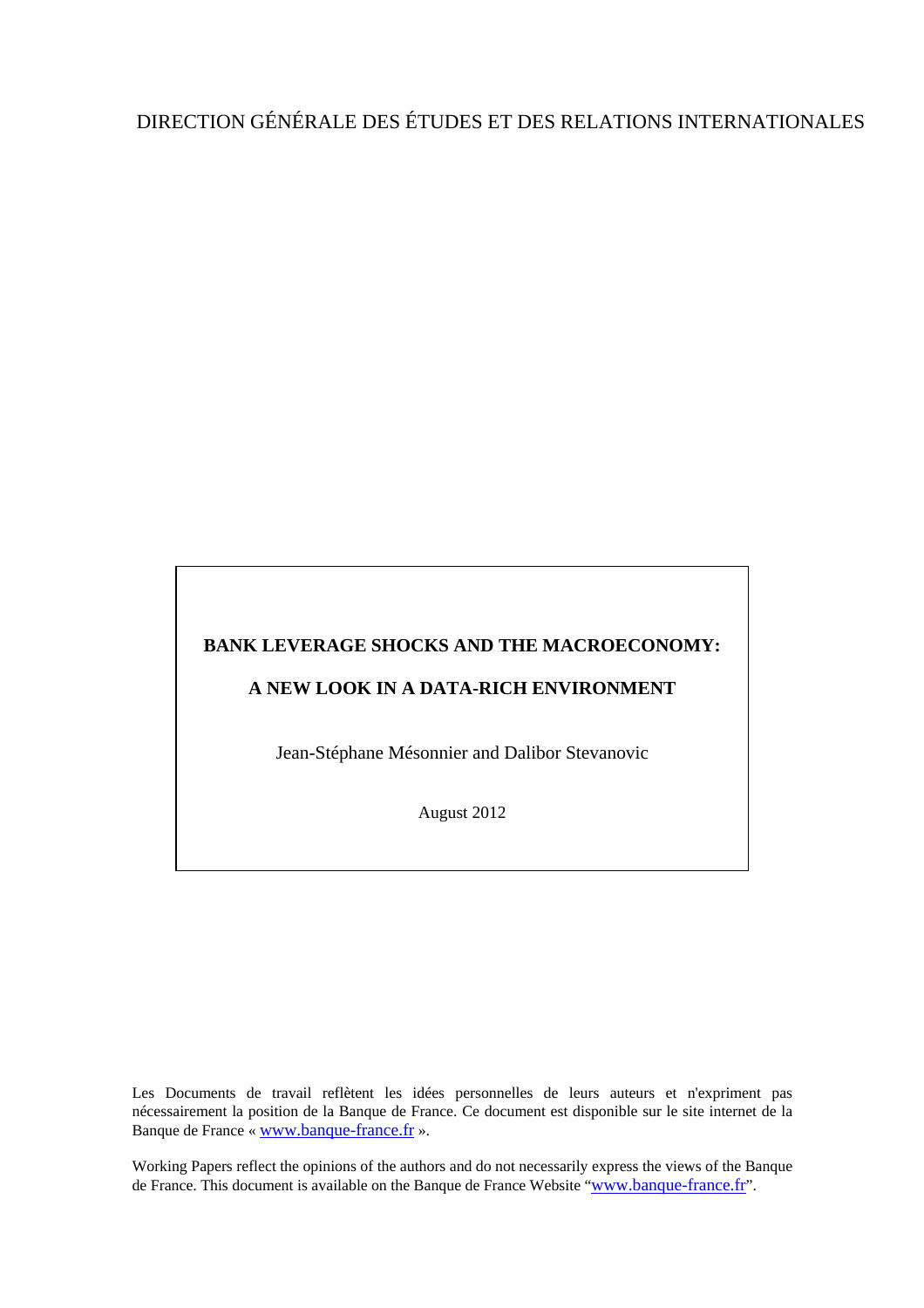## BANK LEVERAGE SHOCKS AND THE MACROECONOMY: a new look in a data-rich environment

Jean-Stéphane Mésonnier and Dalibor Stevanovic<sup>†</sup>

We thank Sandra Eickmeier, Simon Gilchrist and Tao Zha for useful discussions and comments at various stages of this project, as well as participants at the French Economic Society Conference 2012, the Panel Data Conference 2012 (Paris) and seminars at Banque de France, Bundesbank, ECB, EUI (Florence), Koc University (Istanbul) and Rimini Centre for Economic Analysis. Aurélie Touchais, Guillaume Retout and BÈatrice Saes-Escorbias provided very helpful assistance with the data. Stevanovic gratefully acknowledges Önancial support from the Banque de France Foundation for Research in Monetary and Financial Economics. The views expressed herein are those of the authors and do not necessarily reflect those of the Banque de France .

<sup>&</sup>lt;sup>†</sup>Mésonnier (corresponding author): Banque de France, Stevanovic: UQAM and Cirano. Correspondence to: Jean-StÈphane MÈsonnier, Banque de France, Financial Economics Research Division, 75001 Paris, France. Email: jean-stephane.mesonnier@banque-france.fr.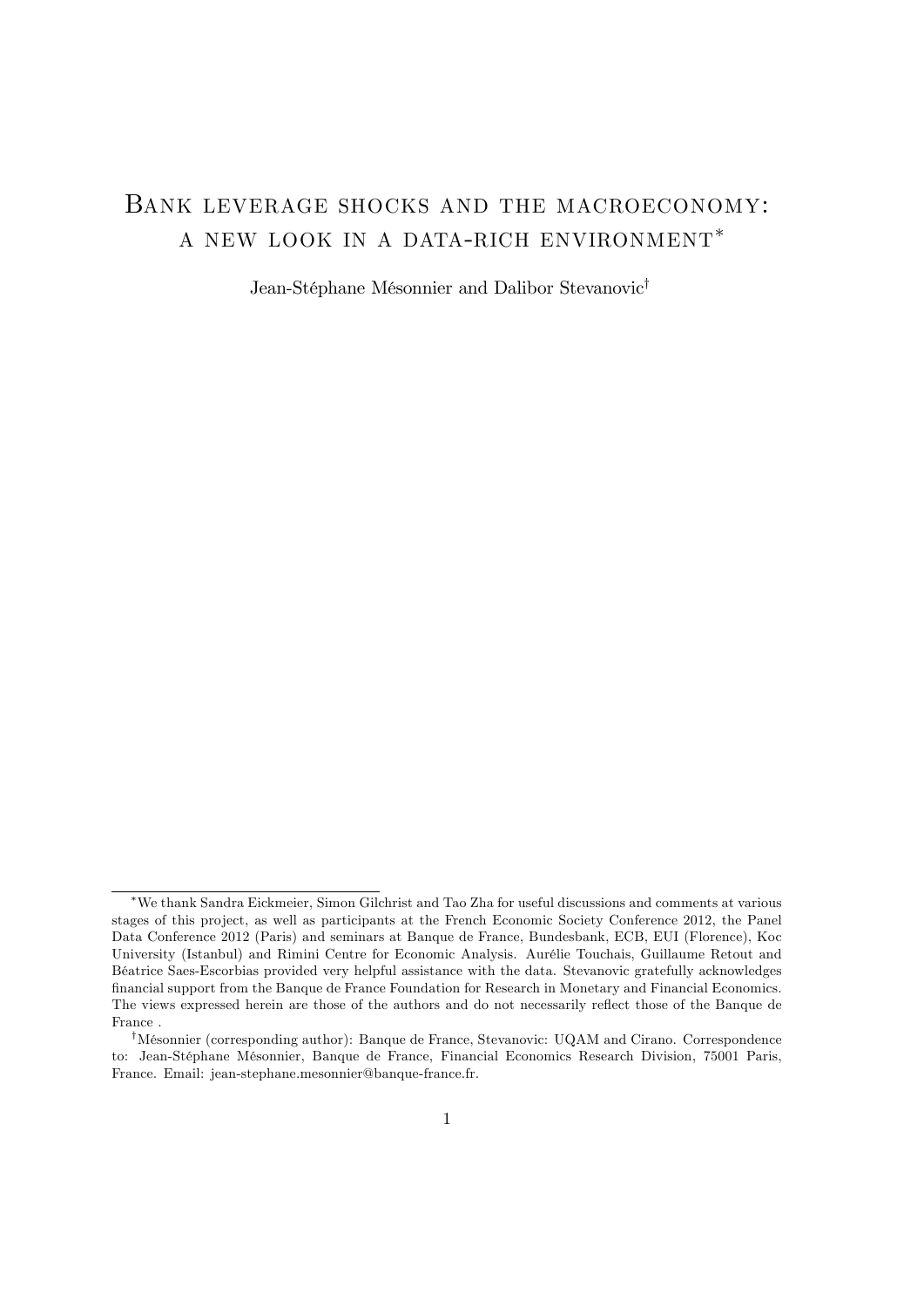#### Abstract:

The recent crisis has revealed the potentially dramatic consequences of allowing the build-up of an overstretched leverage of the financial system, and prompted proposals by bank supervisors to significantly tighten bank capital requirements as part of the new Basel 3 regulations. Although these proposals have been fiercely debated ever since, the empirical question of the macroeconomic consequences of shocks to banks' leverage, be they policy induced or not, remains still largely unsettled. In this paper, we aim to overcome some longstanding identification issues hampering such assessments and propose a new approach based on a data-rich environment at both the micro (bank) level and the macro level, using a combination of bank panel regressions and macroeconomic factor models. We first identify bank leverage shocks at the micro level and aggregate them to an economy-wide measure. We then compute impulse responses of a large array of macroeconomic indicators to our aggregate bank leverage shock, using the new methodology developed by Ng and Stevanovic  $(2012)$ . We find significant and robust evidence of a contractionary impact of an unexpected shock reducing the leverage of large banks.

#### JEL Classification: C23, C38, E32, E51, G21, G32

Keywords: bank capital ratios, macroeconomic áuctuations, panel, dynamic factor models.

#### RÈsumÈ :

La crise récente a révélé les conséquences potentiellement dramatiques de l'accumulation progressive d'un levier trop important du système financier et suscité, dans le cadre de Bâle 3, de nouvelles propositions des superviseurs bancaires qui visent à renforcer les exigences réglementaires en capital imposées aux banques. Malgré l'intense débat qui a entouré ces propositions, la question empirique de la mesure des consÈquences macroÈconomiques de chocs affectant le levier du système bancaire, qu'il s'agisse de chocs réglementaires ou non, reste sans réponse définitive. Dans ce papier, nous nous efforçons de trouver une solution  $\dot{a}$  certains problèmes d'identification bien connus qui perturbent cette évaluation. Nous proposons ainsi une nouvelle approche, qui síappuie sur un environnement riche en donnÈes ‡ la fois au niveau microÈconomique (celui des banques) et macroÈconomique et combine des régressions en panel de banques et un modèle à facteurs dynamiques macroéconomique pour les États-Unis. Nous identifions d'abord les chocs de levier au niveau des grandes banques américaines et les agrégeons pour en dériver une mesure macroéconomique du choc de levier bancaire. Nous calculons ensuite les fonctions de réponse d'une large sélection d'indicateurs macroéconomiques américains à un tel choc agrégé de levier bancaire, en utilisant une méthodologie récente développée par Ng and Stevanovic (2012). Nos résultats témoignent de façon significative et robuste de l'impact récessif d'un choc réduisant le levier des grandes banques amÈricaines.

Classification JEL: C23, C38, E32, E51, G21, G32

Mots-clés: ratios de capital bancaires, fluctuations macroéconomiques, panels, modèles  $\alpha$  facteurs dynamiques.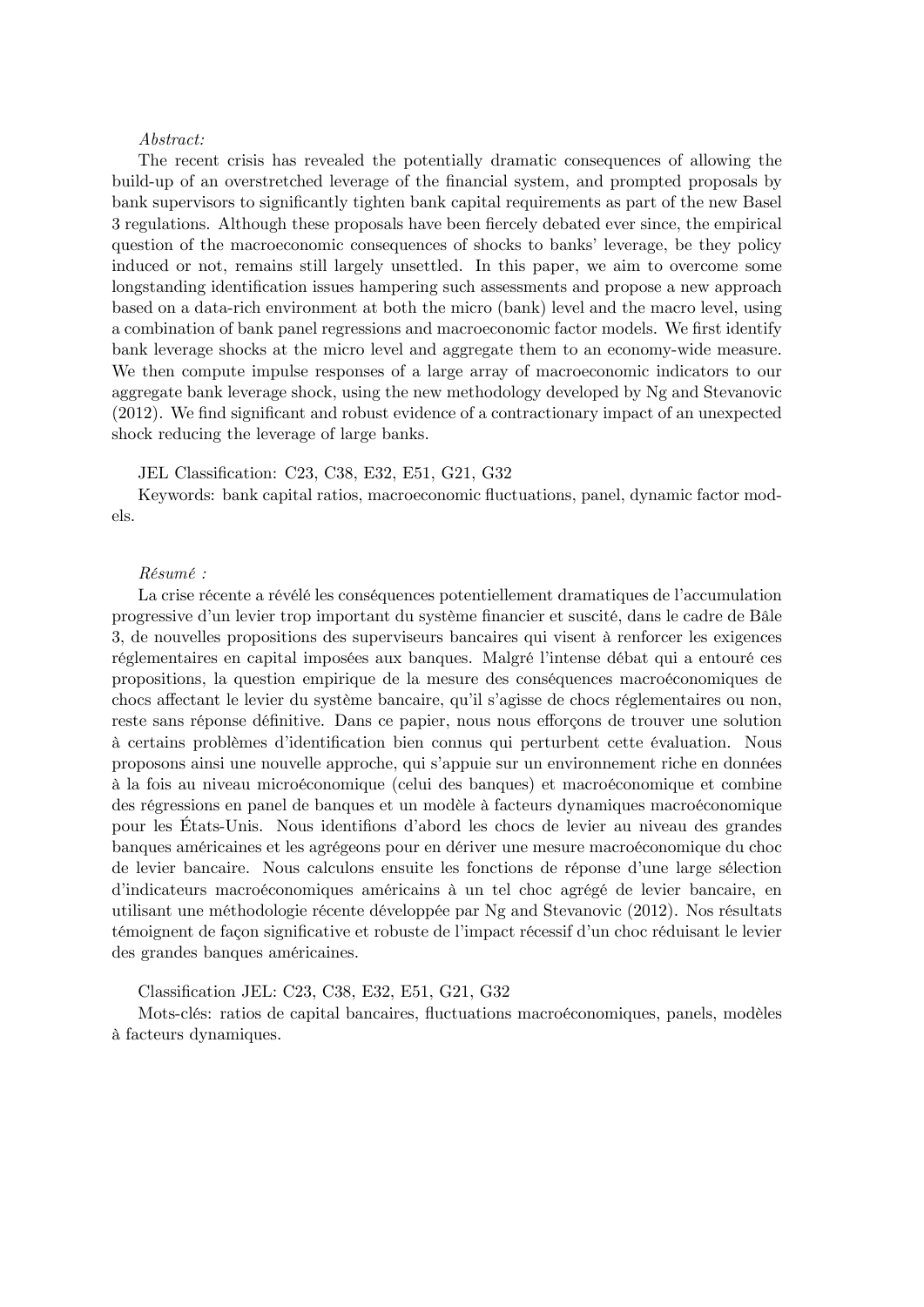## 1 Introduction

Fluctuations in the leverage of large financial institutions have been identified as both a major driver of the accumulation of risks leading to the subprime crisis of 2007-2009 and an important amplification channel of the financial crisis itself, as well as a means of transmitting it to the real economy. For instance, Adrian and Shin (2010) have pointed out that, in a financial system in which the balance sheets of major institutions are continuously marked to market, leverage adjustments appear to be strongly pro-cyclical, thus fueling asset price booms as well as amplifying asset price busts. Based on the widespread view that on the eve of the financial crisis the leverage of many large financial institutions was overstretched and their core equity basis too narrow with respect to the risks really borne, bank supervisors worldwide swiftly reacted and proposed as early as the end of 2009 to significantly strengthen bank capital and liquidity regulations. The resulting so-called Basel 3 package of September 2010 thus notably includes a substantial increase in both the quantity and quality of core capital relative to risk-weighted assets, and also paves the way for the introduction of a new regulatory leverage ratio (i.e. unadjusted for estimated risks) towards the end of this decade<sup>1</sup>.

Since then, the empirical question of the macroeconomic consequences of new regulations aimed at raising bank capital requirements has been the subject of a fierce debate and numerous investigations, both by academics and regulators. While the financial industry has produced alarming estimates of the potentially contractionary consequences of such regulations (IIF, 2010), claiming that more stringent capital regulations would imply higher bank funding costs and reduced lending, some researchers have argued that, at least in the long run, the Modigliani and Miller (1958) theorem should roughly apply and bank capital should not be that expensive (Admati et al., 2010). Searching for a robust empirical assessment, the Macroeconomic Assessment Group (MAG) associated with the Basel Committee has recently tried to assess the median impact on aggregate credit and real GDP of imposing higher capital requirements, based on the results of a large range of different structural and statistical models. Overall, the MAG's estimates point to only a modest recessionary impact of a transition towards higher capital standards, provided the phasing-in is progressive enough. Although the MAG produced an impressive amount of results in a very short period of time, their approach, based on an ad hoc combination of heterogenous and not necessarily consistent models, suffers from (acknowledged) method-

<sup>&</sup>lt;sup>1</sup>Cf. Basel Committee on Banking Supervision (2010) for more details.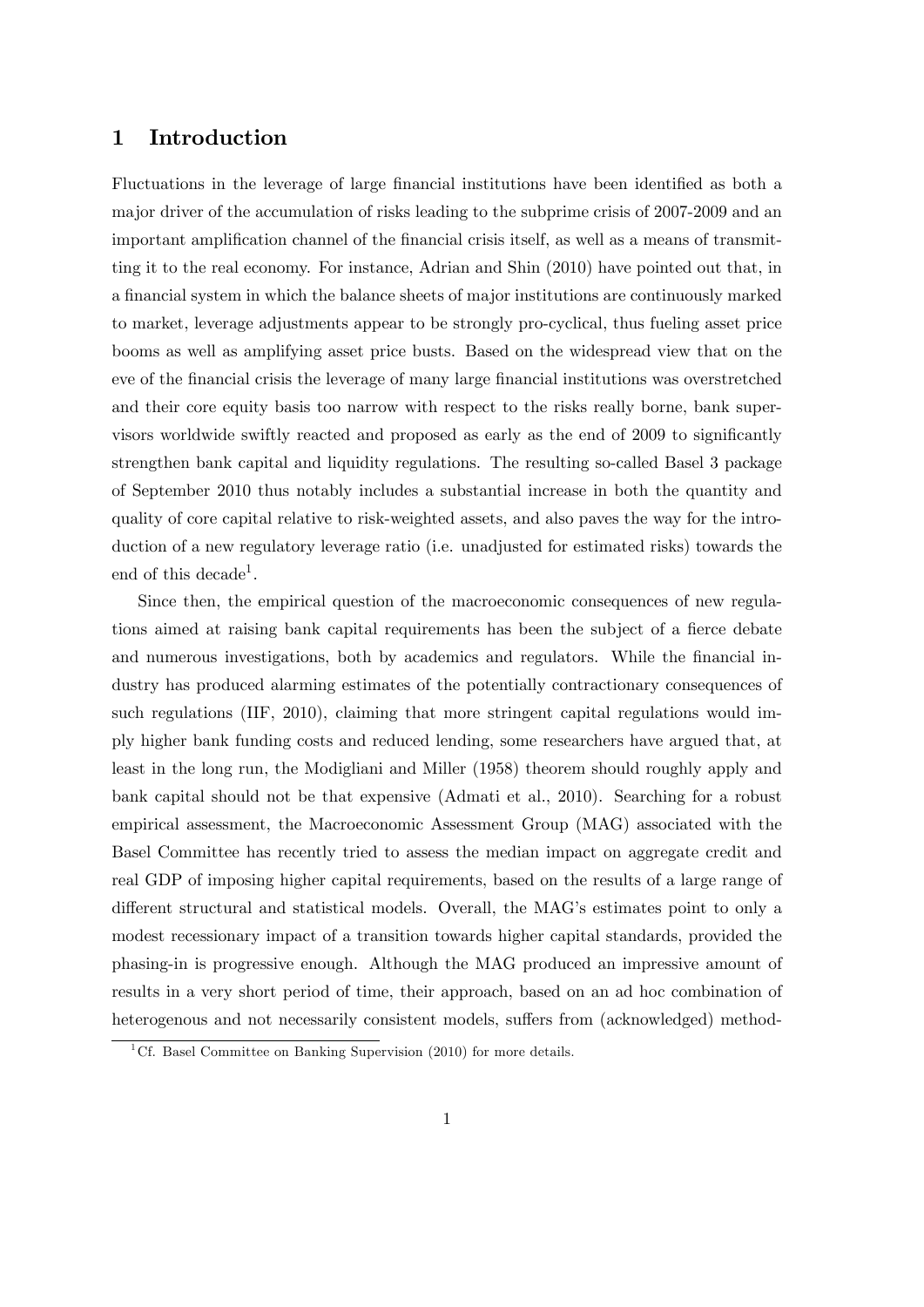ological shortcomings in its attempt to reconcile the facts observed at the microeconomic (or bank) level with macroeconomic developments. Enough room is thus left for new empirical investigations.

In this paper, we propose a new approach to assessing the macroeconomic consequences of a shock to the capital-to-asset ratio of large US bank holding companies. A specificity of our work is that we base our estimates on an integrated framework that relies on a rich database of both bank balance sheet information and macroeconomic aggregates, thus bridging the usual gap in the literature between micro- and macroeconomic assessments of the effects of bank capital fluctuations on lending and growth.

Although a large literature has already tackled this issue, gauging the macroeconomic impact of a shock to bank leverage, as measured by a bank's capital-to-asset ratio, remains a difficult task.<sup>2</sup> A first identification problem arises from the fact that fluctuations in bank capital ratios, be they measured at the level of individual institutions or at the aggregate level, are partly endogenous to economic activity. Thus, they cannot as such inform about the extent of a contraction in credit supply as opposed to a decrease in credit demand or the consequences of a cyclical degradation in the credit quality of borrowers during recessions. Valid instruments are needed at the bank level but are not frequently available.<sup>3</sup> Alternatively, econometricians dealing with aggregate measures of financial leverage need to include sufficient controls for demand factors in their regressions and convince that they deal correctly with endogeneity issues, for instance by using VAR models. However, the identification of leverage shocks at the aggregate level in a VAR model often relies on ad hoc restrictions like the short-run restrictions imposed by recursive ordering and Cholesky decomposition (as in Berrospide and Edge, 2010). This merely reflects the fact that adequate information on bank behavior at the micro level is desperately missing.

A second well-known problem is that highlighting the role of bank capital constraints in bank lending at the individual level is not necessarily enough to understand their macro consequences.<sup>4</sup> Approaches exploiting the cross-sectional heterogeneity of bank capital at the micro level look more promising than macro VARs regarding identification issues, but remain generally unable to quantify the macro consequences of the effects that they identify at the micro level. Indeed, even if some banks tighten their supply of credit following adverse

<sup>&</sup>lt;sup>2</sup>See e.g. Kashyap, Stein, Hanson (2010) for a recent survey.

<sup>3</sup>The classical studies by Peek and Rosengren (1997, 2000) of the consequences of a depletion of the capital of Japanese banks in Japan on their lending activity in the US provide a rare example of perfect instrumentation.

<sup>4</sup>Cf. for instance Ashcraft (2006) for a similar argument regarding assessments of the bank lending channel of monetary policy.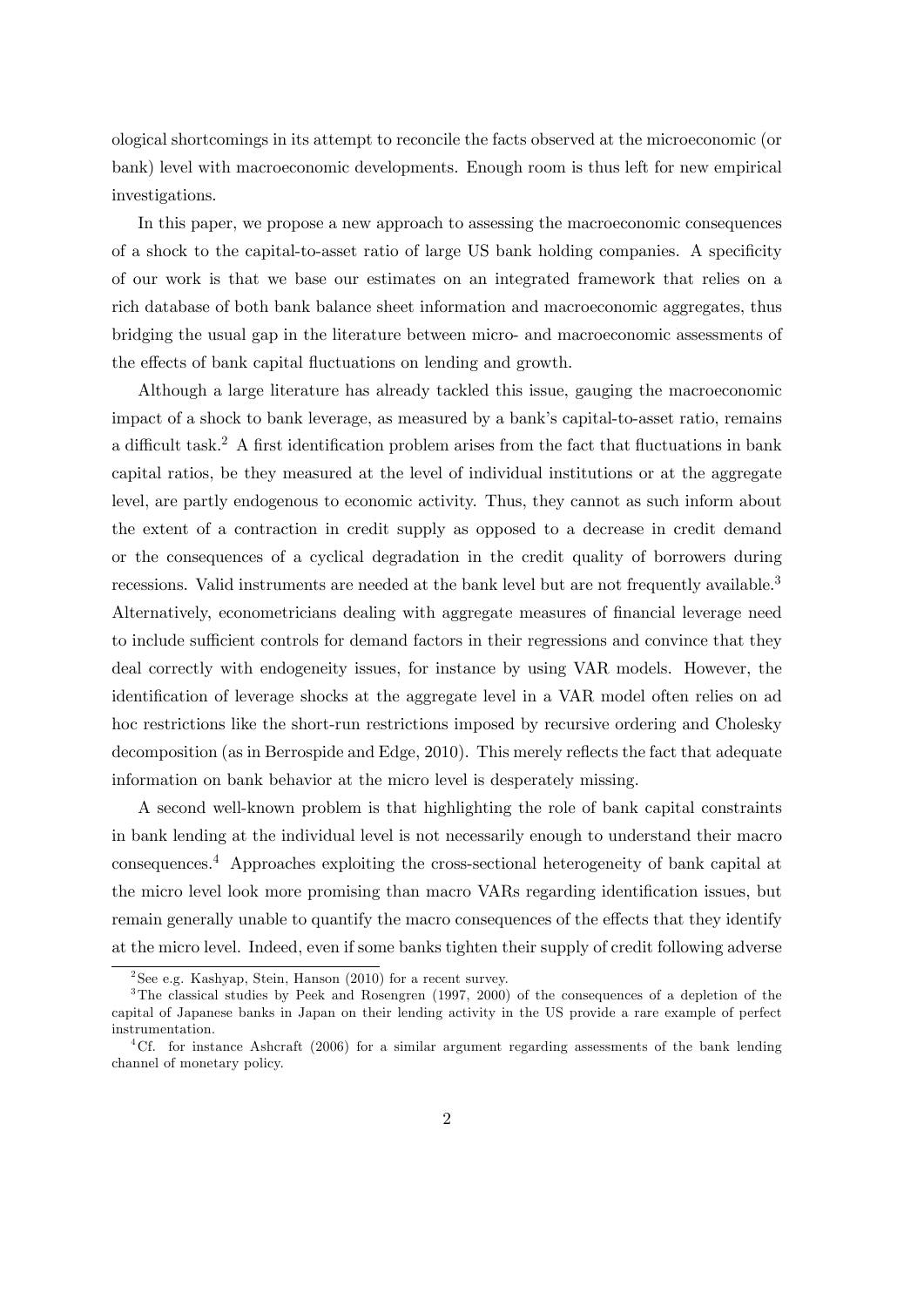capital shocks, economy-wide effects hinge on the dependence of non-financial agents on credit from these banks to Önance investment and consumption expenditures, as opposed to other sources of funding. Basically, a general equilibrium framework, when only in reduced form, is required to be able to reach any conclusion, with a proper multivariate modeling of a sufficiently large set of macro variables representing the economy and encompassing appropriate aggregate measures of bank capital developments.

Our approach aims to overcome these two identification hurdles. We proceed in four steps, making use of both bank-level and macroeconomic information in an integrated framework. First, we estimate the vector of "non bank-related" macroeconomic shocks that drive the bulk of US aggregate business cycle fluctuations. We extract these shocks, that we do not need to identify individually, from a large macroeconomic database using a standard dynamic factor model as in Stock and Watson (2005). This macroeconomic database includes a variety of real, nominal and Önancial indicators, but no aggregate variable that has any direct link with bank balance sheets (such as e.g. credit or money aggregates or aggregate measures of bank lending rates and conditions). Second, we construct measures of exogenous capital ratio shocks at the bank level, using a dynamic model of bank capital ratios that we estimate on an unbalanced panel of US large bank holding companies over the period from 1986 to 2010 with quarterly frequency. In doing this, we include as controls in our panel regression the space spanned by the macroeconomic shocks that we have obtained from the first step. As a consequence, we can be confident that the estimated innovations to individual bank capital ratios are orthogonal to whatever non credit-related shocks are needed to explain most of the fluctuations in the real variables of interest. Third, we aggregate these individual capital ratio shocks into a macroeconomically relevant measure of exogenous shocks to the leverage of large banks. Last, this time including credit and other banking indicators in the list of dependent variables, we estimate the impulse responses of a large set of macroeconomic variables to this new series of aggregate bank leverage shocks, using the Factor-augmented Autoregressive Distributed Lag (FADL) methodology recently proposed by Ng and Stevanovic (2012).

We find robust evidence that our measure of leverage shocks to the large US banks matters for understanding fluctuations in credit aggregates as well as the US business cycle. In particular, an unexpected rise in the capital to asset ratio of large banks (akin to a negative bank leverage shock) triggers a significant and persistent fall in the growth of loans across the board, as total commercial bank credit contracts by some 1% on impact for a shock of 10 basis points, and by about 3% after six quarters. This impact is larger on loans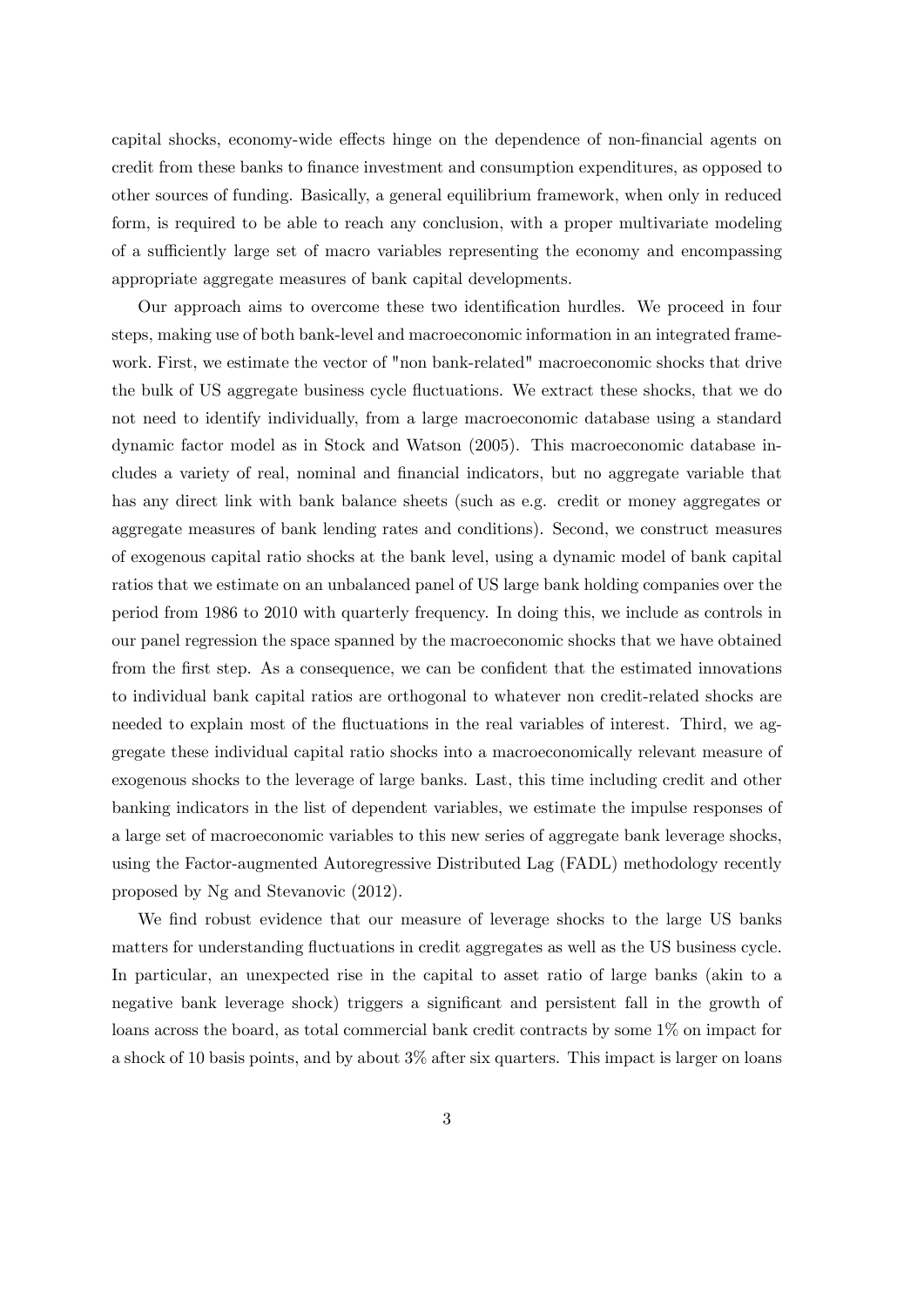to non-financial firms than on real estate loans. Meanwhile, interest rates on commercial and industrial loans shoot up on impact, which suggests that our capital ratio shock series indeed correctly indentifies negative credit supply shocks. On the real activity side, investment, consumption of durable goods and GDP also fall significantly on impact, although this fall is more short-lived, suggesting that at least some non-financial agents may be able to compensate for the reduction in credit supply and turn to other sources of funding.<sup>5</sup> Of course, some caution is required in interpreting these results in terms of the likely impact of regulatory capital tightening. Indeed, the innovations on which we base our aggregate capital ratio shock series may reflect a variety of disturbances: stricter requirements imposed by the regulator or market discipline is one possibility, but another could be unexpected proÖts and losses due to some asset price áuctuations during the quarter going beyond expectations based on the information available to bank managers at the beginning of the quarter or not reflected in contemporaneous shocks affecting the real economy. Nevertheless, if we allow for an asymmetric effect of leverage-reducing and leverage-increasing shocks on macro aggregates, we Önd that the former matter much more that the latter. This hints that leverage-reducing shocks may impinge on bank credit because they make capital requirements more constraining. Finally, we compare our results with the macroeconomic responses we obtain when we plug the measure of aggregate leverage shocks estimated by Berrospide and Edge (2010) into our FADL setup. This comparison suggests that taking advantage of the information contained in the bank data has helped us better identify the variations in agregate leverage that are associated with credit supply shocks.

The rest of the paper is organized as follows. Section 2 discusses the related empirical literature on the consequences of bank capital shocks for credit and growth, and highlights shortcomings of existing approaches. Section 3 explains the modelling strategy. Section 4 presents our selection of banks and our macroeconomic databases. Section 5 details the model specifications and presents the estimation procedure. Section 6 discusses the results. Finally, section 7 concludes.

## 2 Related literature

As mentioned earlier, researchers have long been interested in assessing the economic consequences of fluctuations in credit supplied by banks. In particular, the main historical

 $5Cf.$  Kashyap, Stein and Wilcox (1993) on the financing mix of firms, as well as, more recently Adrian, Colla and Shin (2011). The latter suggest that during the finnancial crisis of 2007-2009, bond financing made up for almost all the reduction in bank lending to large US firms.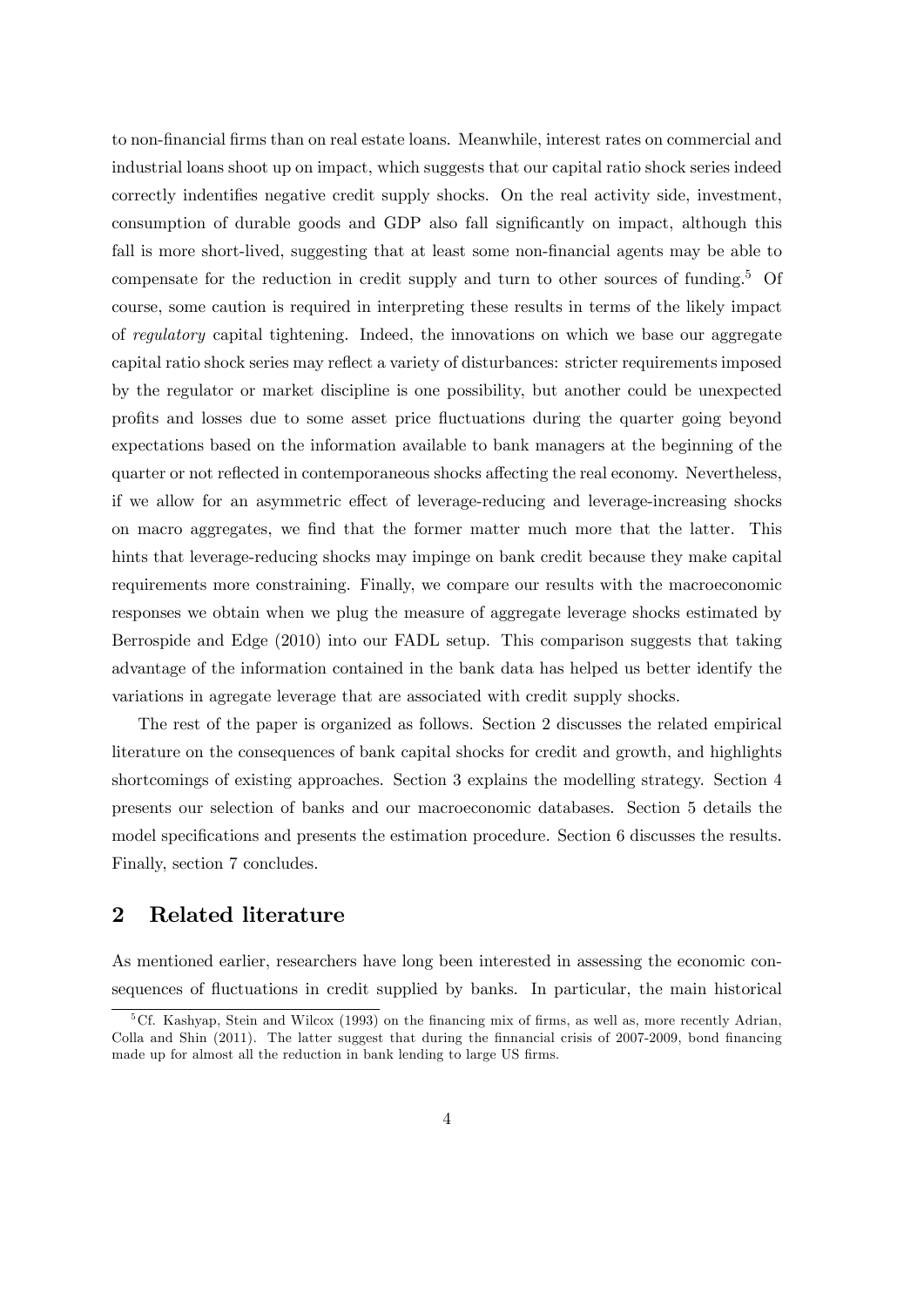episodes of severe recessions associated with falling bank credit, bank capital depletion and bank failures, like the recent crisis, the Great Depression of the 1930s, the US recession of the early 1990s and Japanís "lost decade" in the late 1990s-early 2000s, each time motivated new waves of empirical contributions aiming to overcome some of the well-known identification challenges that impede any assessment of the causal impact of bank capital shocks on loan supply and activity.<sup>6</sup>

Against this background, our paper relates Örst to a strand of empirical studies that look for new aggregate indicators to be included in small monetary VARs or even univariate regressions in order to better identify credit supply shocks. These indicators are intended to provide independent information on bank credit supply and thus help to disentangle demand and supply effects in the fluctuations in observed reduced-form credit aggregates. A first example is provided by Peek, Rosengren and Tootel (1999, 2003), who take advantage of confidential supervisory information collected by the US Fed to construct an aggregate indicator of banks' financial health, defined as the share of assets held by banks falling into the "CAMEL 5" bucket (i.e. viewed by the regulator as likely to fail in the coming quarters). They notably show that their bank health indicator predicts unemployment and inflation one year ahead and provide evidence that shocks to this indicator do reflect shocks to credit supply. Morgan (1998) suggests looking rather at the share of loans under commitment out of total loans, since the former will be less affected by a voluntary contraction in lending by banks than loans without pre-agreed commitments. Lastly, Lown and Morgan (2006), for the US, and Ciccarelli et al. (2010), for the euro area, show that indexes of lending standards, as constructed by central banks from individual answers to loan officer surveys on loan conditions, are useful proxies of credit supply. In the same vein, but using a bottom-up methodology closer to ours, Basset et al. (2011) construct an aggregate summary series of bank-level innovations to lending standards and use it as an exogenous series of shocks to bank credit supply in a small monetary VAR of the US economy. Measures of credit supply building on bank lending surveys indeed look particularly promissing, since by construction, and to the extent that the answers given by bankers are deemed trustworthy, the decomposition between developments in credit demand and supply is given. However, none of these various measures of credit supply are directly related to the capital position of banks. As such, they may recflect binding capital constraints as well as liquidity shortages, or any other sources of credit supply contractions or expansions (like a change in business

<sup>6</sup> See, among others, Bernanke (1983), Bernanke and Lown (1991), Woo (2003), Berrospide and Edge (2010).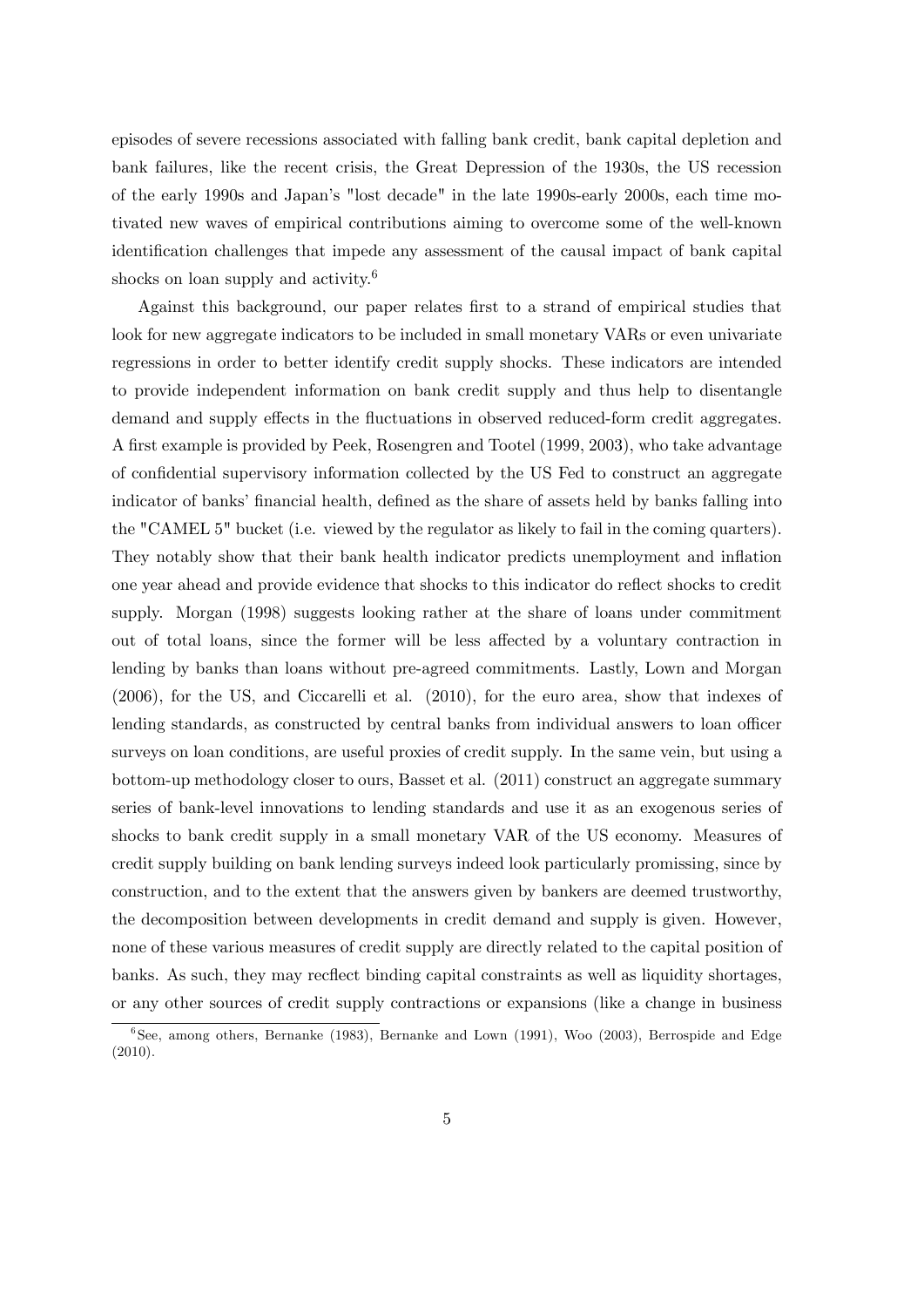strategy, for instance).

The panel regression which corresponds to the second step in our estimation strategy follows on several papers using bank-level regressions to gauge the effects of bank capital (more precisely bank leverage) on lending (see, e.g., Hancock and Wilcox, 1994, Kashyap and Stein, 2000 or Berrospide and Edge, 2010). Recently, some researchers have argued that microeconomic bank-level data alone are insufficiently precise to allow for a correct identification of the causal impact of bank balance sheet shocks on credit supply and economic activity (see Peydro, 2010, for a survey). Indeed, not only is aggregate credit demand or borrower quality often correlated with aggregate credit supply, but there may be also a correlation in the cross section. For instance, if poorly capitalized firms that need more bank funding in bad times tend to match with lowly capitalized banks (as is documented in the Japanese case by Caballero, Hoshi and Kashyap, 2008), estimates of the true negative effects of bank capital contraction on lending will be biased downwards because lowly capitalized banks will face a countercyclical increase in loan demand for which there is no way to control using bank fixed effects alone. As a consequence, several recent studies have used large loan-level datasets (taken from the credit registers held by the central banks of some countries), either in panel regressions with firm-bank fixed effects or in diff-in-diff setups, in order to investigate afresh a series of standard issues in empirical banking or assess the consequences of shocks to bank balance sheets on loan supply during the recent crisis (cf. e.g. Khwaja and Mian, 2008 and the references cited in Peydro, 2010). However, it is fair to note that, while papers along this line are obviously very successful in identifying credit supply effects, they have little to say about the aggregate consequences and fail to account for general equilibrium effects. By construction, a diff-in-diff approach is indeed suitable for highlighting how cross-sectional heterogeneity in the situation of banks helps to understand different lending behaviour in relative terms, but not for assessing the aggregate effects in absolute terms. Besides, in such frameworks, there is no way to look at feedback effects from the macroeconomy to the bank balance sheets.

Last but not least, our study fits into a very recent literature that uses dynamic factor models in order either to better identify financial shocks and assess their impact on a number of macroeconomic aggregates or to jointly exploit the information contained in both large microeconomic bank balance sheet datasets and small or large macroeconomic databases. Looking at credit shocks defined as exogenous increases in corporate spreads, Gilchrist et al. (2010) and Boivin et al. (2009) are two examples of papers exploring the Örst avenue. Daves et al. (2010), Buch et al. (2011) and Jimborean and Mesonnier (2010) are some of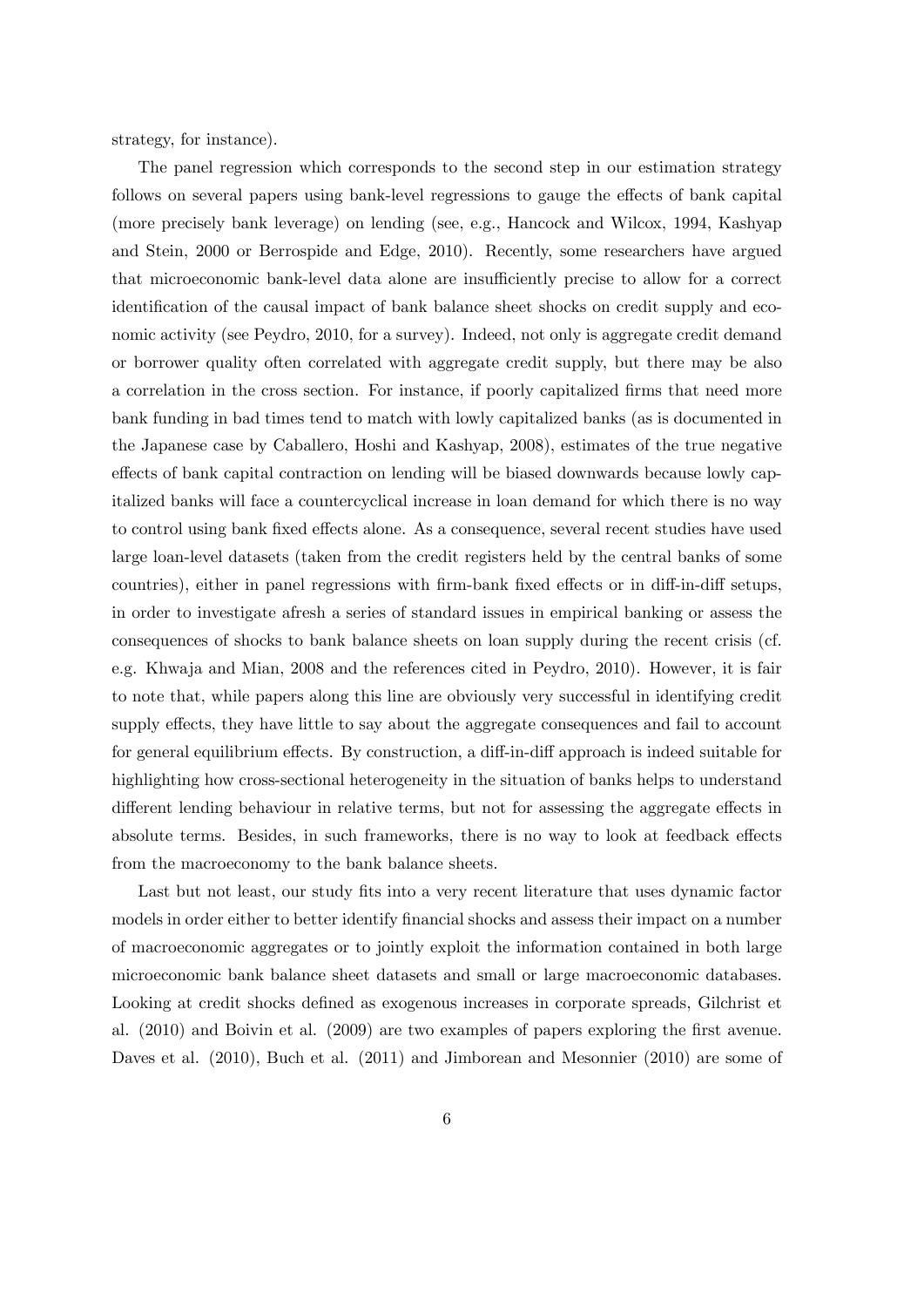the few available studies investigating the second.

## 3 Modelling strategy

We outline in this section our modeling approach in four steps:

- 1. Using a dynamic factor model, we first extract a vector of non-bank macro shocks,  $\eta_t$ , from a large macroeconomic database  $X$  that gathers series related to real activity, prices, and market interest rates, but excludes any credit or money indicator;
- 2. using the estimated  $\hat{\eta}_t$  as controls, we run standard panel regressions of individual bank capital ratios on banks specific and macroeconomic determinants. We thus obtain a panel of estimated exogenous innovations to individual bank capital ratios, denoted  $\widehat{\varepsilon}_{i,t};$
- 3. We aggregate the bank-specific  $\widehat{\varepsilon}_{i,t}$  into a macroeconomic measure of exogenous shocks to capital ratios,  $\widehat{\varepsilon}_t$ ;
- 4. Finally, we compute impulse response functions (IRFs) of the macro variables of interest in X to aggregate capital ratio shocks  $\widehat{\epsilon}_t$  using the FADL approach. Note that the flexibility of this approach allows us to also compute IRFs of ancillary macro variables that are not in  $X$ , like credit aggregates or bank lending rates.

#### 3.1 Estimation of macroeconomic shocks

The first step of our approach aims to estimate a vector of "non-bank related" macroeconomic shocks that we can then use as controls in the panel regressions of the second step, when we model the dynamics of bank capital ratios at the bank level. We extract these macro shocks from a large database of macro series using a factor method. The database encompasses many macroeconomic measures of real activity, prices, interest rates of different maturities and some measures of financial conditions (as corporate bond spreads and broad stock market index returns), but no money or credit variables. Conceptually, the selection of the series in this macroeconomic database is thus in line with standard reduced-form general equilibrium models of the US economy which feature three equations for activity (IS curve), ináation (Phillips curve) and the monetary policy rate (Taylor-like rule).

Let thus X be the chosen  $T \times N$  dataset of macroeconomic aggregated series representing the US economy. Note here that all series are stationary or have been transformed in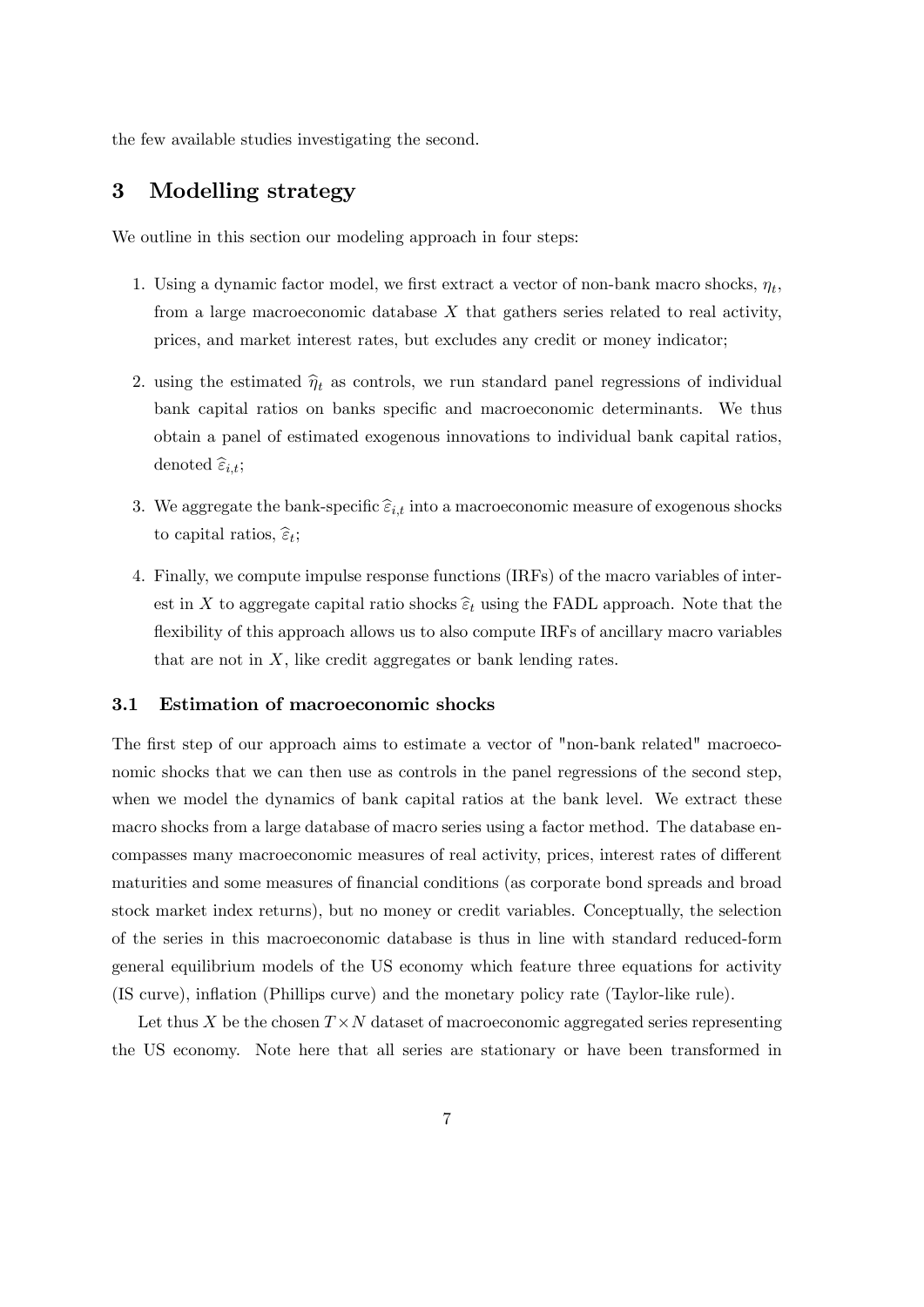order to be covariance stationary. We assume that  $X_t$  allows for a general dynamic factor representation:

$$
X_t = \lambda(L)f_t + u_t \tag{1}
$$

$$
u_t = D(L)u_{t-1} + v_{Xt} \tag{2}
$$

$$
f_t = \Gamma_1(L)f_{t-1} + \Gamma_0 v_{ft} \tag{3}
$$

where  $f_t$  contains q common factors that evolve as a vector autoregressive (VAR) process of order h,  $\lambda(L)$  is a polynomial matrix of factor loadings of order s,  $D(L)$  is a diagonal polynomial matrix,  $v_{Xt}$  is a vector white noise process,  $v_{tt}$  is a vector of q structural shocks such as demand, supply or monetary policy. We assume that the characteristic roots of  $\Gamma_1(L)$  are strictly less than one,  $E(v_{Xit}v_{Xjt}) = 0$ , and  $E(v_{Xit}v_{fkt}) = 0$  for all  $i \neq j$  and for all  $k = 1, \ldots q$ .

Remember that the goal of this first step is not to identify the underlying structural shocks  $v_{tt}$ , but merely to control for all of them simultaneously when estimating the leverage shocks at the bank level, as we explain in details below. Hence, we only need to estimate the space they span, that is the vector of reduced-form innovations:  $\eta_t = \Gamma_0 v_{ft}$ .

#### 3.2 A dynamic model of bank leverage targeting

The second stage of our analysis consists of estimating a dynamic model of bank capitalto-asset ratios in order to retrieve a panel of exogenous shocks to the capital ratios at the individual bank level. For this purpose, we follow Hancock and Wilcox (1994), among others, and assume that because of some unspecified costs to capital adjustment banks cannot immediately adjust their capital ratio towards their (time-varying) target.<sup>7</sup> The change in the capital ratio in each period thus depends on the gap between the target and actual capital ratios in the previous period and on an exogenous shock:

$$
k_{i,t} - k_{i,t-1} = \lambda \left( k_{i,t-1}^* - k_{i,t-1} \right) + e_{i,t}
$$
\n<sup>(4)</sup>

where  $k_{i,t}$  is the actual capital ratio at (the end of) period t for institution i,  $k_{i,t}^*$  is the target capital ratio,  $\lambda$  a parameter driving the speed of adjustment and  $e_{i,t}$  a bankspecific innovation to leverage. As is standard, the target capital ratio is in turn assumed to be a linear function of bank-specific characteristics, stacked in a vector  $Z_{i,t}$ , and a set of macro variables,  $M_{i,t}$ , so that  $k_{i,t}^* = \theta_Z.Z_{i,t} + \theta_M.M_{i,t}$ . The motivation for choosing

<sup>&</sup>lt;sup>7</sup>For recent examples of this approach, see e.g. Berrospide and Edge  $(2010)$  and Francis and Osborne (2012).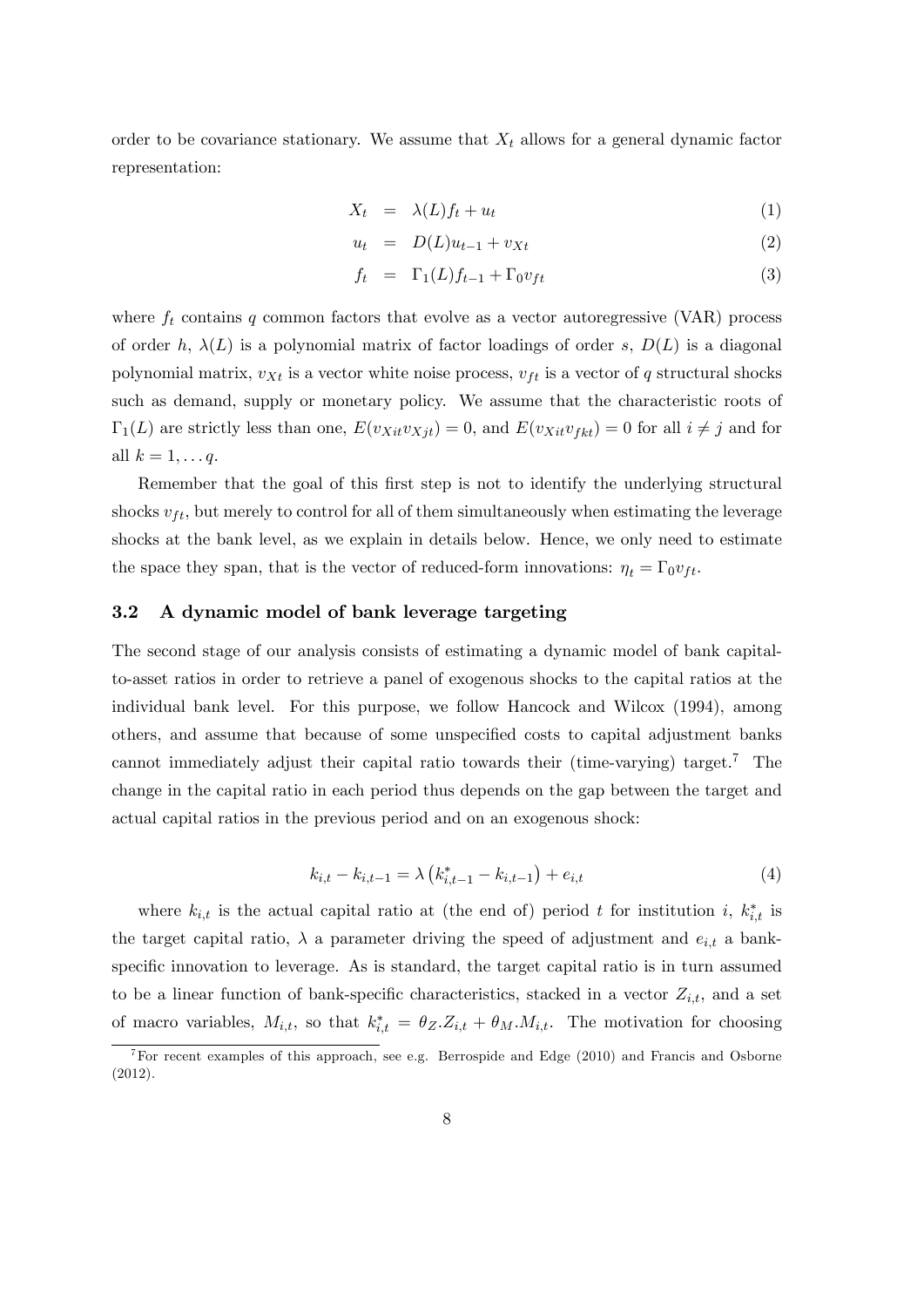both sets of variables is the assumption that they belong to the informational basis that bank officials routinely monitor when they decide on the "optimal" target ratio for their specific institution. In particular, the macro variables chosen should reflect sources of macro risks that bankers would take into account in their capital policy. Note that, although the innovations  $e_{i,t}$  are exogenous to the macro variables stacked in  $M_{i,t-1}$  by construction, they may not be orthogonal to macroeconomic shocks occurring between  $t-1$  and t, such as an exogenous real demand shock or an exogenous monetary policy shock. For instance, a negative monetary policy shock that would imply a rise in the short-term rate during period  $t$  would tend to curtail banks' profits, and hence affect their capital through a lower (or even negative) accumulation of earnings. Let us suppose, as we do in section 3.1 above, that observed áuctuations in a large set of macroeconomic variables relevant for describing the state of the economy can be subsumed to the propagation of a small number of unobserved common shocks, which are not explicitly related to the state of the banking sector. Extracting truly structural shocks to individual banks' capital ratios then entails also controlling for the space spanned by these structural macroeconomic shocks, that is to say controlling for the vector of reduced-form common shocks  $\eta_t$  obtained from the first step.

Replacing in equation 4, rearranging and adding a bank-specific fixed effect, we finally get our estimation equation for the bank capital ratio:

$$
k_{i,t} = \alpha_i + (1 - \lambda).k_{i,t-1} + \lambda.\theta_Z.Z_{i,t-1} + \lambda.\theta_M.M_{t-1} + \theta_\eta.\eta_t + \varepsilon_{i,t}
$$
(5)

The residuals  $\varepsilon_{i,t}$  can now be interpreted more convincingly as exogenous shocks to individual bank capital ratios. Note that these may still reflect a variety of circumstances: changes in the regulatory environment and changes in the specific requirements imposed by the regulator on a given bank are of course of the essence, but changes in the business model or risk strategy of the bank (following e.g. the appointment of a new CEO) and leverage adjustments due to unexpected windfall profits and losses on some assets (which may not be spanned by the vector of economy-wide macro shocks extracted above) may also show up. However, by construction, the  $\varepsilon_{i,t}$  should no longer reflect the impact on bank leverage of other macroeconomic shocks that may also drive the business cycle, such as productivity, real demand or monetary policy shocks. Note that to the extent that a substantial part of of the fluctuations of variables in  $X$  may be driven by credit supply shocks, such shocks may be captured by our estimated  $\eta_t$ . By controlling for  $\eta_t$  we are thus quite conservative against our assumption that pure bank leverage shocks matter for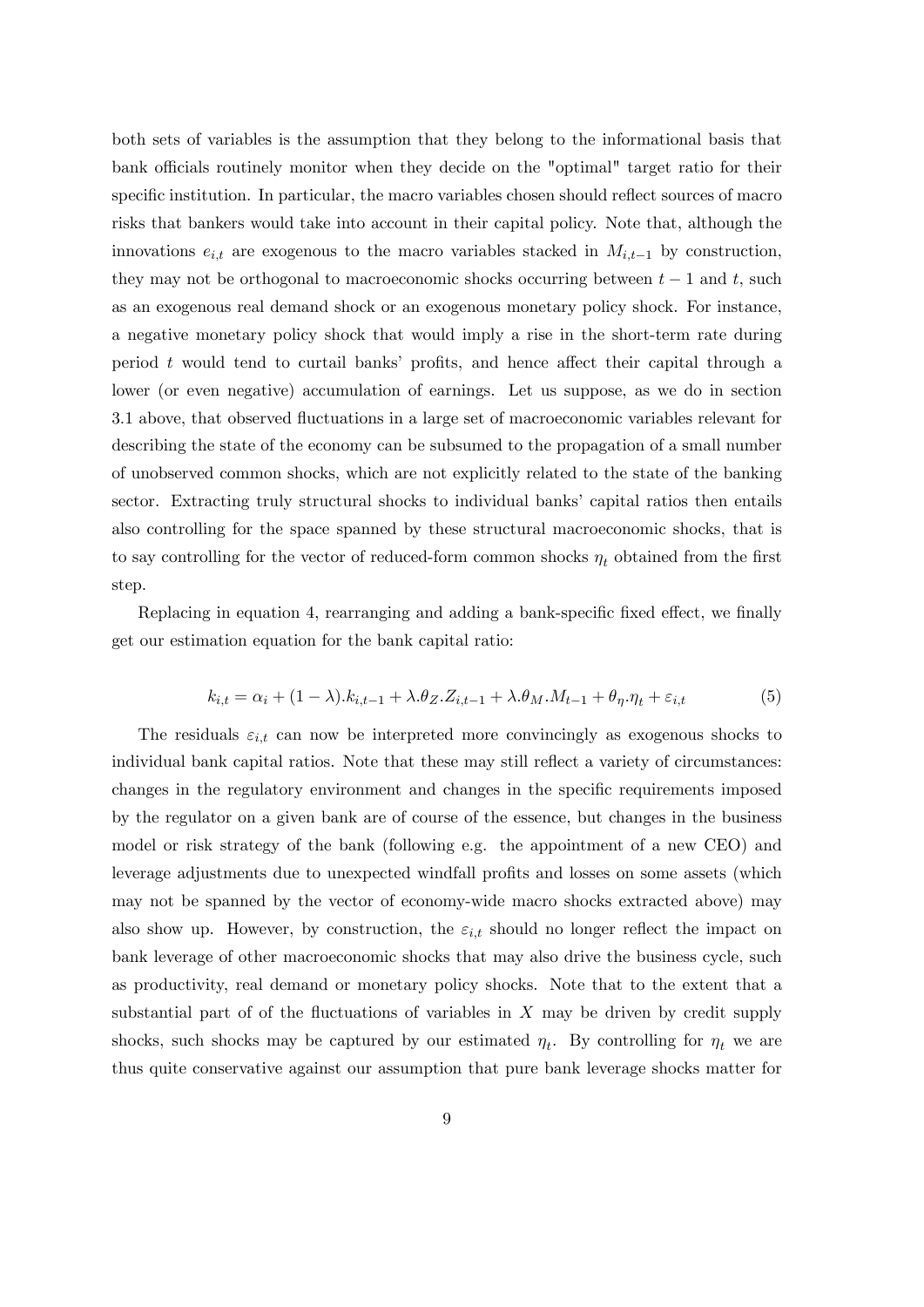explaining macroeconomic fluctuations.

#### 3.3 Aggregation

To obtain an aggregate series of exogenous shocks to large banks' capital ratios,  $\hat{\epsilon}_t$ , we then compute a weighted average of the residuals for the banks present in our panel in each period:

$$
\widehat{\varepsilon}_t = \sum_{i=1}^{\widetilde{N}_t} a_{i,t-1}.\widehat{\varepsilon}_{i,t}
$$

where  $a_{i,t-1}$  denotes the share of bank i at period  $t-1$  in the total assets of the  $N_t = \min(N_t, N_{t-1})$  institutions present in the sample. Weighting the individual residuals by a measure of the relative size of the banks is of the essence since we aim to construct a measure that is macroeconomically meaningful: intuitively, the macro consequences, if any, of a leverage shock to a bank totaling \$ 200 billion should not be the same as of a shock to a bank holding less than  $$ 10$  billion.<sup>8</sup> Note that we take the lagged share of total banking assets as weights, instead of the contemporaneous share, because the size of the bank in a given period is obviously endogenous to the leverage shock received within that period.<sup>9</sup>

#### 3.4 Impulse response analysis

Last, we implement the Factor-Augmented Distributed Lag (FADL) approach recently proposed by Ng and Stevanovic (2012) in order to estimate the impulse response coefficients of macro variables of interest to the aggregate bank leverage shock. Once we have estimated the space spanned by the common macroeconomic shocks,  $\eta_t$ , and the leverage shock,  $\varepsilon_t$ , the idea of the FADL methodology is to augment an autoregression of a variable of interest,  $y_t$ , with current and lagged values of the estimated shocks  $\hat{\eta}_t$  and  $\hat{\varepsilon}_t$ :

$$
y_t = \alpha_y(L)y_{t-1} + \alpha_\eta(L)\hat{\eta}_t + \alpha_\varepsilon(L)\hat{\varepsilon}_t + v_{yt}.\tag{6}
$$

<sup>&</sup>lt;sup>8</sup>Following the methodology of Gabaix (2011), Buch and Neugebauer (2011) compute "granular banking residuals" for a panel of industrial economies including the US, and find that idiosyncratic changes in the volume of credit granted by the few largest banks matter for explaining business cycle fluctuations.

 $90f$  course, as our panel is unbalanced, this weighting scheme entails that some pure composition effects may affect the aggregate shock constructed. However, since we impose that banks stay in the panel for at least 32 periods and most banks indeed stay for a much longer period of time, we may assume that these composition effects remain small. Indeed, we have constructed an alternative aggregate series of shocks weighted by the contemporaneous asset shares and checked that our results remained qualitatively unchanged.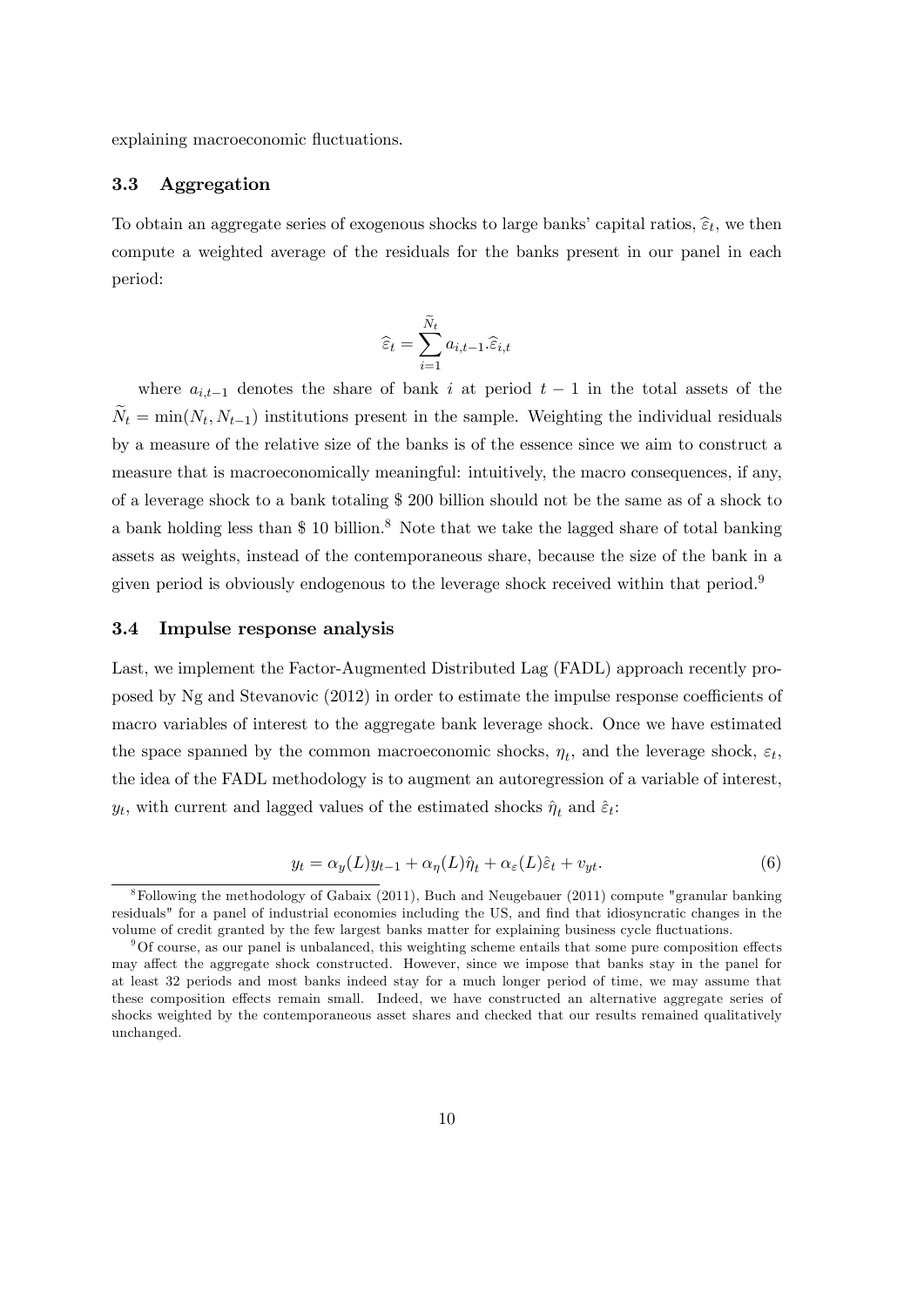Let first suppose that  $y_t$  belongs to the dataset  $X_t$  initialy used to estimate the "non-bank" macro" shocks  $\eta_t$ .If  $y_t \in X_t$ , its FADL representation is derived from the dynamic factor model (1)-(3), given that  $D(L)$  is a diagonal matrix polynomial:

$$
y_t = \delta_y(L)y_{t-1} + (1 - \delta_y(L))\lambda_y(L)(I - \Gamma(1)L)^{-1}\eta_t + v_{Xyt},
$$
\n(7)

and augmented by  $\alpha_{\varepsilon}(L)\varepsilon_t$ . Since  $\eta_t$  and  $\varepsilon_t$  are not observed, we replace them by their estimates. If the leverage shock is important for  $y_t$ , the corresponding coefficients should be significant.

To construct the impulse responses, we estimate equation (6) by OLS. The dynamic responses of  $y_t$  to a unit increase in  $\hat{\varepsilon}_t$  are defined by

$$
\hat{\psi}_y^{\varepsilon}(L) = \frac{\hat{\alpha}_{\varepsilon}(L)}{1 - \hat{\alpha}_y(L)L}.
$$

Since  $\hat{\alpha}_y(L)$  is a scalar rational polynomial, the impulse response coefficients are easy to compute using the FILTER command in MATLAB. Note that imposing restrictions on FADL impulse response functions is very easy. For example, to constrain the impact response of  $y_t$  to  $\hat{\varepsilon}_t$ , it is sufficient to restrict  $\alpha_\varepsilon(0) = 0$ . In principle, any linear regression restriction can be imposed to shape the impulse response functions of interest.

This approach is very appealing in our context for several reasons. Firstly, the identification of the shock of interest,  $\varepsilon_t$ , is done at the micro-level in such a way that  $\hat{\eta}_t$  and  $\hat{\varepsilon}_t$ are orthogonal by construction. Hence we do not have to deal with any of the rotation and identification issues that normally occur within the FADL framework as well as in standard FAVARs, as discussed at length in Ng and Stevanovic (2012). The previously estimated leverage shock is simply added to the FADL representation of  $y_t$  and we only need to pin down its standard deviation. Secondly,  $y_t$  does not need to be in  $X_t$ . We can estimate FADL regressions for any variable, and test if it has a factor structure and if it responds to the leverage shock. As a matter of fact, in the following, we estimate additional FADL regressions for a selection of credit and banking indicators stacked in an ancillary dataset  $Y$ , which, as detailed in the following section, does not belong to the set of variables in  $X$ used for the extraction of common macro shocks.

Last but not least, it is important to note that, with the FADL approach, restrictions on the responses of the variables in  $X_t$  or  $Y_t$ , if required by the theory, can be imposed equation by equation. Restrictions imposed on the IRF of one series thus would not impinge on the IRF of another one, and would not affect the estimation nor the identification of structural shocks. That said, we wish here to take an agnostic stance regarding the consequences of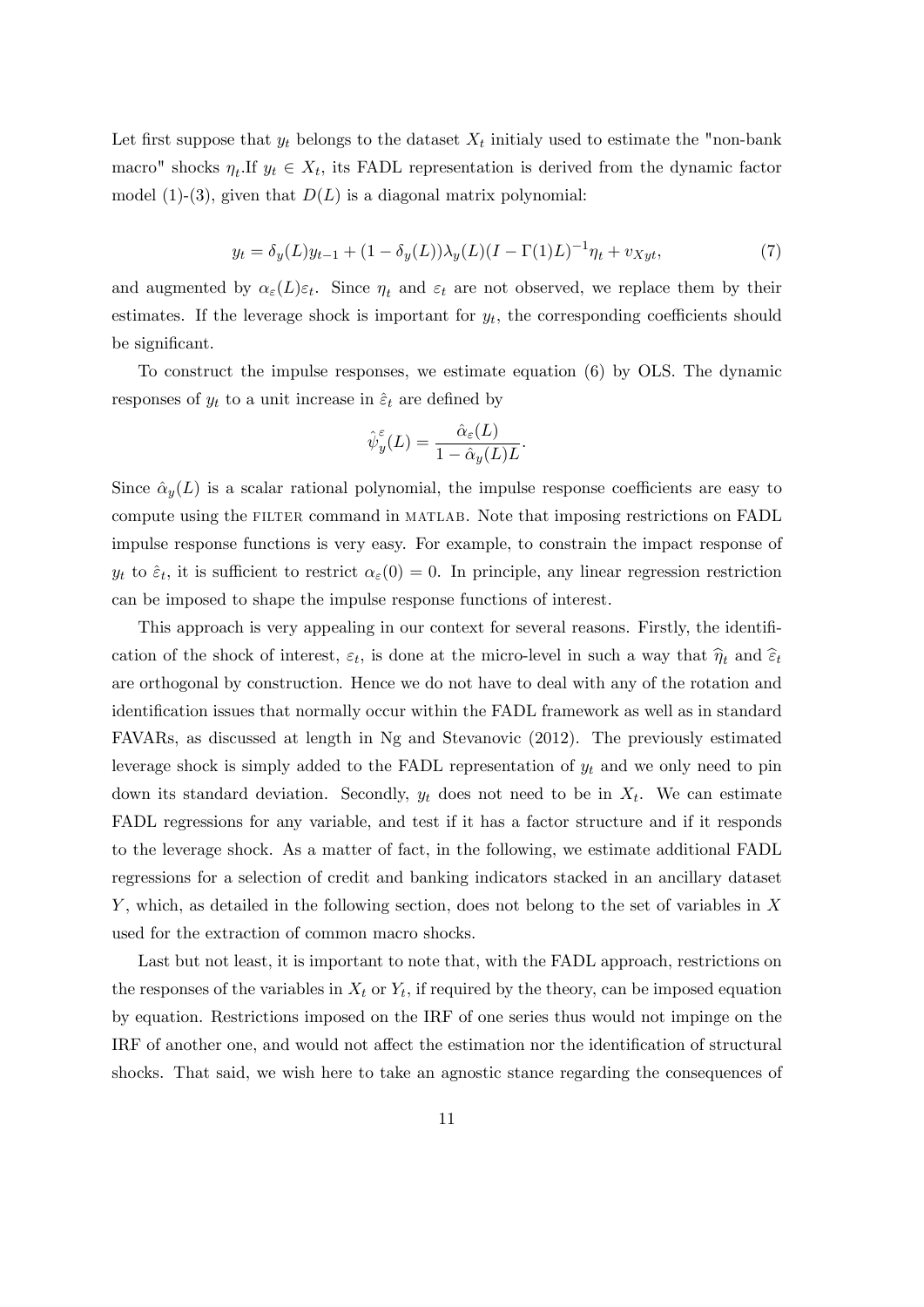bank leverage shocks for the macroeconomy and thus do not impose any restriction to the impulse responses of the macro variables of interest.

## 4 Data

A specific feature of our approach is that we use both panel regression techniques on banklevel data and a time series analysis of macroeconomic variables in a data-rich environment. In this section, we thus describe at length these different datasets.

#### 4.1 Constructing a database of large US banks

Our source of bank balance sheet information is the Consolidated Financial Statements for Bank Holding Companies (FRY-9C) collected by the US Federal Reserve (the "Call reports"). We consider bank balance sheet information at the level of the Bank Holding Companies (BHCs) instead of the level of the commercial banks that belong to these groups, because decisions regarding the choice of the targeted leverage of an institution are arguably taken at the level of the bank holding or bank group and not necessarily at the level of the subsidiaries.<sup>10</sup> In the following, we use the generic term "banks" to denote the BHCs in our sample. Our bank database covers the period from 1986 Q1 to 2010 Q1. Notably, the period of study thus covers the years of implementation of the Örst Basel capital regulations (post 1988), the "credit crunch" episode of the early 1990s, the IT-boom and bust and the recent subprime crisis, i.e. several time spells in which we can expect large shocks to bank leverage to have happened with potentially significant macroeconomic consequences.

As in many developed economies, the US banking system has experienced a large wave of mergers and acquisitions since the late 1980s. As a consequence, the total population of bank holding companies as recorded in the initial balance sheet database shrank to 236 in 2010 from more than 330 back in 1986. Besides, the raw database is highly unbalanced, with 819 different institutions identified, out of which only 66 are present throughout the sample period. Finally, a major statistical break occurs in 2006 Q1, when a change in the reporting guidelines stated that subsidiaries with total assets of more than one billion USD were no longer required to file a separate reporting. Because of 32 institutions fell into this category and stopped their reporting at this date, the total cumulated assets of the

 $10$ Houston, James and Marcus (1997) and Houston and James (1998) find that loan growth among affiliated banks is more sensitive to the cash flows and capital position of their holding company than it is to their own, and that it is less sensitive to their own capital position relative to unaffiliated banks. Overall, their results suggest that bank holding companies develop internal capital markets to allocate capital among their subsidiaries.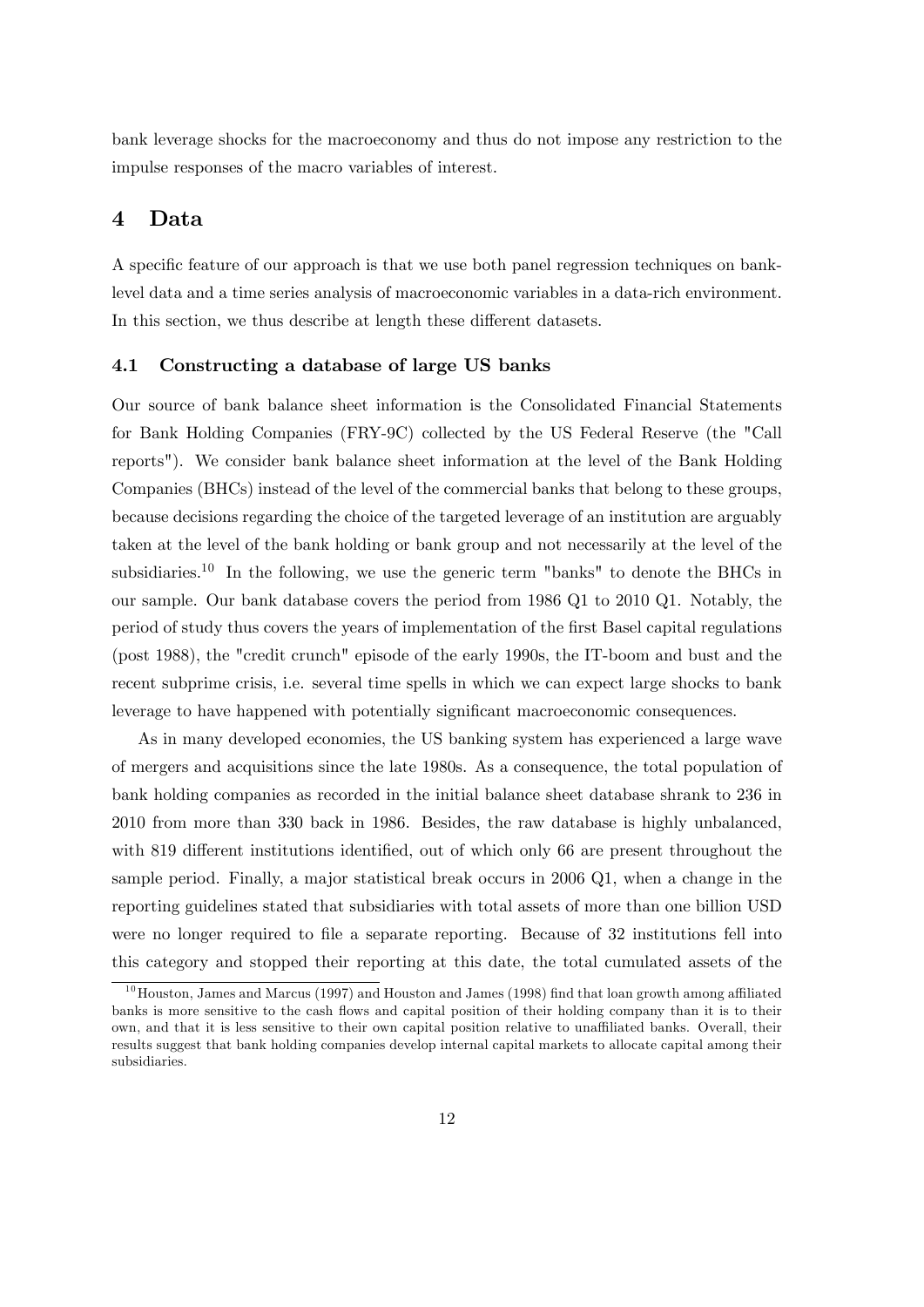reporting banks dropped by some 30% in early 2006.

Taking these features of the initial balance sheet database into account, we designed our selection of institutions in order to meet a few simple criteria. First, we want to focus on the largest US bank corporations, expected to have relatively similar leverage behaviors, so running a panel regression on our set of institutions would make sense. We thus kept only the banks whose total assets always remained above  $\$$  3 billion.<sup>11</sup> Second, we were concerned about limiting the selection bias due to the attrition of the database over time, while ensuring some minimal degree of stability through time of the selected sample of banks. We thus excluded institutions with missing observations of total assets and equity capital and also banks that remain in the sample for less than thirty-two quarters. Third, we deleted bank subsidiaries affected by the change in reporting guidelines mentioned above so as to avoid any double counting.

As said, a large number of mergers and acquisitions have affected the US banking system since the mid-1980s. We used the Chicago Fed database on M&A involving BHC to identify bank-quarter observations when such operations took place. Some 356 M&As happened in our sample, compared to more than 9,600 for the whole BHC population. Contrary to the practice in many bank panel studies, we do not reconstruct merged banks backwards. Nor do we rename the acquiring banks from the acquisition date onward, because this would lead to too many large banks with a too small number of consecutive observations. Instead, we deal with M&As by including a dummy in the panel regressions presented below.

Our sample Önally consisted of 104 large BHCs that represent on average 75% of the total assets in the US banking sector.<sup>12</sup> Figure 1 shows the share of the selected institutions out of total US banking assets through time. Although the representativeness of our sample varies somewhat (between 60 percent and 80 percent of the total), it remains sufficiently high throughout compared to similar studies. Note that of the 104 selected institutions only 20 remain present over the whole sample period.

#### 4.2 A rich macroeconomic dataset

In this paper, we use a large number of macroeconomic series for two joint purposes. First, using a factor model as presented in section 3.1, we want to uncover the space spanned by real and nominal structural shocks, other than shocks originating from the banking sector, that may also drive part of the áuctuations in bank capital ratios. Second, we want to

 $11$ This corresponds roughly to the 55th percentile of banks ranked according to their average total assets over the period 1986-2010.

 $12$ Please see the Appendix for the complete list of banks in our selection.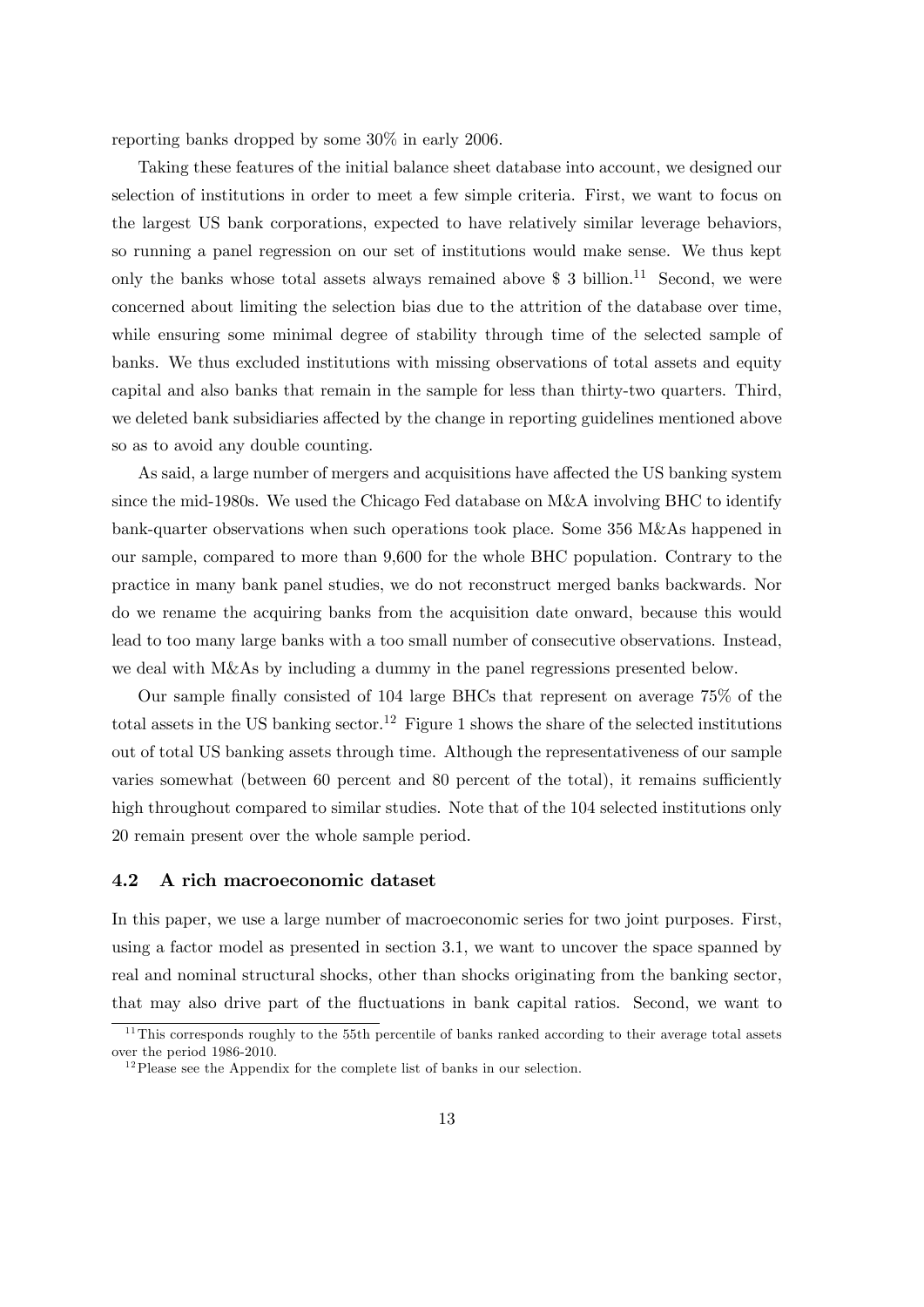be able to ultimately compute the responses of a wide array of aggregate variables to our estimated bank leverage shocks. We describe here the collection of macroeconomic time series that we use throughout.

A huge number of time series of aggregate variables representing the US economy are available to the econometrician for analysis (see e.g. Stock and Watson, 2002, and Bernanke et al., 2005 for examples of studies using several hundreds of variables). However, selecting only a few dozen of them may be enough for our purpose, as in Gilchrist et al. (2009). Indeed a factor structure may not be appropriate for every series. If the additional data are noisy, uninformative and/or do not satisfy the restrictions of the factor model, it may not be useful to consider them when estimating the common shocks, as shown in Boivin and Ng  $(2006).^{13}$ 

Hence, we construct here two separate macroeconomic datasets. The first one, denoted by X, is a comprehensive sample of thirty-one aggregate variables representing a large variety of real and nominal measures of the state of the US economy, but excluding any money and credit aggregates or other possible indicators of banks' credit supply behavior (like surveys on credit conditions). This sample is used to extract the common macroeconomic shocks  $\eta_t$  that we take as controls when we estimate the bank capital ratio shocks. The second macroeconomic dataset, denoted by Y , encompasses a list of aggregate credit and banking indicators that are not included in X.

The variables included in  $X$  can be classified into four broad categories: economic activity indicators, inflation indicators, risk-free interest rates, and other financial indicators or asset prices. All series are observed at quarterly frequency and transformed to stationarity before we apply the factor analysis (cf. Appendix A for details of data sources and transformations to stationarity applied to individual series).

The selection of real and nominal macro variables partly follows Gilchrist et al. (2010). In particular, we consider the following twelve indicators of economic activity (with quarterly frequency): (1) the capacity utilization index; (2) real GDP; (3) private domestic investment; (4) the industrial production index; (5) the Institute for Supply Management  $(ISM)$  diffusion index of activity in the manufacturing sector;  $(6)$  non-farm payroll employment; (7) real personal consumption expenditures (PCE) ; (8) real PCE in durable goods; (9) real PCE in non-durable goods; (10) the civilian unemployment rate; (11) the Conference Board's coincident business cycle indicator index; and  $(12)$  housing starts.

<sup>&</sup>lt;sup>13</sup>Note however that the FADL analysis we implement here only requires a strong factor structure to hold in the macroeconomic dataset and is less likely to be affected by the presence of weak factors in very large data sets as noted in Onatski (2009).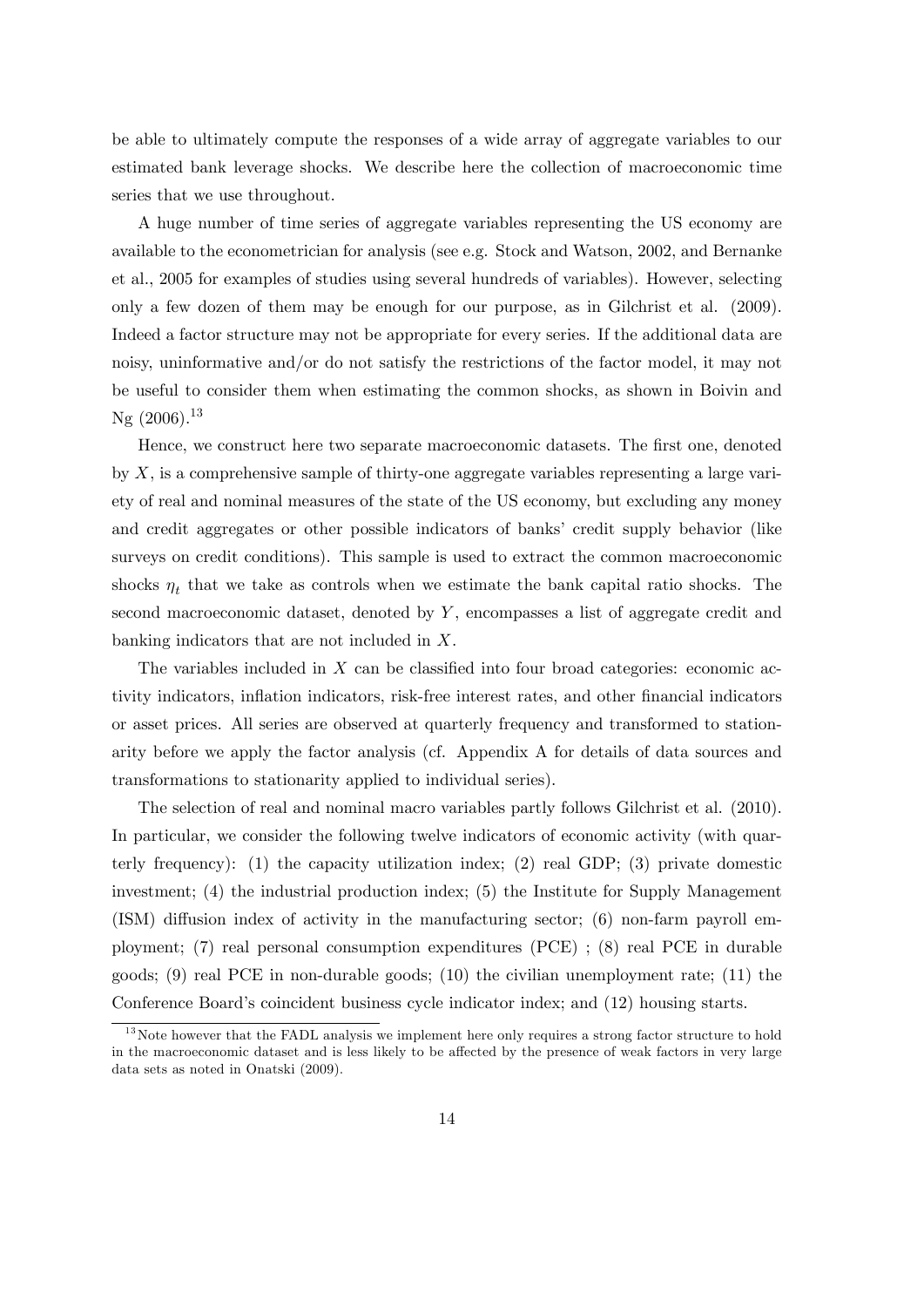Price developments are summarized by the following seven inflation indicators: the logdifference of  $(1)$  the Consumer Price index (CPI);  $(2)$  the core CPI;  $(3)$  the Producer Price index (PPI) for all commodities; (4) the PPI for finished goods only (core PPI); (5) the CRB index of (spot) commodity prices; (6) the price of oil as measured by the price per barrel of West Texas Intermediate (WTI) crude; (7) the price of imported goods.

Our broad macroeconomic dataset also includes the entire term structure of interest rates, starting at the short end with the effective federal funds rate and continuing with the constant maturity Treasury yields at 6-month, 1-year, 2-year, 3-year, 5-year, and 10-year horizons, for a total of seven interest rates.<sup>14</sup>

Finally, we also include five series of asset prices that we deem relevant for understanding business cycle fluctuations in the US since the late  $1980s$ : (1) the nominal effective exchange rate of the US dollar against a basket of major currencies; the spread of (2) AAA and (3) BAA corporate bond yields over ten year Treasuries; (4) the S&P 500 equity index and (5) the FHFA housing price index.

Regarding the additional dataset of credit and banking indicators stacked in  $Y$ , we consider the following series: (1) total commercial bank credit; (2) commercial and industrial (C&I) loans; (3) consumer loans; (4) real estate loans; (5) loans and leases in bank credit; (6) total bank deposits; (7) total bank assets of commercial banks; (8) total loans by banks and thrift corporations. All these series are taken from the H8 statistical release of the Federal Reserve (Assets and Liabilities of Commercial Banks in the U.S), except the last one (which comes from the Z1 release). In addition, we also consider (9) credit standards, as taken from the Senior Loan Officer Survey on credit conditions conducted by the Federal Reserve (a rise in the indicator denotes a tightening of credit conditions to firms); and (10) the aggregate measure of the leverage of the US commercial banking sector as used in Berrospide and Edge (2010). This leverage ratio is computed by the Fed on the basis of individual Call reports as the ratio of the sum of all commercial bank equity to the sum of all banks' assets.<sup>15</sup> Although we think this is an inaccurate measure of aggregate bank leverage, we include it in our selection for comparison purpose. Last, in order to better gauge whether or not our identified leverage shock is akin to a credit supply shock, we include several series of credit interest rates: (11) interest rates on personal loans with maturity up to two years, (12) rates on new car loans with maturity up to 4 years, both

<sup>&</sup>lt;sup>14</sup>Although nominal yields exhibit a discernible downward trend over our sample period (1986–2008), they are not converted into real terms so as to ensure their approximate stationarity as in Gilchrist et al. (2010). Indeed, since we extract the factors by iteratred principal components on prewhitened macro series, the strong persistence of interest rate series is not an issue.

<sup>&</sup>lt;sup>15</sup>The series is available from the US Fed FRED database with code EQTA.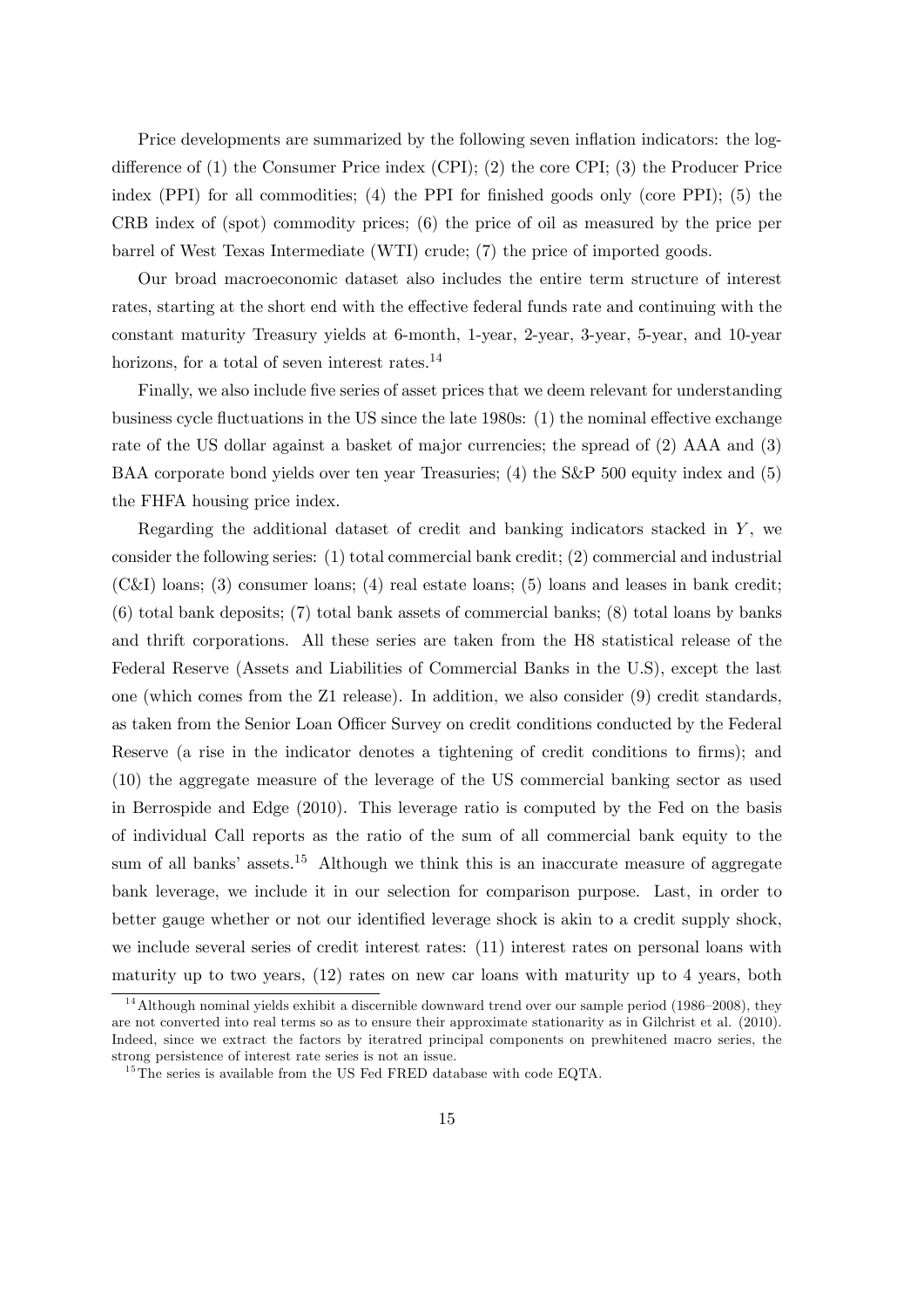taken from the Survey on consumer credit (G19 release), and measures of (13) average rates on all C&I loans, (14) on large C&I loans (above \$1 million) and (15) on small C&I loans (below \$100 thousand). The latter interest rates series on loans to firms are extracted from the Survey of terms of business lending (E2 release).

## 5 Estimation and results

#### 5.1 Estimation of the dynamic factor model

To extract an estimate of the macroeconomic shocks  $\eta_t$  that drive the common fluctuations of the variables in  $X_t$ , we implement an algorithm that builds on the iterative principal components (IPC) approach of Stock and Watson (2005). This method is briefly summarized below.

The starting point is the static factor representation of the pre-whitened data  $x_t =$  $(I - D(L)L)X_t$  in equations (1-3):

$$
x_t = \Lambda F_t + v_{Xt} \tag{8}
$$

$$
F_t = \Phi_F F_{t-1} + \epsilon_{Ft} \tag{9}
$$

where  $\epsilon_{Ft} = G\eta_t$ ,  $\Lambda$  is the  $N \times r$  matrix of loadings,  $F_t$  is  $r = q(s + 1) \times 1$  with

$$
\Lambda = \begin{pmatrix} \Lambda_1 \\ \Lambda_2 \\ \vdots \\ \Lambda_N \end{pmatrix}, \qquad F_t = \begin{pmatrix} f_t \\ f_{t-1} \\ \vdots \\ f_{t-max(h,s)} \end{pmatrix}, \quad \Phi_F = \begin{pmatrix} \Gamma_1 & \Gamma_2 & . & . & \Gamma_s \\ I_q & 0 & . & 0 & . & 0 \\ 0 & I_q & 0 & . & 0 & 0 \\ . & 0 & . & . & 0 & 0 \\ 0 & 0 & . & I_q & . & 0 \end{pmatrix} \qquad \Lambda_i = (\lambda_{i0} \ \lambda_{i1} \ \ldots \lambda_{is})
$$

and G is an  $r \times q$  matrix that maps the dynamic shocks into the static shocks. The  $\epsilon_{Ft}$ are the reduced form errors of  $F_t$  and are themselves linear combinations of the structural shocks  $v_{ft}$ . The algorithm then proceeds in three steps:

**Step 1:** First, we estimate  $F_t$  by iterative principal components (IPC) as in Stock and Watson (2005).

- 1.i Initialize  $\delta_i^X(L)$  using estimates from a univariate AR(q) regression in  $X_{it}$ . Let  $D(L)$ be a diagonal matrix with  $\delta_i^X(L)L$  on the *i*-th diagonal.
- 1.ii Iterate until convergence

$$
\min_{D(L),\Lambda,F}SSR = \sum_{t=1}^{T} \left( (I - D(L)L)X_t - \Lambda F_t \right)' \left( (I - D(L)L)X_t - \Lambda F_t \right).
$$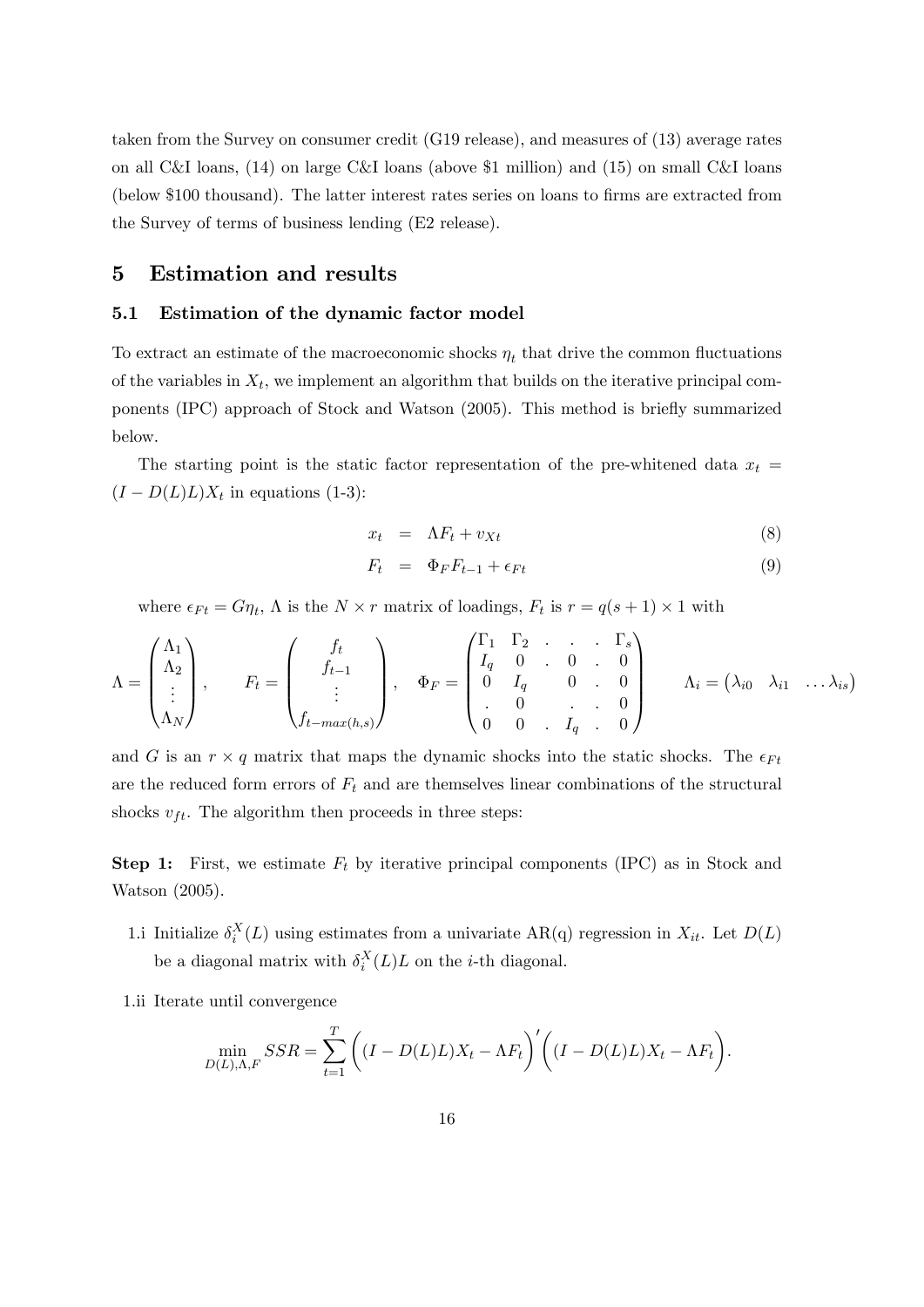- 1.ii.a Let  $\hat{F}_t$  be the first k principal components of  $xx'$  using the normalization that  $F'F/T = I_k$ , where k is the assumed number of static factors.
- 1.ii.b Estimate  $D(L)$  and  $\Lambda$  by regressing  $X_{it}$  on  $\hat{F}_t$  and lags of  $X_{it}$ .
- **Step 2:** Second, we estimate a VAR in  $\hat{F}_t$  to obtain  $\hat{\Phi}_F$ .
- **Step 3:** Last, we estimate  $\eta_t$ :
	- 3.i Let  $\hat{\epsilon}_{Xit} = x_{it} \hat{\Lambda}'_i \hat{\Phi}_F \hat{F}_{t-1}$ , where  $\hat{F}_t$  are the iterative principle components of all n observations of the panel x,  $\hat{\Lambda}$  and  $\hat{F}_{t-1}$  and  $\hat{\Phi}_F$  are obtained from Step (1).
- 3.ii The estimate of  $\eta_t$  consists of the first q principal components of  $\hat{\epsilon}_{Xit}$ .

Step (3) is based on the fact that  $v_{it} = x_{it} - \Lambda_i F_t = x_{it} - \hat{\Lambda}_i(\hat{\Phi}_F F_{t-1} + \epsilon_{Ft})$ . Let us now deÖne

$$
\hat{\epsilon}_{Xit} = x_{it} - \Lambda_i \Phi_F F_{t-1}
$$

$$
= \Lambda_i \epsilon_{Ft} + v_{it}
$$

$$
= (\Lambda_i G) \eta_t + v_{it}.
$$

As noted in Stock and Watson (2005), the rank of the  $r \times 1$  vector  $\epsilon_{Ft}$  is only q, since  $F_t$ is generated by q common shocks. In other words,  $\hat{\epsilon}_{Xit}$  itself has a factor structure with common factors  $\eta_t$ . Amengual and Watson (2007) show that the principal components of  $\hat{\epsilon}_{Xt}$  can precisely estimate the space spanned by  $v_{ft}$ . In practice, the dimension of  $\eta_t$ , q, is unknown and must be chosen by the econometrician, if possible on the basis of some statistical tests. In the case of our application, we follow the standard information criteria proposed by Bai and Ng (2007) and Amengual and Watson (2007) and set the number of common shocks to  $q = 3$ .

Note that, since usual tests confirm that three shocks are sufficient to describe the bulk of the correlations present in  $X$  with a small-scale dynamic factor model, then we may be confident that we have extracted all possible real demand and supply shocks spanning business cycle áuctuations (up to a rotation). Since our dataset also includes various measures of prices and short- and long-term interest rates and there is little doubt that the short-term interest rate is an appropriate measure of the stance of monetary policy in the US over the period of our study, we may also be quite certain that monetary policy shocks will be also properly accounted for by these three series of shocks.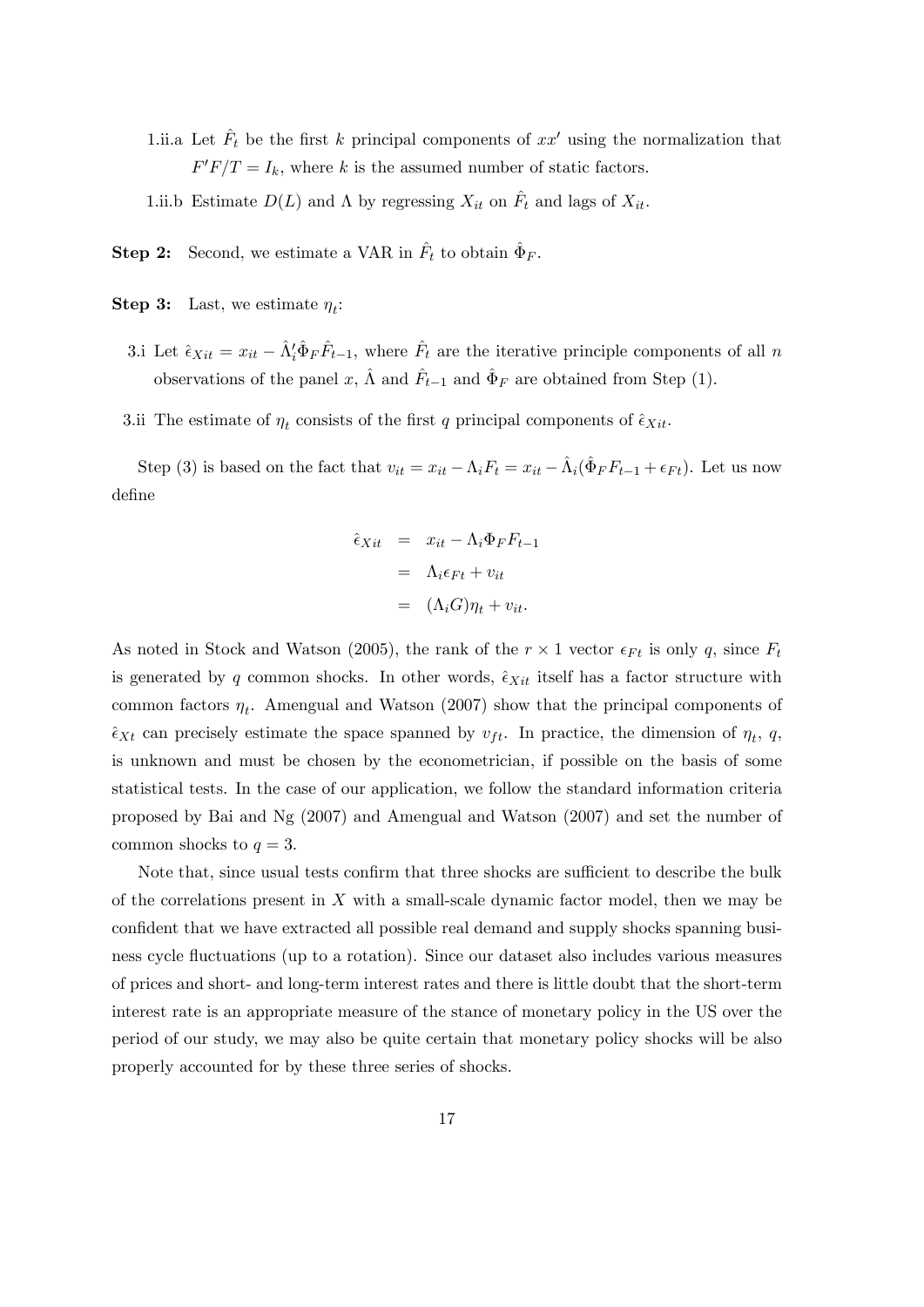#### 5.2 Estimation of the panel regression

We present in this section the results from the estimation of the bank-level regression  $(5)$ , that we repeat here for convenience's sake:

$$
k_{i,t} = \alpha_i + (1 - \lambda).k_{i,t-1} + \lambda.\theta_Z.Z_{i,t-1} + \lambda.\theta_M.M_{t-1} + \theta_\eta.\hat{\eta}_t + \varepsilon_{i,t}
$$
(10)

The bank-specific variables stacked in  $Z_{i,t}$  include a measure of bank size (the log of total assets), a measure of bank profitability (the return on assets, or ROA), a measure of asset risk (the ratio of net-charge-offs to assets), and two measures of asset structure (the ratio of mortgage loans and the ratio of commercial and industrial loans to assets). The first three are standard determinants of bank capital ratios in the empirical literature. The relative shares of real estate loans and loans to Örms in bank assets may be viewed as additional proxies for bank risk, at least through the lense of the Örst Basel capital regulations which imposed weighting C&I loans more than mortgage loans in the computation of regulatory capital requirements. Alternatively, these simple measures of asset composition may help to capture some specialization of individual banks. Last, two sets of bank-specific dummy variables are also included as regressors. First, we add bank-specific dummies that take the value of one in quarters when the bank has acquired another institution. Second, we also add dummies capturing a change in status from BHC to Financial Holding Company (FHC). Indeed, an important institutional change for US banks since 1986 was the adoption of the Gramm-Leach-Bliley Financial Services Modernization Act of 1999 (GLB Act). This relaxed the provisions of the 1933 Glass-Steagall Act requiring a strict separation of banking and securities activities. Under the new legislation, BHCs that meet some supervisory standards are allowed to become FHCs. Switching to the FHC status authorizes a bank to engage in a range of new financial and non-financial activities, possibly affecting both its business model and its level of risk. Again using information provided by the National Information Center on US financial institutions run by the Federal Reserve, we identified 27 changes from BHC to FHC status and 8 changes back to BHC status in our selection of banks and we created a dummy variable taking the value of one for observations under FHC status.

Table 1 reports summary statistics for the bank-specific variables used in the panel regressions. The median institution in our sample is already quite large, with assets above  $$ 19$  billion.<sup>16</sup> Nevertheless, some substantial degree of heterogeneity in size remains in the sample, as the four largest institutions have average assets above \$ 400 billion, while the

<sup>&</sup>lt;sup>16</sup>For comparison, the median BHC in the sample used by Berropside and Edge (2010) has assets around \$ 3 billions only.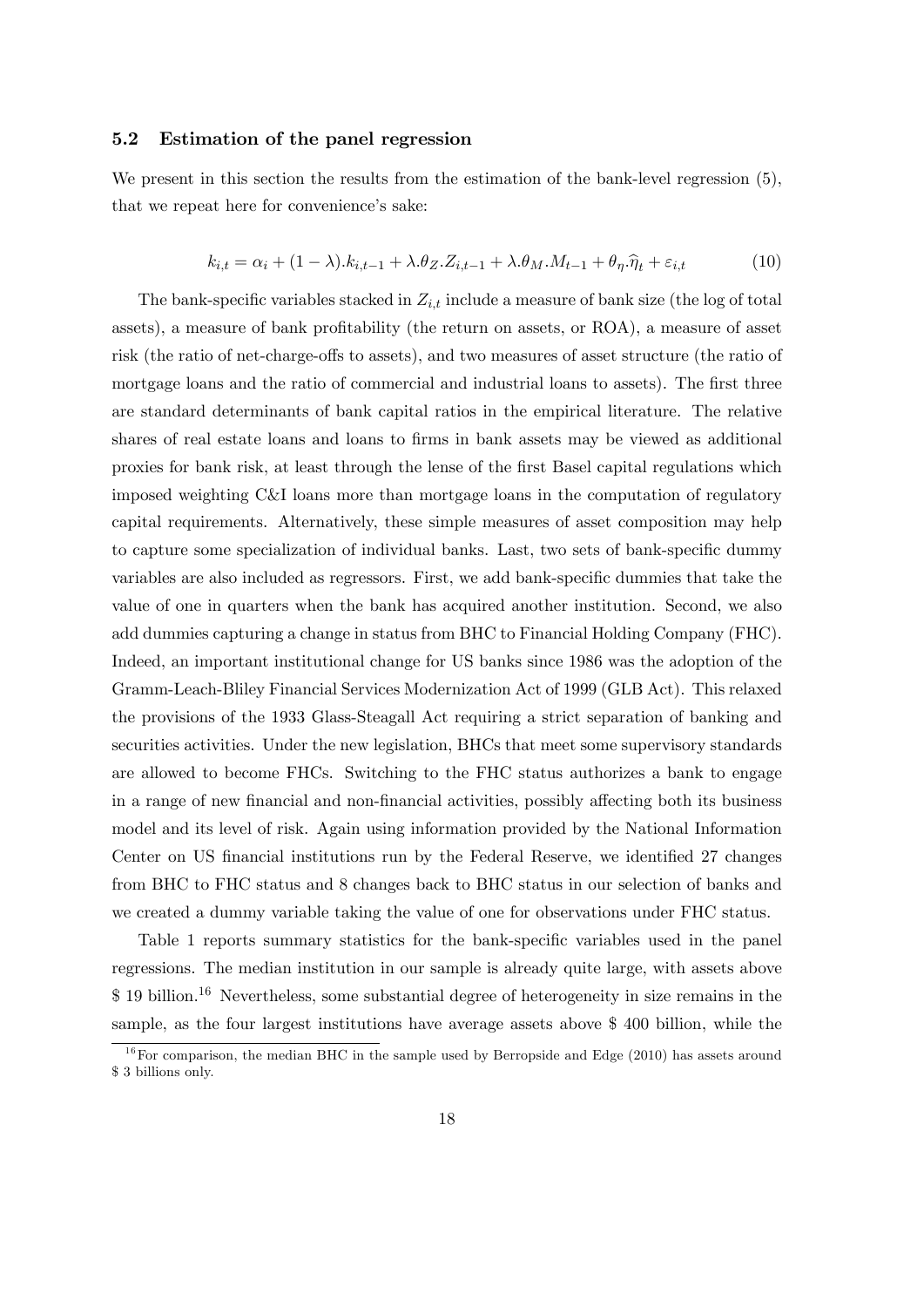smallest ones have average assets below \$ 5 billion. The distribution of variables scaled by assets is however more homogenous, be it capital, loans or net charge-offs. The average capital ratio is slightly above 8 percent, which corresponds to a leverage of about 12.5 for the average bank. Overall, loans to non-financial clients make up more than 60 percent of the total in the average bankís balance sheet, with mortgage loans representing in turn about 40 percent of all loans. Average profitability, as reflected by our measure of ROA, is 2.59 percent, which is broadly in line (but a little lower) with the average ROA for all US commercial banks over the same period of 25 years.<sup>17</sup> Net charge-off rates, which we take as a proxy for the riskiness of bank assets, are also of the order of magnitude of the available aggregate statistics for the whole US banking system. Appendix A provides details of data sources and the definitions of these variables.

Assuming that banks choose their target capital ratio in order to absorb expected future losses on their assets, any macroeconomic information that is deemed relevant to their gauging the probability of future losses should also be included in our regression. Indeed, the ratio of net charge-offs alone mainly reflects the perceived consequences of current and past adverse shocks and is rather backward-looking in nature. We consider here two types of macro control variables in the  $M_t$  vector. First, we take the log of the Chicago Board VIX as a measure of uncertainty on the US equity market. Second, we take the expectations of two key macroeconomic indicators at a one-year horizon, as collected by the Survey of Professional forecasters conducted by the Philadelphia Fed. These two measures of macroeconomic expectations relate to: (1) the expected variation in the short-term rate of interest (the rate on 3 month T-Bills), (2) the expected rate of growth of real GDP. Table 2 provides some descriptive statistics for this first set of macro controls. Last but not least, we include in the regression our estimate of the common macroeconomic common shocks stacked in  $\hat{\eta}_t$ .

Table 3 presents the estimation results of equation 5. A constant and three seasonal dummies are included in the regression but not reported for brevity. We estimate the dynamic model of bank leverage using OLS with bank fixed effects as suggested by preliminary Hausman tests, and t-stats are computed using the Huber-White robust estimator of variance.<sup>18</sup> Although it is well known that the estimation of a dynamic panel with fixed effects entails the possibility of biased OLS estimates, we rely on the simulation results in Judson

<sup>&</sup>lt;sup>17</sup>The average ROA for all US commercial banks (on an unconsolidated basis) is close to 4 percent over 1986-2010.

<sup>&</sup>lt;sup>18</sup>Correcting the variance for possible within-correlation at the individual level (clustering) does not make any difference.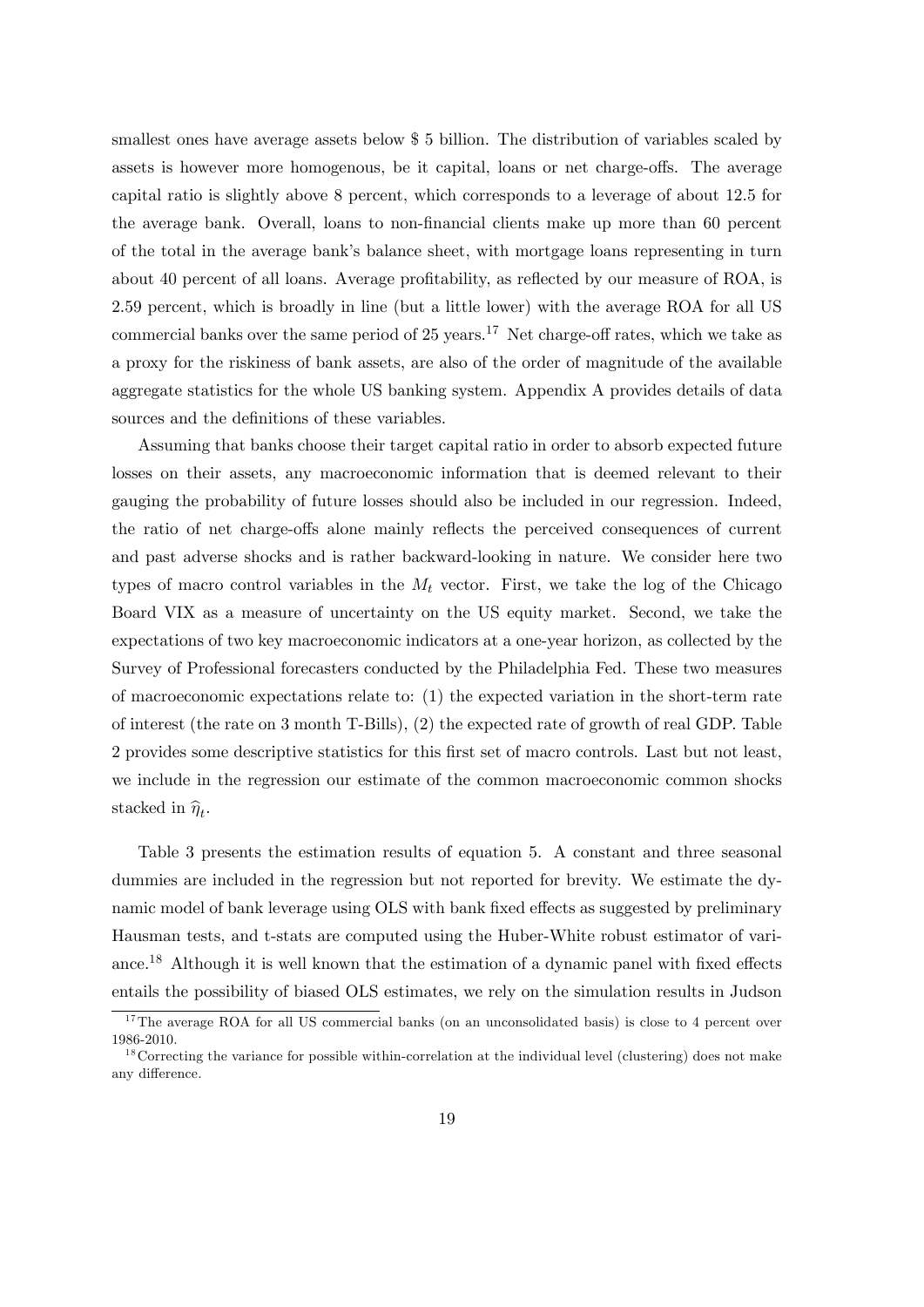and Owen (1999), who suggest that this bias drops quickly to zero when the time dimension of the panel is long enough (more than 30 periods). Since individual banks in our selection are present on average for 59 periods and always for more than 30, we conclude that a GMM approach is not required here.

The first column of Table 3 presents the results when only bank-specific variables are included as regressors. Columns 2 to 4 show the impact of also including observable macroeconomic variables, like macro expectations, common shocks extracted from the dataset in X using a dynamic factor model, or both. The full specification in column 4 is our baseline model in the following.

Whatever the specification, the large coefficient we obtain for the lagged capital ratio confirms the well-known fact that bank book capital to asset ratios are very persistent at the institutional level. This implies that the remaining regressors will account for only a modest share of total variance. Nevertheless, we choose to model the level and not the first difference of the ratio, for two reasons: first, although persistent, capital ratios are by nature bounded variables, and the economic rationale for assuming that they follow an integrated process is not clear; second, interpreting the response of macroeconomic variables to a bank leverage shock as we do below is more intuitive if we construct our aggregate capital shock series on the basis of innovations to the levels of the individual ratios, not to the changes in them.

Looking at the role of other bank-specific covariates, we find a positive correlation between capital ratios and asset sizes, in line with previous results of Berrospide and Edge (2010), who also restrict their sample to the largest US BHC. This contrasts, however, with the results from studies based on larger populations of US commercial banks, including small ones, which suggest that small banks on average keep higher capital buffers than large ones.<sup>19</sup> Nevertheless, the standard asymmetric information argument that provides a rationale for this stylized fact of better capitalized small banks may not be very relevant for the population of large listed BHCs that we look at in this study. Past profitability of assets (lagged ROA) does not turn out to be significant, but (lagged) net charge-offs are positively correlated with capital ratios, confirming the intuition that bank managers adjust their capital ratio to compensate for the capital depletion that would eventually follow a degradation in the quality of assets. Mergers and acquisitions are associated with a significant increase in the capital ratio, but a switch to FHC status does not have any noticeable impact.

<sup>&</sup>lt;sup>19</sup>Cf. for instance Kashyap and Stein  $(1995)$  and Kishan and Opiela  $(2000)$ .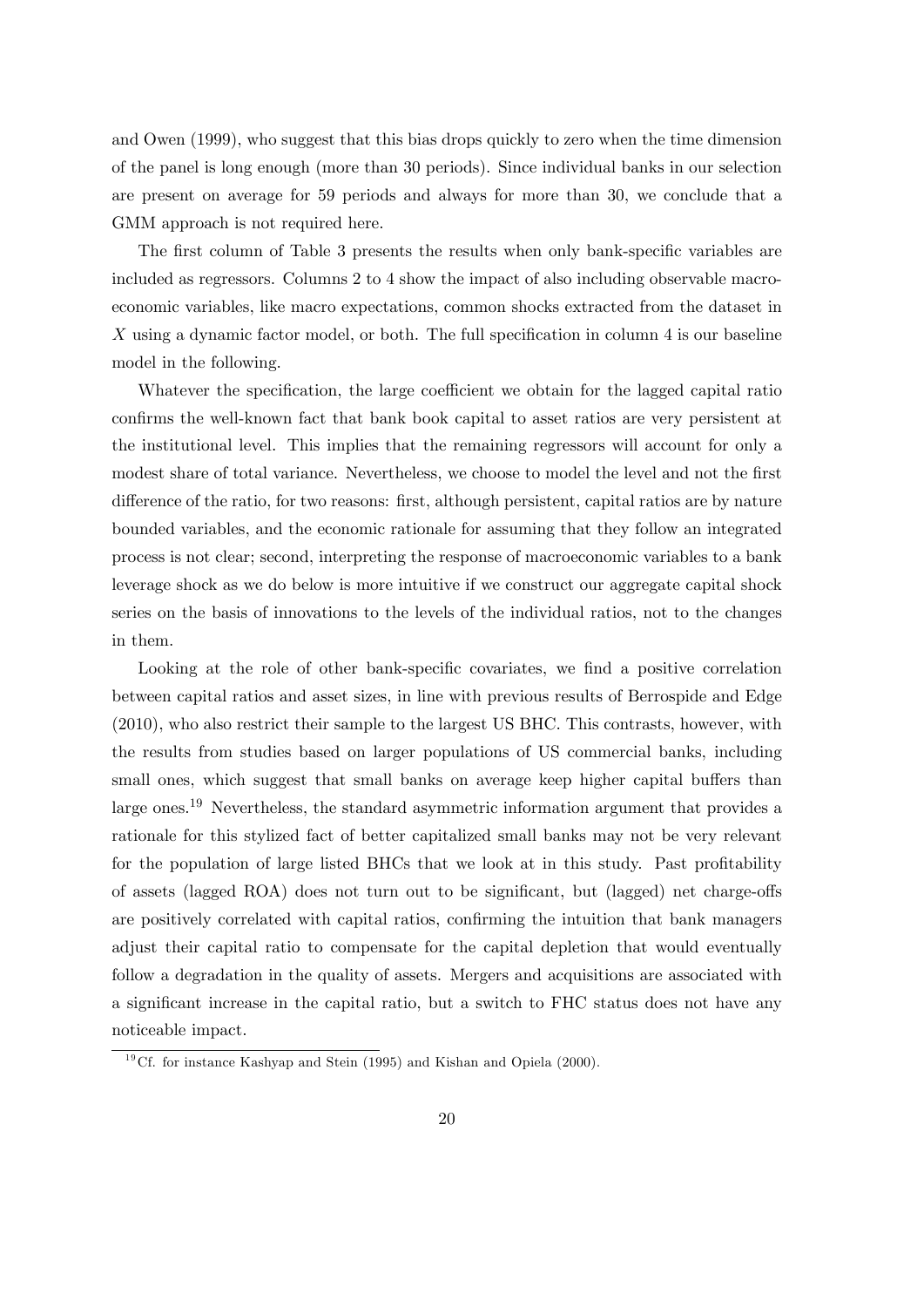The observable macroeconomic controls included are all significant, suggesting that their omission would bias our analysis. As in Berrospide and Edge (2010), a higher volatility in stock markets tends to imply a lower capital ratio, which may reflect higher losses in times of stress. An expected rise in GDP growth is associated with a decrease in capital ratios, which hints at a procyclical behavior of bank leverage. Meanwhile, expected policy rate hikes over the following year are associated with an increase in the current capital ratio, which suggests that this variable can be seen as a "risk factor" impinging on the expected proÖtability of assets. Finally, at least one of the lagged common shocks summarizing the perceived state of the economy emerges as signiÖcant, but at the expense of the expected GDP growth regressor, suggesting that this estimated structural macro shock accounts for a large proportion of aggregate GDP fluctuations.

#### 5.3 Aggregate measure of bank capital ratio shocks

Figure 2 shows the aggregate series of capital ratios shocks we obtain for the US banking system. The series has a mean close to zero and a standard deviation of 0.2 percentage points. According to our measure, the largest negative shocks occurred in the second quarter of 1987, the third quarter of 1989, the first quarter of 1994, the first quarter of 2005, and then, during the last recession, in the first semester of 2007 as well as, in the aftermath of the Lehman failure, the third quarter of 2008. Large positive shocks to bank capital ratios occured at the end of 2000, just at the onset of the recession triggered by the burst of the dotcom bubble, and also in the third quarter of 2004 and, last but not least, in early 2009, possibly as a consequence of the TARP program and the ensuing forced recapitalization of US banks during 2009.

Note that the panel regression (5) assumes that all banks react in a homogenous way to bank characteristics, as is commonly assumed, but also to the macro shocks  $\eta_t$ . This last assumption may seem at odds with the findings of Buch, Eickmeier and Prieto (2010), who analyze the transmission of macroeconomic shocks to bank risk taking (measured as the share of non-performing loans) and loan growth for the US, using disaggregated information for a large panel of US commercial banks within a FAVAR model. They notably point to heterogenous responses to expansionary monetary and house price shocks, as small banks extend more loans and more capitalized banks tend to make more risky investments (as can be gauged, with the benefit of hindsight, by looking at the change in bad loans over a horizon of one year). However, it is fair to note that they consider a much more heterogenous population of some 1500 commercial banks with assets larger than \$25 million, whereas we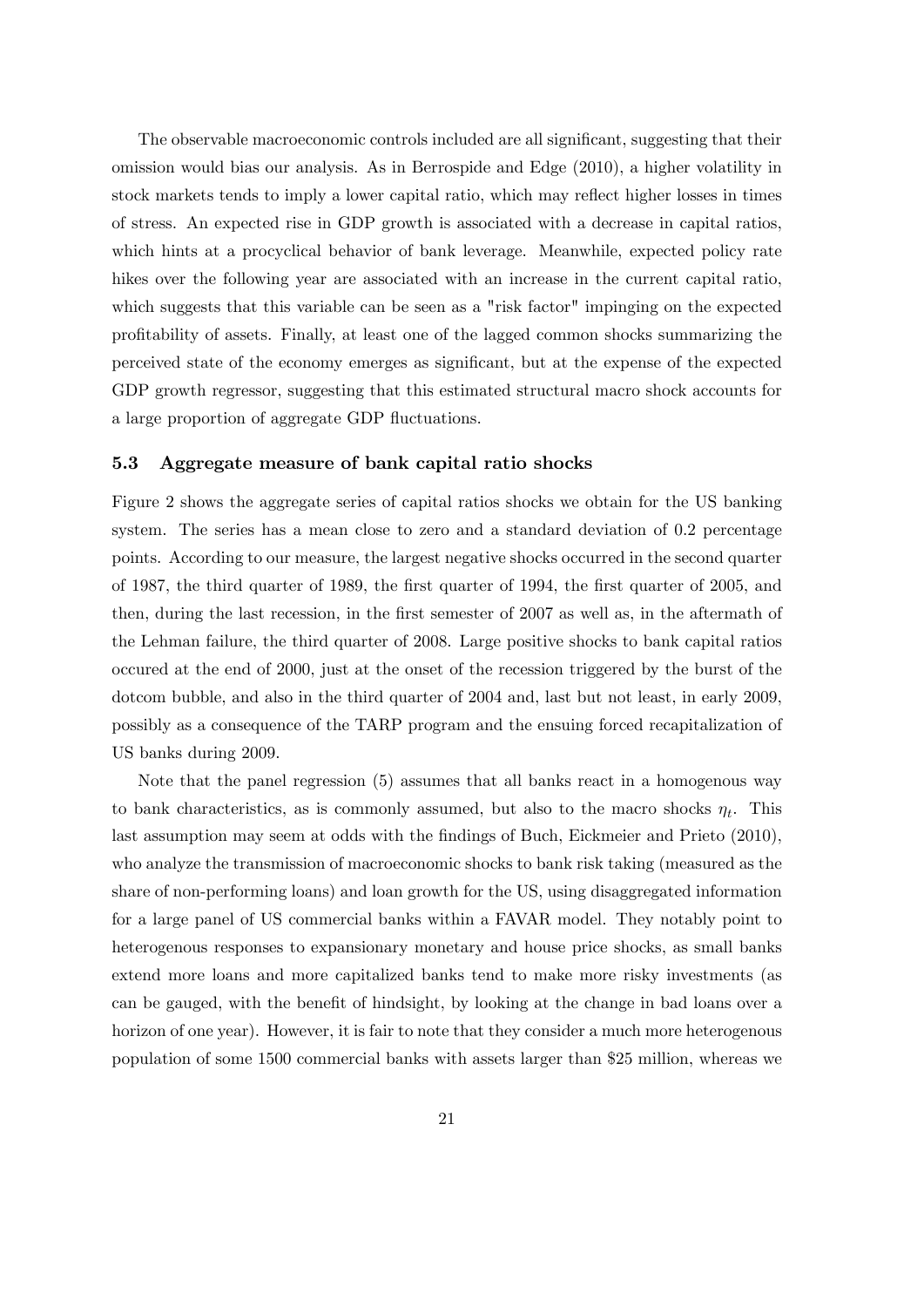focus on a contained sample of some 100 large bank holding companies with assets larger than \$3 billion, so that the potential for heterogenous behaviour at the bank level is a priori less in our case. Nevertheless, in order to check that our estimated macro shock to bank capital ratio is immune from the possible consequences of such heterogeneity, we restimated equation  $(5)$  on different sub-samples of banks, taking into account only the 25 or 50 largest institutions. As regression coefficients (not shown here for brevity) are not really affected (also less precisely estimated), we find confirmation of the homogeneity assumption. Importantly for our purpose, Figure 3 shows that the estimated aggregate capital ratio shock series also remains broadly unchanged when we restrict the sample to a smaller number of institutions.

Giving an economic interpretation to the sign of our aggregate shock series is not straightforward. Indeed, following a positive shock, a bank can increase its capital ratio by only increasing its capital, only decreasing its assets, increasing its capital more than it inflates its assets or decreasing its assets by more than its capital shrinks. In other words de-leveraging may be associated with either an expansion or a reduction in a bank's balance sheet. Mutatis mutandis, the same applies for a negative shock to bank capital ratios. To guide intuition, it may help to look at correlations between asset growth, equity growth and changes in the capital ratios at the individual level. Table 4 shows how the sign of shocks to the ratio relates to the sign of changes in its numerator (equity) and denominator (assets) at bank level within our sample. Note that roughly half of the capital ratio shocks in our sample are positive, which is consistent with the assumption that  $E(\varepsilon_{i,t}) = 0$  in the panel regression. Looking at positive (i.e. deleveraging) shocks, most if not all of them (94%) are associated with stable or increasing equity, while about half of them are associated with increasing assets. In contrast, some 86% of negative ratio (i.e. leveraging) shocks tend to go in synch with increasing assets, while the equity base goes up in only two thirds of cases. From this we may guess that *negative* ratio shocks should have rather expansionary effects on the economy. The sign of the aggregate consequences of positive ratio shocks remains, however, unsettled at this stage and should be expected to depend on the size distribution of shocked banks at each point in time.

#### 5.4 Validating the factor structure of macro series

In practice, having obtained series of realizations of the three real and nominal macro shocks stacked in  $\eta_t$ , as well as of the bank capital ratio shock  $\varepsilon_t$ , we get estimates of the parameters in equation (6) by using simple OLS regressions. Since it appears that usual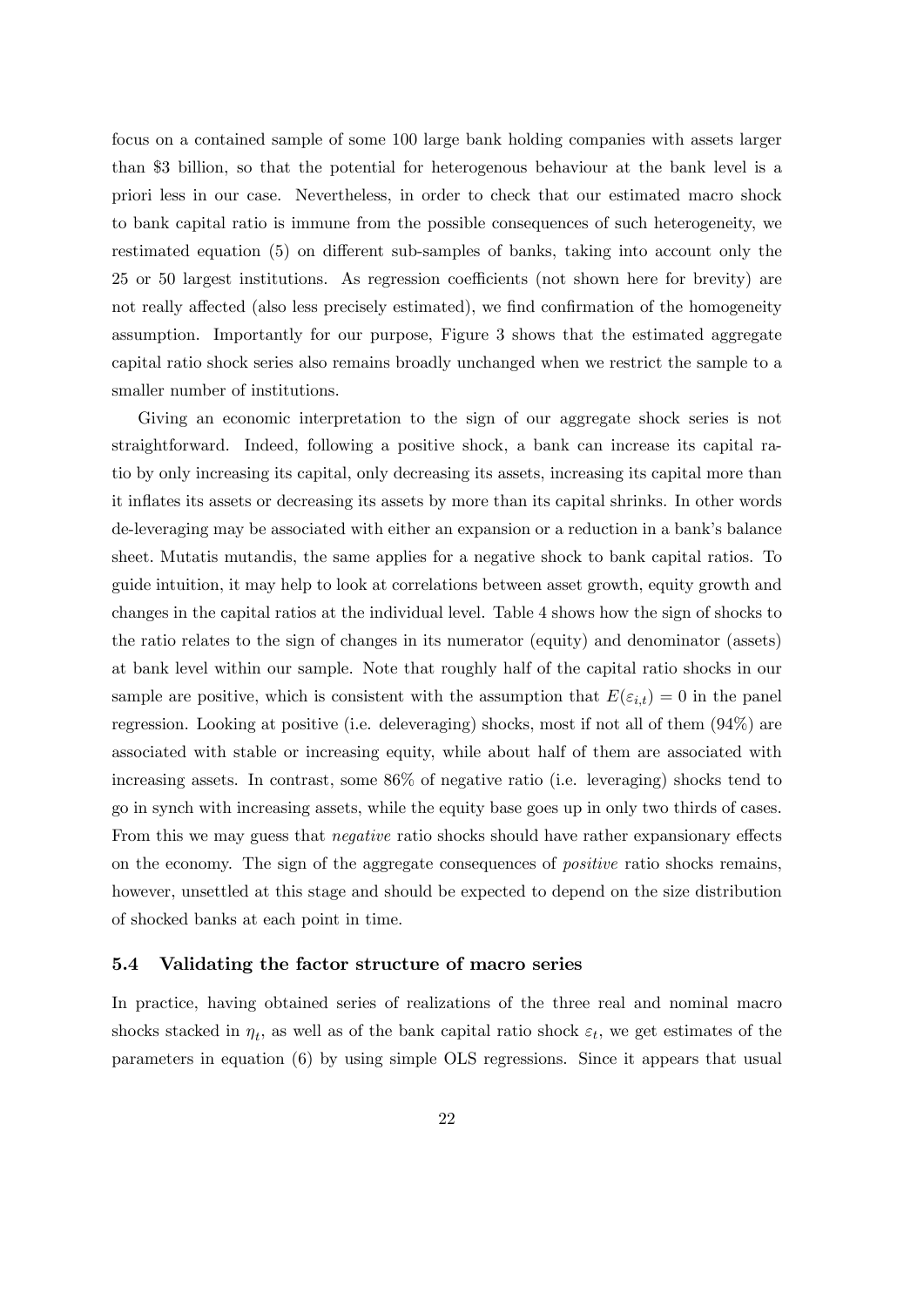information criteria are not very conclusive about the optimal number of lags to include in each polynomial, we try to keep the model as parsimonious as possible, while allowing for a sufficiently rich dynamic of the response of individual variables to the aggregate capital ratio shock. We thus choose one lag for the lagged dependent variable, one lag for the nonbanking macro shocks and four lags for the capital ratio shock as our baseline specification. We nevertheless checked that allowing for a richer lag structure (up to four lags for each polynomial) does not qualitatively affect our conclusions. A comparison of IRFs for different sets of lags of the polyomials in equation  $(6)$  is presented in Figures 6-7. The figures confirm that our main results are quite robust to reasonable changes to lag selection.

An important underlying assumption of our approach is that the series in X have a factor structure and that the dynamic factors extracted from  $X$  also span the ancillary variables in  $Y$ . To check this, we conduct Wald tests of joint significance of the coefficients in the FADL regressions of individual macro series, as well as tests of the joint significance of the parameters associated with the contemporaneous and lagged bank capital ratio shock only. Table 5 presents the results, together with the share of the variance of each macro series that is explained by all regressors vs the capital ratio shock alone. The tests first confirm that our shock series indeed span all the real and nominal macro series stacked in X as well as most of the banking indicators in  $Y$ , with the exception of the growth of real estate loans. Interestingly, the null that capital ratio shocks do not matter for explaining macro series is rejected (at the 10% level) for several key activity variables, notably GDP, investment, industrial production, the consumption of non-durables and housing starts, as well as for the corporate spread. The aggregate capital ratio shock also turns out to be a significant determinant of most credit and banking indicators, with the exception of the growth of deposits and of real estate loans, as well as interest rates on personal and new car loans. It is important to note that this Önding is not as such inconsistent with the fact that the capital ratio shock is by construction orthogonal to the contemporaneous common macro shocks driving  $X_t$ . Indeed, the capital ratio shock may first drive the idiosyncratic component of some of the macro series  $X_{i,t}$  (the  $u_t$  term in equation 1). Besides, lags of the capital ratio shock may not be orthogonal with the common shocks in  $\eta_t$ . Finally, note that the factor structure also explains a large share of the variance of some key banking indicators, above 80% for the growth of C&I loans and bank credit rates, although these indicators were not part of the training sample used to extract the non-banking macro shocks.

Overall, the results presented in Table 5 suggest that it indeed makes sense to look at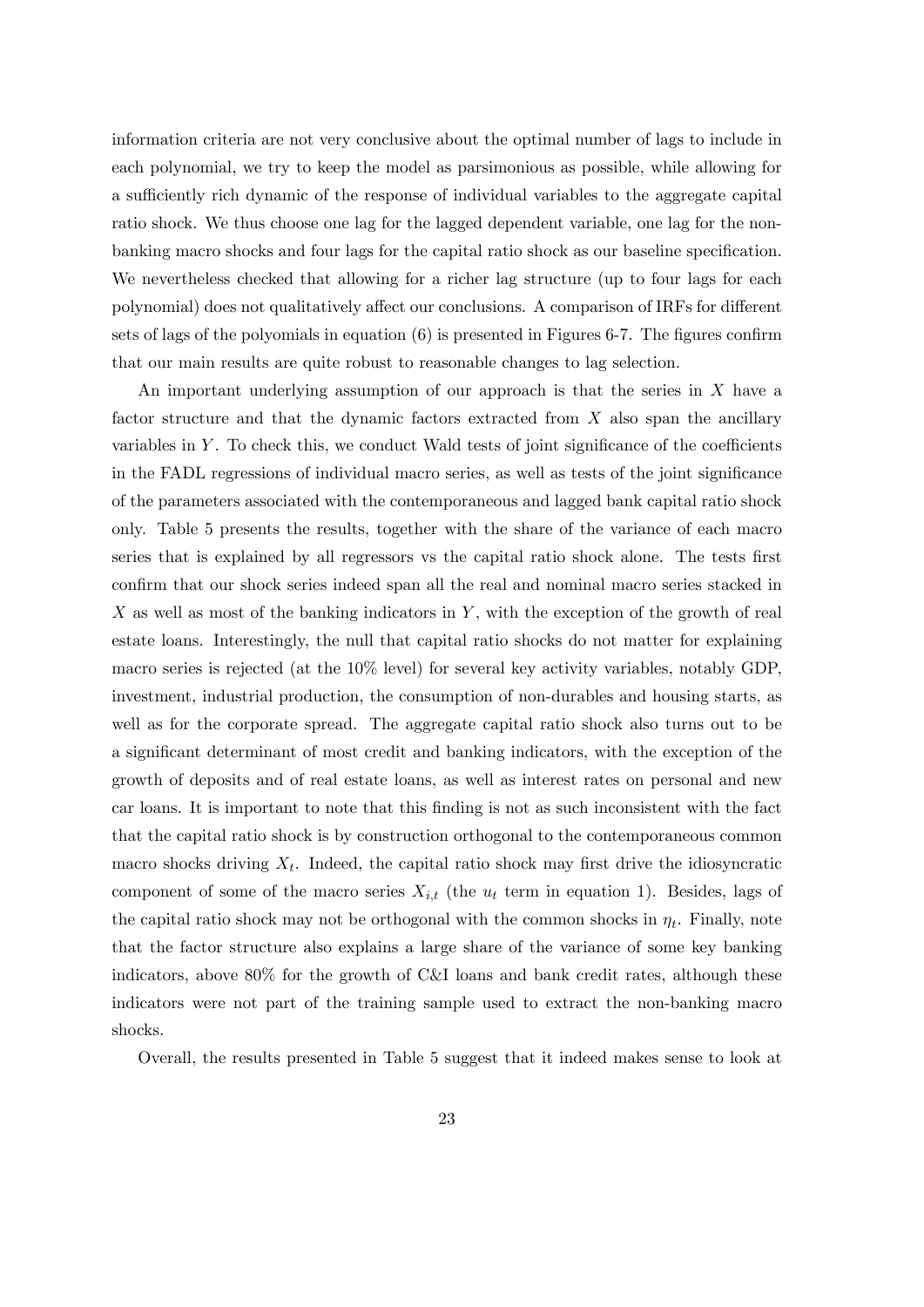the IRFs of key macroeconomic and credit indicators to the aggregate capital ratio shock.

## 6 Assessing the macroeconomic effects of shocks to the leverage of large banks

Figure 4 presents the response of a selection of macro variables of interest in  $X_t$  to a positive bank capital ratio shock of one standard deviation (i.e. about 0.2 percentage points), together with bootstrapped confidence intervals at the  $70\%$  level.<sup>20</sup> First, we find a large and significant contractionary effect on GDP of this unexpected reduction in the leverage of large banks, with the components of aggregate demand that are a priori most sensitive to the availability of credit showing the largest reaction on impact. Indeed, total productive investment decreases by some 2 percentage points on impact, and slightly more in the second quarter after the shock. Similarly, consumption of durables drops immediately by some 1.5 percentage points, but the effect is short-lived and vanishes after one quarter. Also, consumption of non-durables and total consumption contract with a lag during a couple of quarters after the shock. The responses obtained for interest rates show that, while monetary policy does not seem to react to the bank capital ratio shock itself, the central bank will lower the short term rate by some 50 basis points two quarters after the shock to counteract its recessionary consequences. This persistent decrease in the policy rate is in turn reflected in lower risk-free interest rates along the whole yield curve. Finally, a deleveraging shock to bank capital ratios leads to an immediate (although short-lived) increase in the Baa corporate spread. Interestingly, this result echoes the evidence presented by Gilchrist and Zakrajsek (2012) regarding the link between their measure of the excess corporate bond premium - the premium required by corporate bond investors beyond the compensation for the measured default risk of firms - and the capacity of major financial institutions to take risk on their balance sheet, depending in turn on their capital structure. They notably find that a deterioration in the profitability of broker-dealers leads to rise in their CDS spreads, a good measure of the perceived default risk of these financial intermediaries, and an associated rise in the excess corporate bond premium, reflecting their reluctance to take on additional risk. As Gilchrist and Zakrajsek also provide evidence that this premium embedded in corporate spreads, and to some extent the total corporate spread itself, are good predictors of future economic activity, this suggests that the consequences of bank leverage

 $^{20}$ Note that the response functions are presented in levels for the sake of clarity, which means that they show the cumulated effects of the capital ratio shock on the growth rates or changes of individual variables whenever the series are non-stationary (like e.g. GDP).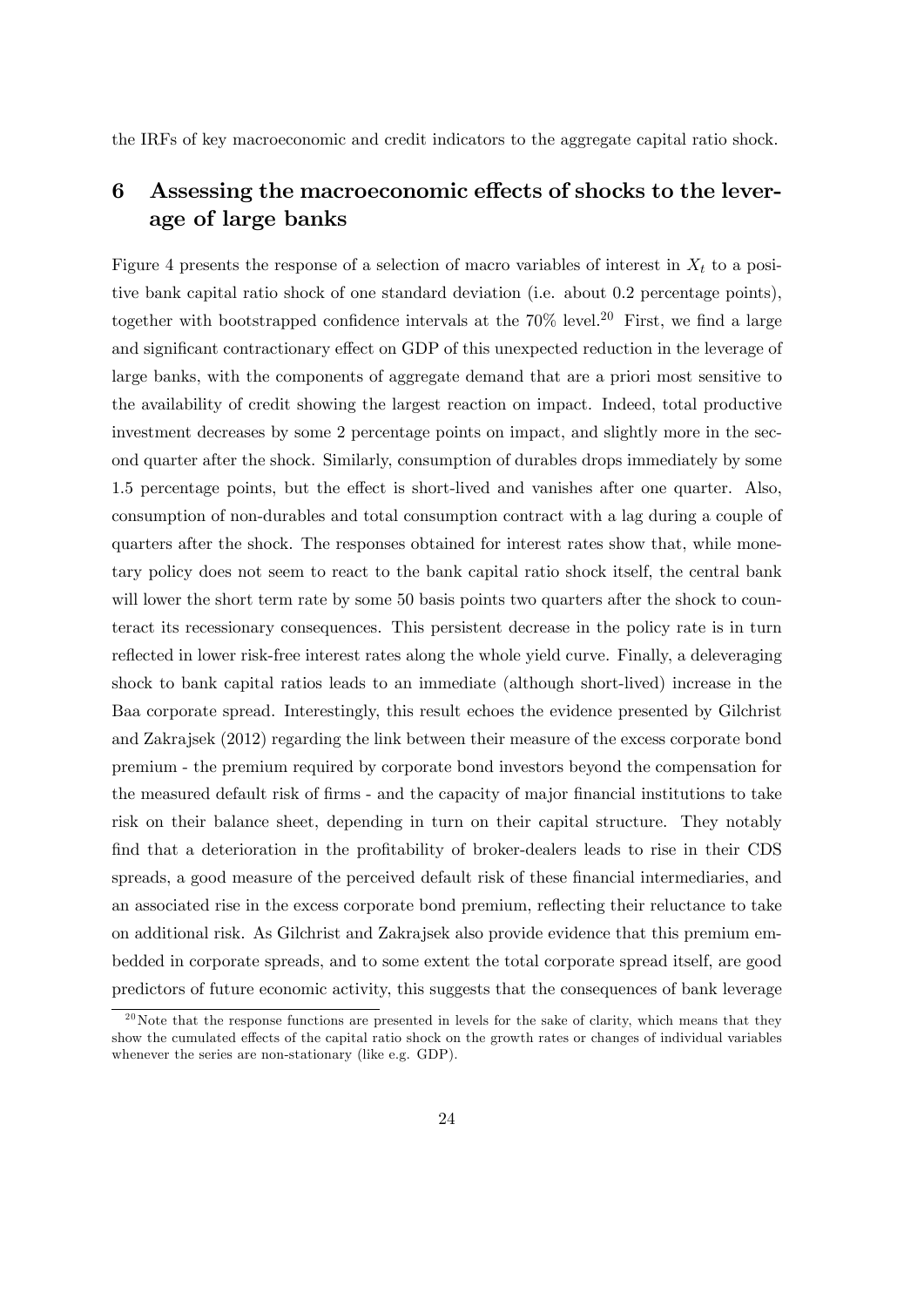shocks for the excess corporate bond premium could provide a channel for the transmission of these shocks to activity, beyond the direct effect on lending.

Figure 5 in turn presents the responses of the credit and banking indicators stacked in Y, which we do not take into account when extracting the real and nominal shock series from the general macro dataset. Note that, again, none of these IRFs are constrained. Most interestingly, we find a large, significant, immediate and persistent decrease in most measures of aggregate credit considered, with the weakest response for consumer credit. Credit to firms (C&I loans and loans & leases) contracts more than credit to households for housing purposes, by some  $2.5\%$  on impact and  $10\%$  over the first year. Overall, a positive shock to bank capital ratios (i.e. a negative aggregate bank leverage shock) triggers a large and persistent fall in total bank credit and total bank assets over at least six quarters. Total commercial bank credit drops by 2% on impact and about 6% over the following year, the magnitude being similar for bank assets. Last but not least, we find that the deleveraging shock implies a significant rise in the spreads between some bank credit rates and monetary policy rates. The increase is notably large and persistent for interest rates on small loans to Örms. The combination of decreasing loan volumes and increasing loan rates suggests that our estimated bank capital ratio shock does identify properly a negative credit supply shock. This is all the more noteworthy that we do not need to impose any sign restrictions to identify this shock.

The last two panels at the bottom of Figure 5 show the reaction of two other indicators used in related studies: the index of tightening of credit conditions according to the Loan Officer Survey, and the aggregate measure of the leverage of all US commercial banks as computed in the Flow of funds.<sup>21</sup> Credit standards do not seem to tighten following a positive shock to bank capital ratios, which suggests that, at least over our sample period, credit standards were not primarily tightened because of capital constraints on the side of banks.<sup>22</sup> This tends to be confirmed by the almost zero correlation we observe between our capital ratio shock and the aggreate bank lending standard shock provided by Basset et al.

 $^{21}$ Due to a shorter available time series, the IRF for these last two variables are estimated over the period from 1992 to 2010.

 $^{22}$ This may hold in aggregate, although some banks may indeed have tigntened standards and cut lending as a consequence of scarce capital, and in particular most recently in anticipation of more stringent Basel 3 capital requirements. In a recent paper, Basset and Covas (2012) use banks' own assessments of their capital adequacy as reported to the Fedís Survey on lending standards to study the link between capital adequacy and lending over the period 1996-2010. They find reduced loan growth at banks that tighten lending standards as a result of concerns about their current or future capital position relative to banks that do not report being capital constrained.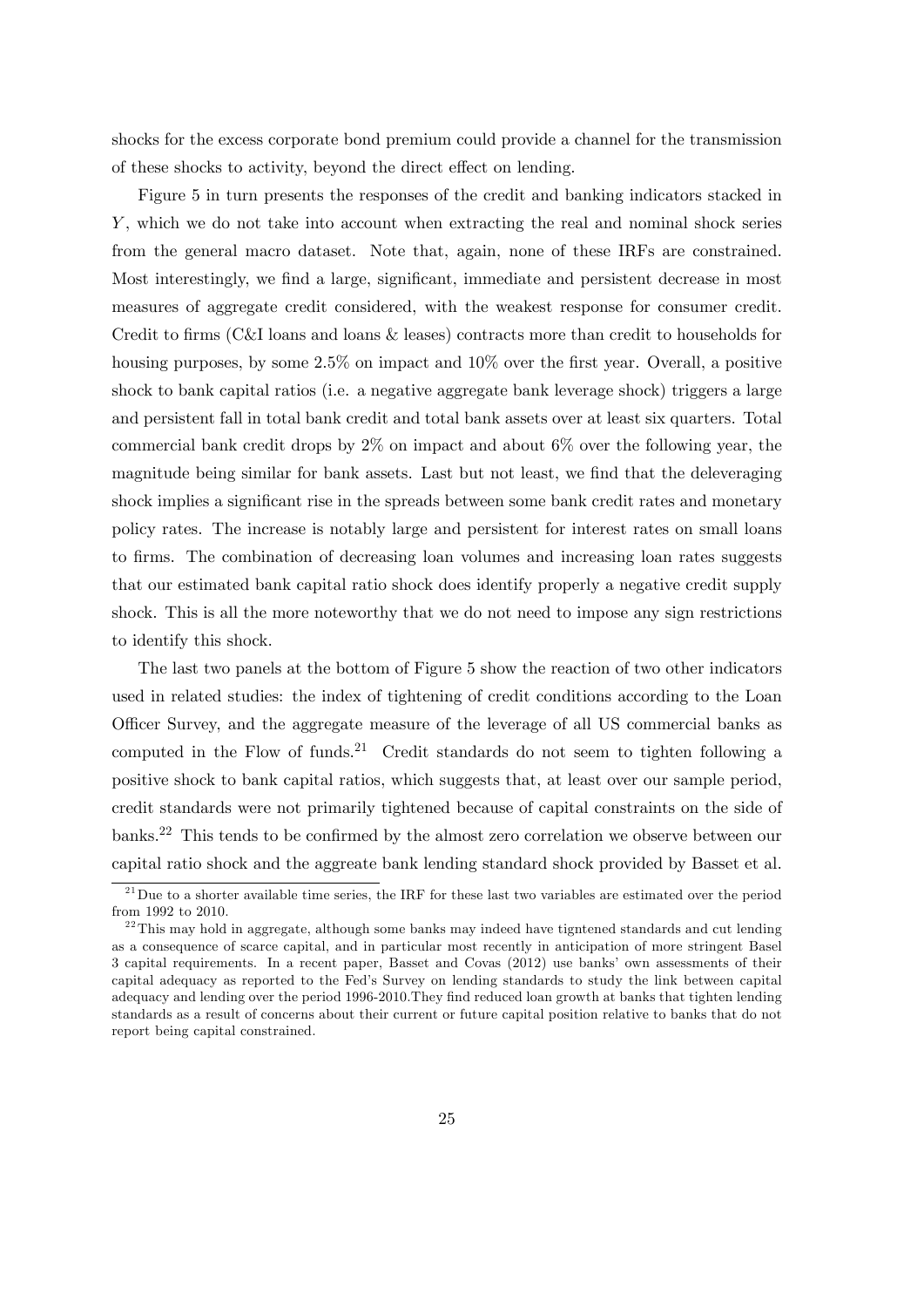$(2011).^{23}$  Finally, we check that a positive capitalization shock according to our measure is indeed associated with a rise in the aggregate measure of US commercial bank leverage as taken from the FRED database.

As is apparent from the time series of the estimated aggregate bank capital ratio shocks in Figure 2, the amplitude of the capital ratio shocks during the climax of the recent financial crisis was quite unprecedented. This raises the question as to whether the obtained impulse responses only reflect the state of correlations during the crisis, or whether at least the sign of the responses is robust to the exclusion of the crisis episode. To check this, we re-run all regressions of macro variables on the estimated shocks on a sub-period ending in the second quarter of 2008, that is before the failure of Lehman and the intensification of the turmoil. Figures 8 and 9 present the estimated impulse responses for general macro variables and credit and banking variables respectively. Although the size of the responses is smaller, which is partly due to the fact that the standard deviation of the capital ratio shock is smaller over the pre-crisis period, the sign and shape of the responses are largely unchanged, which confirms the robustness of our baseline results.

All the results presented above are based on the implicit assumption that positive and negative shocks to bank capital ratios have symmetric effects on aggregate credit and economic activity. However, this is far from certain, since an unexpected increase in capital ratios (a reduction in leverage) may reflect a binding capital constraint, be it regulatory or imposed by market discipline, while an unexpected decrease in capital ratios (a surge in leverage) may not. To investigate possible asymmetric effects of bank leverage shocks, we thus run the same regressions of all the macro variables on their lags and our estimates of macro and bank capital shocks, but we replace the  $\hat{\epsilon}_t$  series with both its positive and negative parts -i.e.  $\max(\widehat{\epsilon}_t, 0)$  and  $\min(\widehat{\epsilon}_t, 0)$ . Figures 10 and 13 respectively present the asymmetric responses of general macro variables and credit and banking indicators to the positive and the negative shocks.

Interestingly, we find a strongly asymmetric effect of positive capital ratio shocks, as opposed to negative ones, on real activity and credit. While real activity and aggregate bank credit still contract on impact after an asymmetric deleveraging shock, the size of this contraction is larger than it was before under the assumption of a symmetric response to the capital ratio shock. For instance, the immediate response of GDP and productive

<sup>&</sup>lt;sup>23</sup>As we do here, BCDZ proceed in two steps, taking advantage of detailed information available at the bank level. They first construct exogenous shocks to banks' individual responses to the SLOOS, using a panel regression of individual tightening indexes on bank-specific and macro indicators, and then aggregate these individual innovations as a weighted average.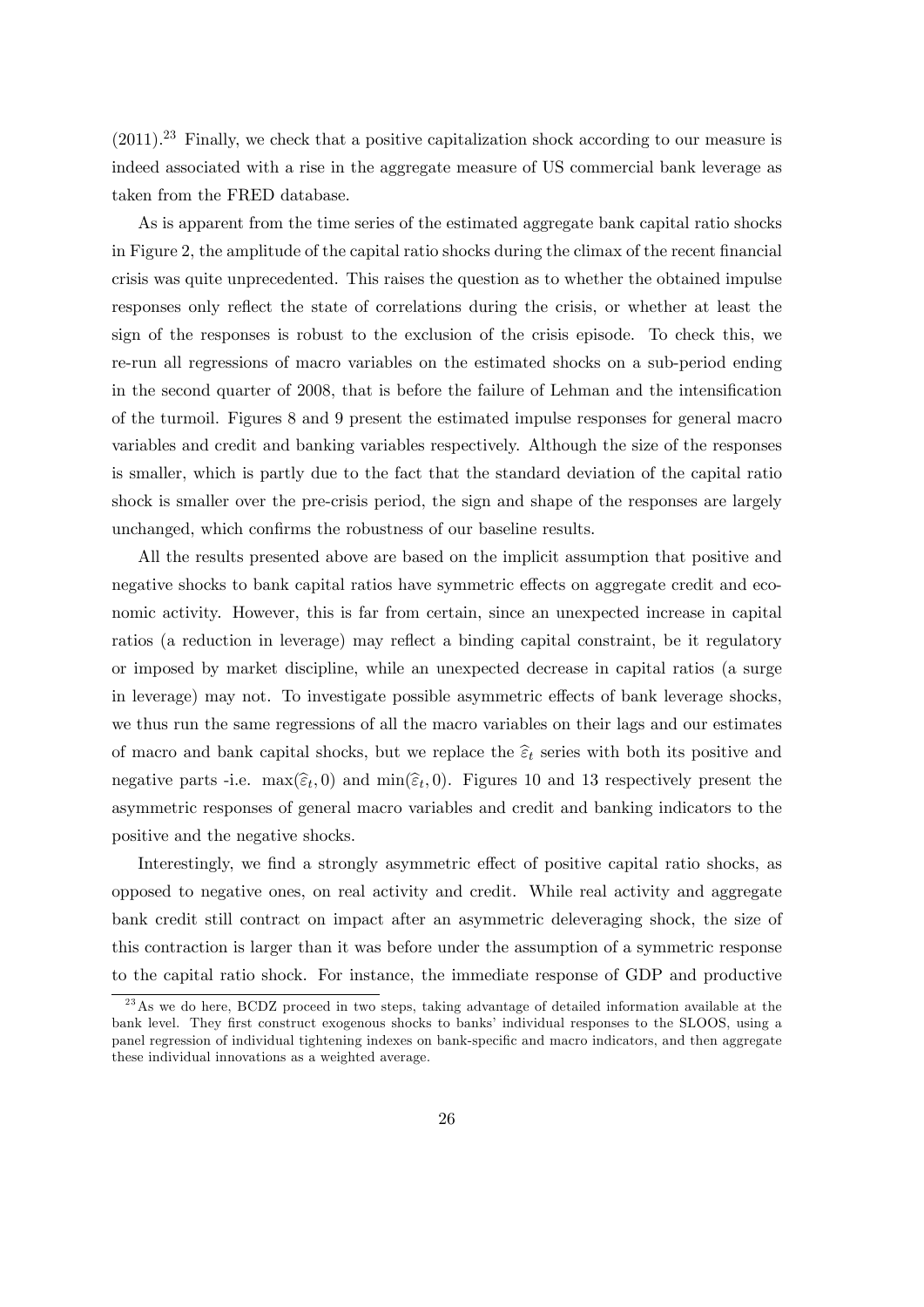investment is about twice as large, while the response of C&I loans is about 1.5 times larger after one year. Moreover, the average interest rate on C&I loans increases on impact by some two percentage points and remains higher for almost a year. In contrast, we find no significant response of either GDP or investment over the first few quarters after an asymmetric shock increasing bank leverage. On the credit side however, we note a shortlived increase in credit to firms, total bank credit and bank assets overall. Finally, loan rates slighlty decrease on impact or do not react significantly.

Finally, we compare our results with the results we obtain in the FADL framework using the measure of the aggregate-capital-to assets ratio shock for US commercial banks estimated by Berrospide and Edge (2010), henceforth BE. In their paper, they estimate a small monetary VAR with six variables: real GDP growth, core GDP price inflation, the federal funds rate, the growth in total loans granted by commercial banks and savings and thrift institutions in the US, the aggregate capital-to-assets ratio of US commercial banks taken from the Federal Reserve's FRED database, and, last, the lending standard indicator provided by the SLOOS (in that order). In a very standard way, they then extract an aggregate series of shocks to the capital ratio variable by assuming short term restrictions consistent with a Cholesky orthogonalization of the covariance matrix of estimated VAR residuals. We replicate their procedure here and plot the estimated aggregate capital ratio shock (hence BE shock) in Figure 14 against our own measure. Due to the limited availability of some of the data used, the series starts in 1990 Q4 only. The BE series has a much larger standard deviation than our estimate, close to one percentage point. This higher volatility of the BE shock series may reflect a combination of factors. First, the aggregate capital ratio measure provided by the Federal Reserve relates to all commercial banks in the US, instead of the biggest BHCs. It may thus be affected by the behaviour of smaller or specialized institutions. Furthermore, the commercial bank level, as opposed to the consolidated one, may not be the relevant one for setting the capital ratio target of banks belonging to larger groups. Nevertheless, the BE shock series is positively correlated to ours (with a correlation of 0.46). In particular, both measures identify large negative capital ratio shocks in 1994 and 2008, and peaks in 2004 and early 2009, as the US Treasury started injecting fresh capital into some banks and the Fed launched the Supervisory Capital Assessment Program requiring large banks to speed up their capital building. For comparison purposes, we then run once more the FADL regressions as in equation 6, while replacing our measure of the aggregate capital-to-assets ratio shock by the BE shock.

Figures 15 and 16 show the responses of the same macro and credit variables to both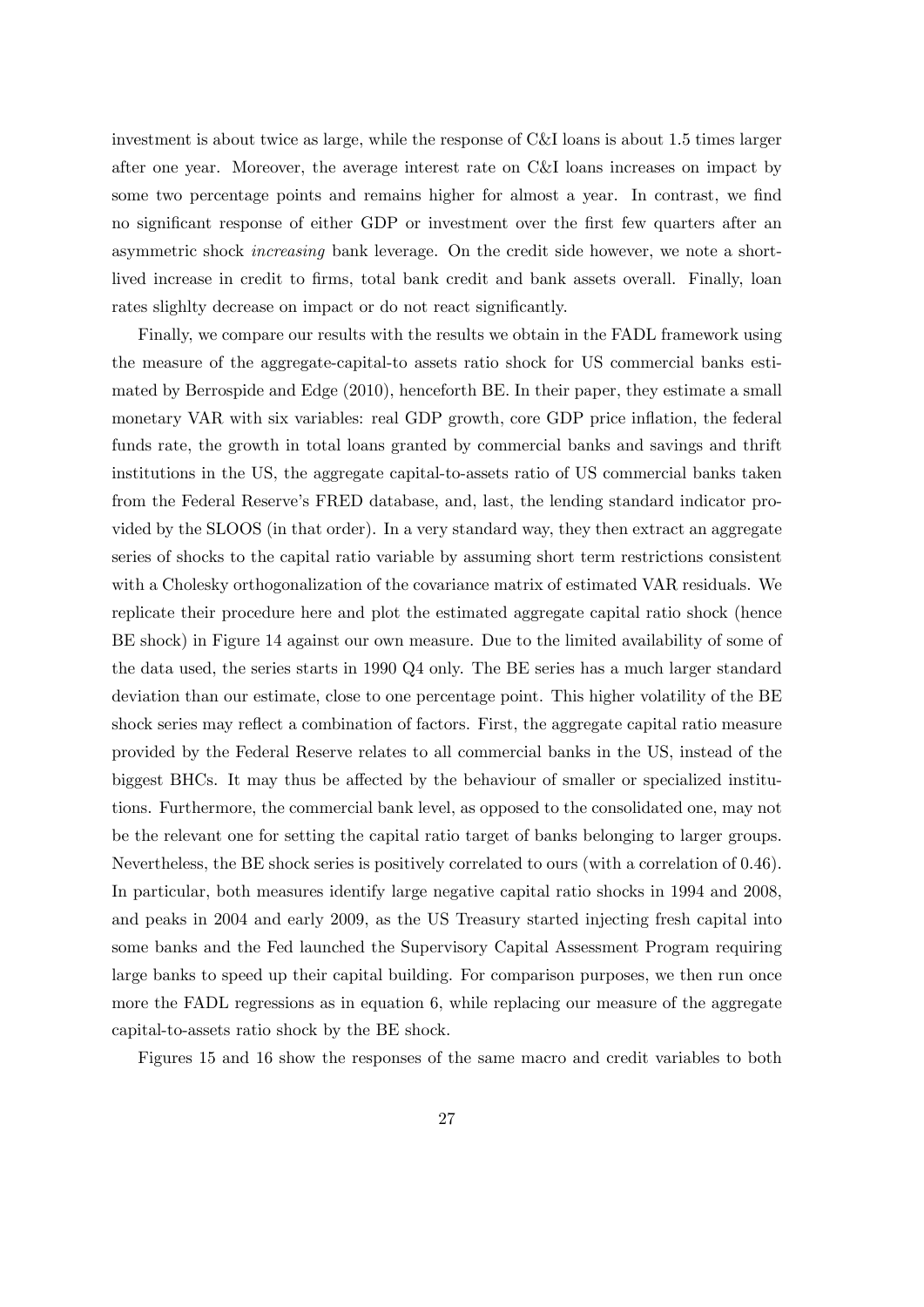bank capital ratio shocks, the BE one and ours (denoted MS below for convenience). Both shocks have been standardized, so that the sizes of the responses can be compared. Note also that panels 8, 14 and 15 of Figure 16 present the reactions of the same aggregate banking indicators as in BE, so that the responses to the BE shock plotted here are directly comparable with the responses shown in their paper.<sup>24</sup>

Contrary to BE, we first find that loans by commercial banks and thrift institutions and lending standards do not react much to a positive BE capital ratio shock, total loans increasing slowly only after one year. Since the short term responses need not be restricted in our set-up, we however find a negative response of output growth on impact to their shock, while in their paper they only observe a significant decline in GDP growth two years after the shock. Interestingly, we can also obtain the responses of all the macro variables in our rich dataset to their estimated capital ratio shock. In particular, looking at credit aggregates, we find that the contractionary response of total commercial bank credit as well as most of its components (with the exception of consumer loans) is rather subdued after a positive BE shock. This however contrasts with their finding of a surge in the specific credit aggregate included in their VAR, suggesting that the latter response may be spurious, probably due to a misspecification of their small-scale VAR or an inadequate identification scheme. Last but not least, we also find that bank loan rates do not react or decrease on impact following a BE deleveraging shock, which suggests that they did not identify a credit supply shock. Finally, the response of GDP to the MS shock is both larger and more pesistent than in the BE case. Both findings point to significant benefits of both extracting the capital ratio shock from a microeconomic database and working within a data-rich macroeconomic framework as we do here.

## 7 Conclusion

In this paper, we have studied the macroeconomic consequences of a shock to the capitalto-asset ratio of large US bank holding companies. An important feature of our work is that we consider a rich database of both bank balance sheet information and macroeconomic aggregates, thus bridging the usual gap in the literature between micro and macro assessments of the consequences of bank capital ratio fluctuations for lending and growth, and overcoming some of the standard endogeneity issues.

We have found robust evidence that our measure of leverage shocks to the large US banks

<sup>&</sup>lt;sup>24</sup>Note however that they present IRFs of standardized variables (growth rates) while we show cumulated IRFs for stationnarized variables.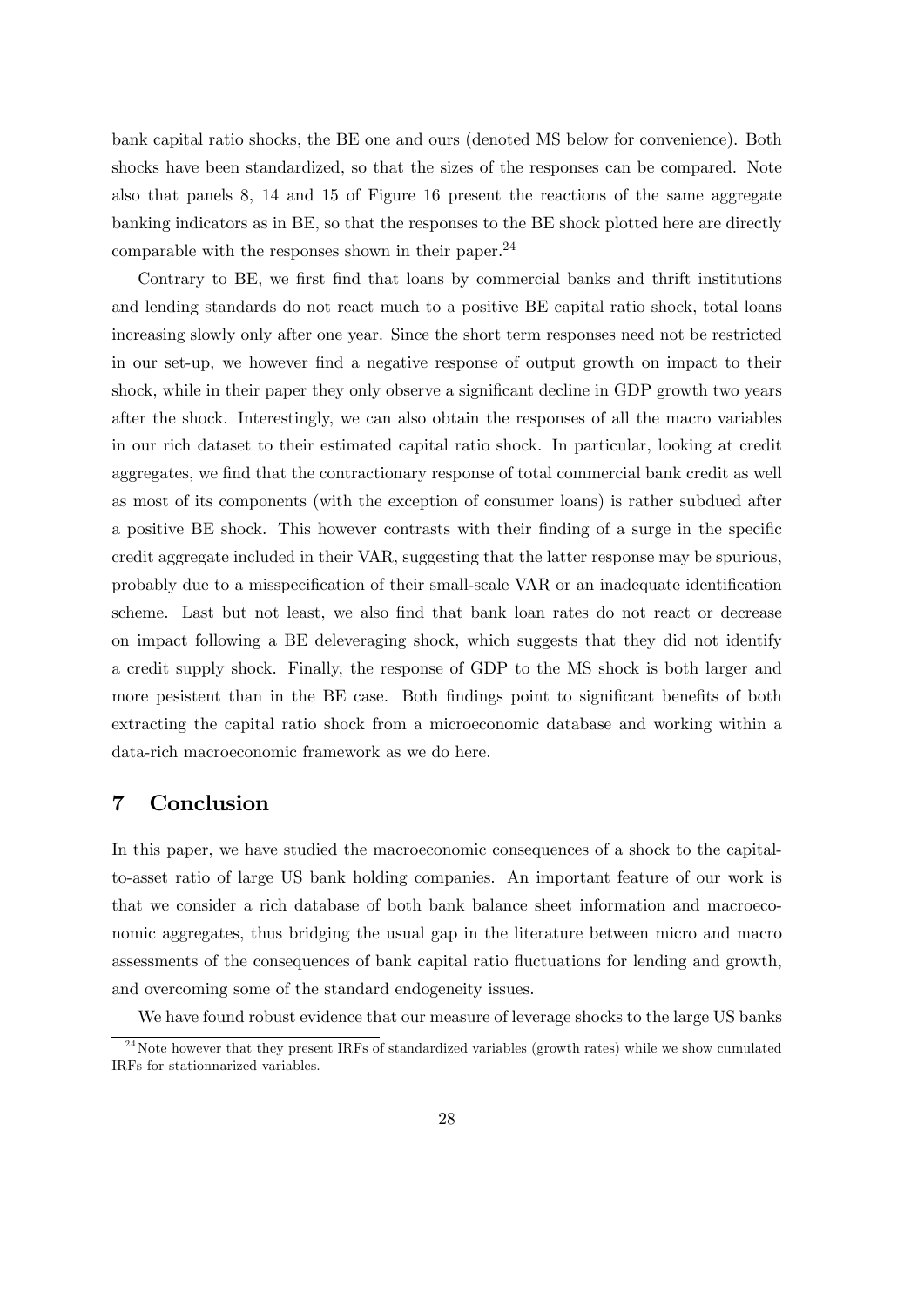matters for understanding fluctuations in credit aggregates as well as the US business cycle. Our framework is áexible enough to allow us to compute the responses of the macroeconomic variables in our database to any exogenous series of shocks constructed in other papers. Then, comparing the responses of activity and credit aggregates to our capital ratio shock with the responses obtained when using a capital ratio shock extracted using a small macro VAR and recursive ordering (as in Berrospide and Edge, 2010), we notably obtain larger and more persistent impacts. Besides, bank lending contracts and lending rates rise after a deleveraging shock as we measure it, suggesting that we have identified a negative credit supply shock. This comparison illustrates the benefits of both extracting the capital ratio shock from a microeconomic database and of working within a data-rich macroeconomic framework, as we do here.

Although we feel the evidence presented here can be a useful contribution to the policy debate about the pros and cons of the heightened capital requirements being imposed on large banking corporations, we see our results as providing at best an upper bound of the likely short-run adverse economic impact of a surprise increase in capital requirements. Indeed, as said earlier, our capital ratio shocks at the individual level, however convincingly orthogonalized to possible credit demand effects, remain a combination of various unobservable influences affecting bank leverage. Tighter regulations, if any, are only one possible source of the volatility of the innovations to capital ratios we can observe in our sample. That said, our results lend support to the view that a switch to tighter capital regulations should be gradual and operate preferably through accumulated earnings in order to minimize its short-run negative consequences for the economy (see e.g. Kashyap, Stein and Hanson, 2010).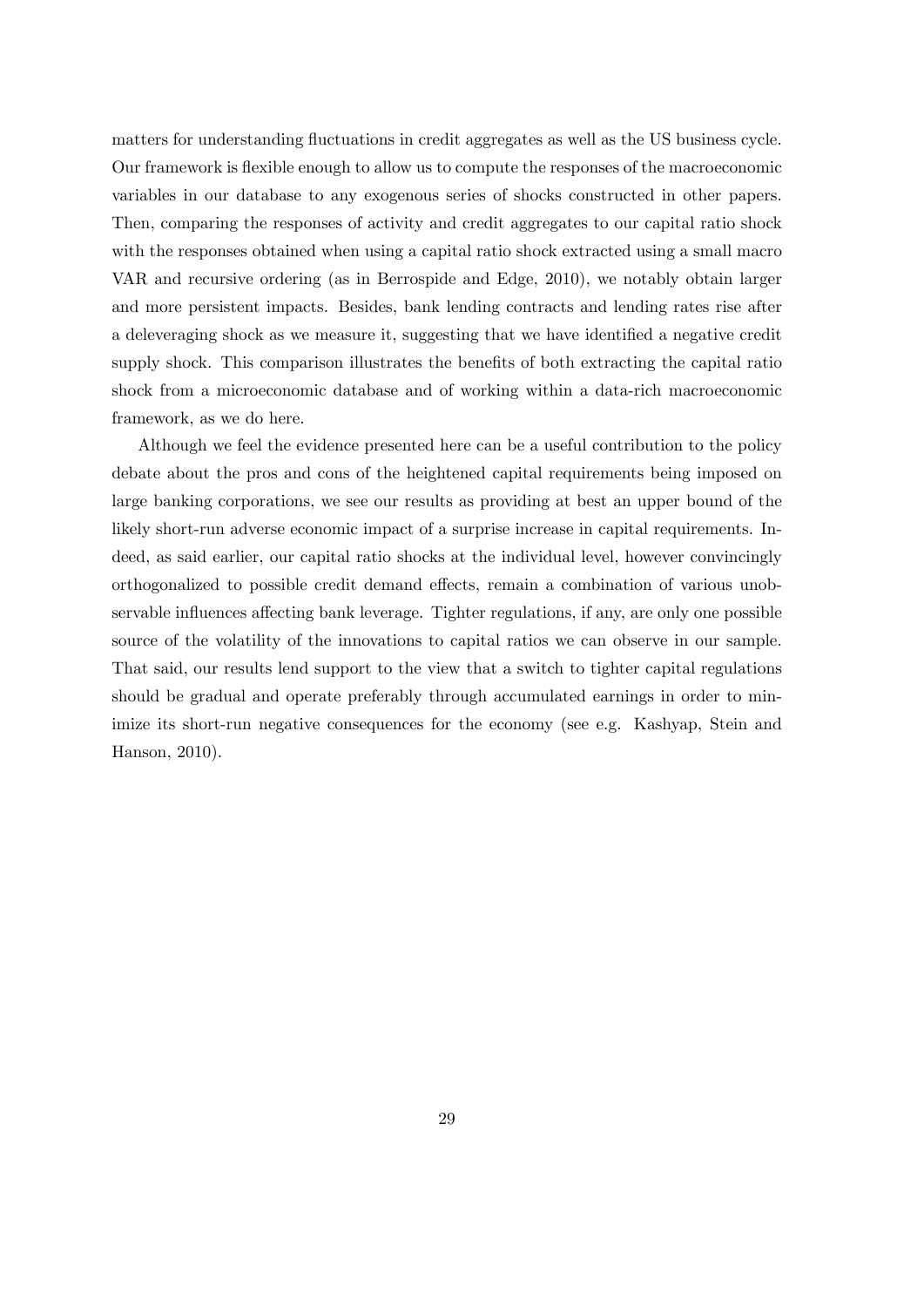# A Data

| A.1 Definition and sources of bank variables |  |  |  |
|----------------------------------------------|--|--|--|
|                                              |  |  |  |

| Variable name                  | FR Y-9C code or details of variable definition             |
|--------------------------------|------------------------------------------------------------|
| Total assets                   | <b>BHCK2170</b>                                            |
| Equity                         | <b>BHCK3210</b>                                            |
| Net income                     | <b>BHCK4340</b>                                            |
| Net chargeoffs                 | BHCK4635 - BHCK4605                                        |
| Real estate loans              | <b>BHCK1410</b>                                            |
| C&I loans                      | $BHCK1763 + BHCK1764$                                      |
| Capital to assets ratio        | Equity / Total assets $*$ 100                              |
| Return on assets               | Net income / Quarterly average of Total assets $*$ 400     |
| Net chargeoffs to assets ratio | Net chargeoffs / Quarterly average of Total assets $*$ 400 |
| <b>Size</b>                    | log(Total assets)                                          |

# A.2 List of banks included in the panel

Note: Assets are expressed \$ thousand.

| No.            | <b>RSSID</b> | Name                                                                                                                                                                                                                                                         | Min. assets  | Max. assets  | $# \;$ Obs. |        | Time span        |
|----------------|--------------|--------------------------------------------------------------------------------------------------------------------------------------------------------------------------------------------------------------------------------------------------------------|--------------|--------------|-------------|--------|------------------|
|                |              |                                                                                                                                                                                                                                                              |              |              |             | Start  | $\mathbf{End}\,$ |
| $\mathbf{1}$   | 1951350      | CITIGROUP INC.                                                                                                                                                                                                                                               | $6.69E + 08$ | $2,36E+09$   | 46          | 1998q4 | 2010q1           |
| $\sqrt{2}$     | 1073757      | CITIGROUP INC.<br>BANK OF AMERICA CORPORATION<br>JPMORGAN CHASE & CO.<br>WELLS FARGO & COMPANY<br>CITICORP<br>WACHOVIA CORPORATION<br>TAUNUS CORPORATION<br>METLIFE. INC.<br>BANK ONE CORPORATION<br>J.P. MORGAN & CO. INCORPORATED<br>J.P. MORGAN & CO. INC | $2,39E+07$   | $2,34E+09$   | 96          | 1986q2 | 2010q1           |
| $\sqrt{3}$     | 1039502      |                                                                                                                                                                                                                                                              | $5.60E + 07$ | $2.25E + 09$ | 96          | 1986q2 | 2010q1           |
| $\overline{4}$ | 1120754      |                                                                                                                                                                                                                                                              | $1,96E+07$   | $1,31E+09$   | 96          | 1986q2 | 2010q1           |
| $\,$ 5         | 1042351      |                                                                                                                                                                                                                                                              | $1,83E+08$   | $9.71E + 08$ | 77          | 1986q2 | 2005q2           |
| $\,6$          | 1073551      |                                                                                                                                                                                                                                                              | $1.94E + 07$ | $8.12E + 08$ | 90          | 1986q2 | 2008q3           |
| $\overline{7}$ | 2816906      |                                                                                                                                                                                                                                                              | $1,71E+08$   | $7,60E+08$   | 44          | 1999q2 | 2010q1           |
| 8              | 2945824      |                                                                                                                                                                                                                                                              | $2,52E+08$   | $5,66E+08$   | 37          | 2001q1 | 2010q1           |
| $\,9$          | 1068294      |                                                                                                                                                                                                                                                              | $1,12E+07$   | $3,27E+08$   | 73          | 1986q2 | 2004q2           |
| 10             | 1037115      |                                                                                                                                                                                                                                                              | $7.27E + 07$ | $2.99E + 08$ | 58          | 1986q2 | 2000q3           |
| 11             | 1069778      | PNC FINANCIAL SERVICES GROUP. INC., THE                                                                                                                                                                                                                      | $2.02E + 07$ | $2.91E + 08$ | 96          | 1986q2 | 2010q1           |
| 12             | 1111435      | STATE STREET CORPORATION                                                                                                                                                                                                                                     | 6172269      | $2,87E+08$   | 96          | 1986q2 | 2010q1           |
| 13             | 1119794      | U.S. BANCORP                                                                                                                                                                                                                                                 | $1,70E+07$   | $2.82E + 08$ | 96          | 1986q2 | 2010q1           |
| 14             | 1026016      | BANKAMERICA CORPORATION                                                                                                                                                                                                                                      | $9.28E + 07$ | $2.65E + 08$ | 49          | 1986q2 | 199892           |
| 15             | 1113514      | FLEETBOSTON FINANCIAL CORPORATION                                                                                                                                                                                                                            | $1.00E + 07$ | $2.12E + 08$ | 72          | 1986q2 | 2004q1           |
| 16             | 1131787      | SUNTRUST BANKS. INC.                                                                                                                                                                                                                                         | $1.88E + 07$ | $1,89E+08$   | 96          | 1986q2 | 2010q1           |
| 17             | 1069125      | NATIONAL CITY CORPORATION                                                                                                                                                                                                                                    | $1.25E + 07$ | $1,55E+08$   | 90          | 1986q2 | 2008q3           |
| $1\,8$         | 1033470      | BANK OF NEW YORK COMPANY. INC THE                                                                                                                                                                                                                            | $1.84E + 07$ | $1,26E+08$   | 85          | 1986q2 | 2007q2           |
| 19             | 1199778      | FIRST CHICAGO NBD CORPORATION                                                                                                                                                                                                                                | $1.86E + 07$ | $1,22E+08$   | $5\,0$      | 1986q2 | 1998q3           |
| 20             | 1040795      | CHASE MANHATTAN CORPORATION                                                                                                                                                                                                                                  | $9.00E + 07$ | $1,21E+08$   | $3\,9$      | 1986q2 | 1995q4           |
| 21             | 1070345      | FIFTH THIRD BANCORP                                                                                                                                                                                                                                          | 3142089      | $1,20E+08$   | 96          | 1986q2 | 2010q1           |
| 22             | 1027095      | WELLS FARGO & COMPANY                                                                                                                                                                                                                                        | $4,27E+07$   | $1,09E+08$   | $5\,0$      | 1986q2 | 1998q3           |
| 23             | 1068025      | <b>KEYCORP</b>                                                                                                                                                                                                                                               | 8633737      | $1.05E + 08$ | 96          | 1986q2 | 2010q1           |
| 24             | 1245415      | HARRIS FINANCIAL CORP.                                                                                                                                                                                                                                       | 9880000      | $8.83E + 07$ | 96          | 1986q2 | 2010q1           |
| 25             | 1378434      | UNIONBANCAL CORPORATION                                                                                                                                                                                                                                      | 4091351      | $8.56E + 07$ | 96          | 1986q2 | 2010q1           |
| 26             | 1199611      |                                                                                                                                                                                                                                                              | 7674379      | $8,21E+07$   | 96          | 1986q2 | 2010q1           |
| 27             | 1025608      |                                                                                                                                                                                                                                                              | 3346544      | $7.99E + 07$ | 96          | 1986q2 | 2010q1           |
| 28             | 1112076      |                                                                                                                                                                                                                                                              | $3.04E + 07$ | $7.76E + 07$ | $5\,4$      | 1986q2 | 1999q3           |
| 29             | 1201028      | FIRST CHICAGO CORPORATION                                                                                                                                                                                                                                    | $3.91E + 07$ | $7.57E + 07$ | 38          | 1986q2 | 1995q3           |
| 30             | 1136157      | WACHOVIA CORPORATION                                                                                                                                                                                                                                         | $1,75E+07$   | $7,56E+07$   | 61          | 1986q2 | 2001q2           |
| 31             | 1020340      | HARRIS BANKCORP. INC.                                                                                                                                                                                                                                        | $1.16E + 07$ | $6.82E + 07$ | 82          | 1989q4 | 2010q1           |
| $3\sqrt{2}$    | 1199844      | COMERICA INCORPORATED                                                                                                                                                                                                                                        | 9285234      | $6.79E + 07$ | 96          | 1986q2 | 2010q1           |
| 33             | 1078529      | BBVA USA BANCSHARES. INC.                                                                                                                                                                                                                                    | 3494388      | $6.78E + 07$ | 96          | 1986q2 | 2010q1           |
| 34             | 1871159      | MBNA CORPORATION                                                                                                                                                                                                                                             | 5146165      | $6.30E + 07$ | 60          | 1991q1 | 2005q4           |
| 35             | 1416774      | NATIONSBANK TEXAS BANCORPORATION. INC.                                                                                                                                                                                                                       | $3.04E + 07$ | $6.24E + 07$ | $3\sqrt{3}$ | 1990q1 | 1998q1           |
| 36             | 1199497      | M&I LLC                                                                                                                                                                                                                                                      | 4866038      | $6.08E + 07$ | 86          | 1986q2 | 2007q3           |
| 37             | 1021075      | REPUBLIC NEW YORK CORPORATION                                                                                                                                                                                                                                | $1.68E + 07$ | $5.99E + 07$ | $5\,4$      | 1986q2 | 1999q3           |
| 38             | 1023538      | FIRST INTERSTATE BANCORP                                                                                                                                                                                                                                     | $4.89E + 07$ | $5.91E + 07$ | 40          | 1986q2 | 1996q1           |
| 39             | 1068191      | HUNTINGTON BANCSHARES INCORPORATED                                                                                                                                                                                                                           | 7016598      | $5.60E + 07$ | 96          | 1986q2 | 2010q1           |
| 40             | 1078604      | AMSOUTH BANCORPORATION                                                                                                                                                                                                                                       | 5264186      | $5,43E+07$   | $8\,2$      | 1986q2 | 2006q3           |
| 41             | 1079441      | SOUTHTRUST CORPORATION                                                                                                                                                                                                                                       | 4571219      | $5.39E + 07$ | 74          | 1986q2 | 2004q3           |
| 42             | 1068762      | MELLON FINANCIAL CORPORATION                                                                                                                                                                                                                                 | $2.87E + 07$ | $5.10E + 07$ | $8\,4$      | 2013q2 | 2033q4           |
| 43             | 1078332      | REGIONS FINANCIAL CORPORATION                                                                                                                                                                                                                                | 3844149      | $4.99E + 07$ | 73          | 1986q2 | 2004q2           |
| 44             | 1116300      | CORESTATES FINANCIAL CORP                                                                                                                                                                                                                                    | $1,21E+07$   | $4,85E+07$   | 48          | 1986q2 | 1998q1           |
| 45             | 1076776      | BARNETT BANKS. INC.                                                                                                                                                                                                                                          | $1.62E + 07$ | $4.65E + 07$ | 47          | 1986q2 | 1997q4           |
| 46             | 1093586      | BOATMEN'S BANCSHARES. INC.                                                                                                                                                                                                                                   | 8890520      | $4.12E + 07$ | 43          | 1986q2 | 1996q4           |
| 47             | 1094640      | FIRST HORIZON NATIONAL CORPORATION                                                                                                                                                                                                                           | 5234059      | $4.01E + 07$ | 96          | 1986q2 | 2010q1           |
| 48             | 1033872      | SUMMIT BANCORP.                                                                                                                                                                                                                                              | 5555961      | $3,97E+07$   | 59          | 1986q2 | 2000q4           |
|                |              |                                                                                                                                                                                                                                                              |              |              |             |        |                  |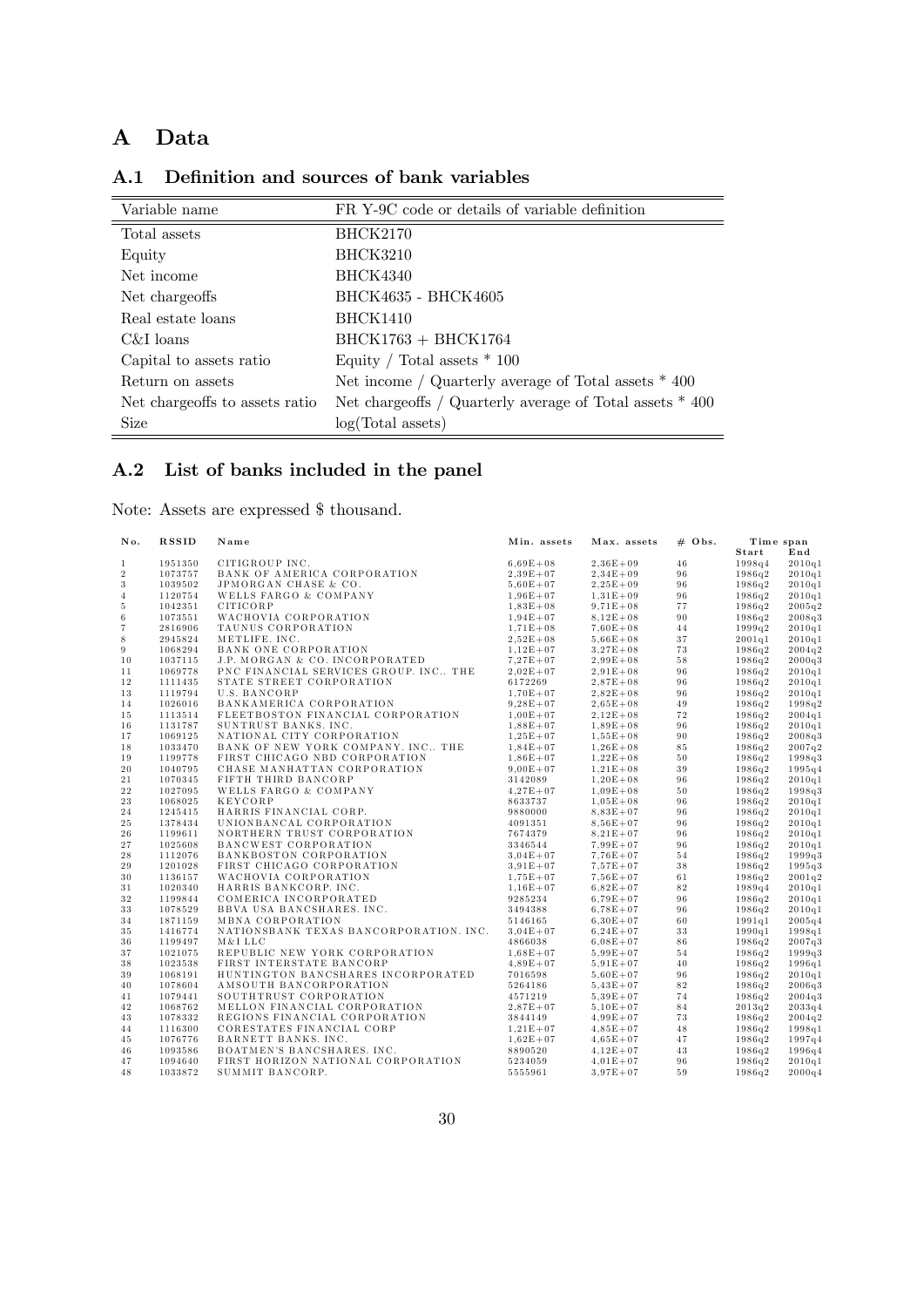| 49  | 1199479            | FIRSTAR HOLDINGS CORPORATION        | 6443605               | $3,87E+07$                 | 54          | 1986q2 | 1999q3 |
|-----|--------------------|-------------------------------------|-----------------------|----------------------------|-------------|--------|--------|
| 50  | 1248612            | FIRST FIDELITY BANCORPORATION       | $2.82E + 07$          | $3.62E + 07$               | $3\sqrt{2}$ | 1988q1 | 1995q4 |
| 51  | 1094211            | MERCANTILE BANCORPORATION INC.      | 6287766               | $3.60E + 07$               | 53          | 1986q2 | 1999q2 |
| 52  | 1427471            | FLEET NEW YORK. INC.                | $1,21E+07$            | $3,54E+07$                 | $3\sqrt{2}$ | 1989q4 | 1997q3 |
| 53  | 2467175            | UNION PLANTERS HOLDING CORPORATION  | 7262128               | $3,50E+07$                 | $3\sqrt{2}$ | 1996q4 | 2004q3 |
| 54  | 1025701            | U.S. BANCORP                        | 8411418               | $3,40E+07$                 | 45          | 1986q2 | 1997q2 |
| 55  | 1021758            | NATWEST HOLDINGS INC.               | $1,09E+07$            | $3,37E+07$                 | 40          | 1986q2 | 1996q1 |
| 56  | 1033993            | FIRST FIDELITY INCORPORATED         | $1,40E+07$            | $3,35E+07$                 | 39          | 2016q2 | 2025q3 |
| 57  | 1020603            | CONTINENTAL BANK CORPORATION        | $2.16E + 07$          | $3.34E + 07$               | 33          | 1986q2 | 1994q2 |
| 58  | 1035166            | NATIONAL WESTMINSTER BANCORP NJ     | 3679044               | $3,20E+07$                 | $3\,2$      | 2016q2 | 2023q4 |
| 59  | 1473562            | BANC ONE TEXAS CORPORATION          | $1,28E+07$            | $3,13E+07$                 | 43          | 1990q1 | 2000q3 |
| 60  | 1022362            | LASALLE NATIONAL CORPORATION        | 3431221               | $2.90E + 07$               | $3\,8$      | 1989q4 | 1999q1 |
| 61  | 1023314            | CITICORP HOLDINGS. INC.             |                       |                            | 39          | 1990q1 |        |
| 62  | 1023453            | SUNTRUST BANKS OF GEORGIA. INC.     | $1,54E+07$<br>9459810 | $2,89E+07$<br>$2.89E + 07$ | 40          | 1990q1 | 1999q3 |
|     |                    |                                     |                       |                            |             |        | 1999q4 |
| 63  | 1250932<br>1072237 | BANC ONE OHIO CORPORATION           | $1,50E+07$            | $2,83E+07$                 | 32          | 1990q1 | 1997q4 |
| 64  |                    | CRESTAR FINANCIAL CORPORATION       | 8418294               | $2,78E+07$                 | $5\,5$      | 1986q2 | 1999q4 |
| 65  | 2081124            | GREENPOINT FINANCIAL CORP.          | 6955179               | $2.70E + 07$               | 43          | 1994q1 | 2004q3 |
| 66  | 1199648            | FIRST OF AMERICA BANK CORPORATION   | 5461940               | $2,46E+07$                 | 47          | 1986q2 | 1997q4 |
| 67  | 1199705            | OLD KENT FINANCIAL CORPORATION      | 4507645               | $2.45E + 07$               | 60          | 1986q2 | 2001q1 |
| 68  | 1140743            | MIDLANTIC CORPORATION               | $1,33E+07$            | $2.43E + 07$               | 36          | 1986q4 | 1995q3 |
| 69  | 1024058            | FIRST SECURITY CORPORATION          | 4887095               | $2,33E+07$                 | 69          | 1986q2 | 2003q2 |
| 70  | 1078921            | HIBERNIA CORPORATION                | 3051117               | $2.32E + 07$               | 78          | 1986q2 | 2005q3 |
| 71  | 1078426            | FIRST AMERICAN CORPORATION          | 4968735               | $2.22E + 07$               | 54          | 1986q2 | 1999q3 |
| 72  | 2744894            | FIRST BANCORP                       | 4017352               | $2,06E+07$                 | 46          | 1998q4 | 2010q1 |
| 73  | 1072291            | FIRST UNION CORPORATION OF VIRGINIA | 5309175               | $2,03E+07$                 | 45          | 1986q2 | 1997q2 |
| 74  | 1074660            | ALLFIRST FINANCIAL INC.             | 4768073               | $1.89E + 07$               | 68          | 1986q2 | 2003q1 |
| 75  | 2389941            | TCF FINANCIAL CORPORATION           | 7429623               | $1.82E + 07$               | $5\,2$      | 1997q2 | 2010q1 |
| 76  | 1049341            | COMMERCE BANCSHARES. INC.           | 4917787               | $1,81E+07$                 | 96          | 1986q2 | 2010q1 |
| 77  | 2801546            | W HOLDING COMPANY. INC.             | 3374588               | $1.81E + 07$               | 42          | 1999q4 | 2010q1 |
| 78  | 1070251            | STAR BANC CORPORATION               | 3688217               | $1.73E + 07$               | 50          | 1986q2 | 1998q3 |
| 79  | 1102367            | CULLEN/FROST BANKERS. INC.          | 3042869               | $1,68E+07$                 | 96          | 1986q2 | 2010q1 |
| 80  | 1028739            | BANC ONE ARIZONA CORPORATION        | $1.01E + 07$          | $1.58E + 07$               | 47          | 1986q2 | 1997q4 |
| 81  | 1023060            | MERIDIAN BANCORP. INC.              | 6313644               | $1.52E + 07$               | 40          | 1986q2 | 1996q1 |
| 82  | 1025309            | BANK OF HAWAII CORPORATION          | 4653763               | $1,50E+07$                 | 96          | 1986q2 | 2010q1 |
| 83  | 1072107            | SIGNET BANKING CORPORATION          | 8522229               | $1,30E+07$                 | 46          | 1986q2 | 1997q3 |
| 84  | 1888193            | WILMINGTON TRUST CORPORATION        | 3969244               | $1.26E + 07$               | 75          | 1991q3 | 2010q1 |
| 85  | 1246702            | PEOPLE'S MUTUAL HOLDINGS            | 5482306               | $1.23E + 07$               | 72          | 1988q3 | 2006q2 |
| 86  | 1199714            | MICHIGAN NATIONAL CORPORATION       | 7812468               | $1,20E+07$                 | 60          | 1986q2 | 2001q1 |
| 87  | 1071968            | FIRST VIRGINIA BANKS. INC.          | 3602841               | $1,13E+07$                 | 69          | 1986q2 | 2003q2 |
| 88  | 1074875            | CENTRAL FIDELITY BANKS. INC.        | 3634415               | $1,08E+07$                 | 46          | 1986q2 | 1997q3 |
| 89  | 1246216            | FRANKLIN RESOURCES. INC.            | 5900311               | 9942115                    | 36          | 2001q2 | 2010q1 |
| 90  | 2894230            | DISCOUNT BANCORP. INC.              | 4610604               | 9519594                    | 41          | 2000q1 | 2010q1 |
| 91  | 1080371            | LOUISIANA BANC ONE CORPORATION      | 3421048               | 9507297                    | 50          | 1986q2 | 1998q3 |
| 92  | 1200432            | BANC ONE INDIANA CORPORATION        | 4284241               | 9400736                    | 38          | 2016q2 | 2025q2 |
| 93  | 2847115            | SANTANDER BANCORP                   | 6571193               | 9288663                    | 40          | 2000q2 | 2010q1 |
| 94  | 1028953            | WEST ONE BANCORP                    | 3264714               | 9244503                    | $3\,8$      | 1986q2 | 1995q3 |
| 95  | 1080148            | SUNTRUST BANKS OF TENNESSEE. INC.   | 4962702               | 9114637                    | 42          | 2016q2 | 2026q2 |
| 96  | 3005332            | F.N.B. CORPORATION                  | 4062977               | 8799534                    | 36          | 2001q2 | 2010q1 |
| 97  | 1199488            | BANC ONE WISCONSIN CORPORATION      | 3846284               | 8755366                    | $3\,5$      | 2016q2 | 2024q3 |
| 98  | 2477754            | INVESTORS BANCORP. MHC              | 3172821               | 8738437                    | 53          | 1997q1 | 2010q1 |
|     | 1079638            | BANK SOUTH CORPORATION              |                       |                            | 39          |        |        |
| 99  |                    |                                     | 3024519               | 7684650                    |             | 1986q2 | 1995q4 |
| 100 | 1075126            | RIGGS NATIONAL CORPORATION          | 4426221               | 7637650                    | $7\,6$      | 1986q2 | 2005q1 |
| 101 | 1072554            | SOUTH CAROLINA NATIONAL CORPORATION | 4265638               | 7424140                    | 38          | 1986q2 | 1995q3 |
| 102 | 2947435            | BBVA PR HOLDING CORPORATION         | 4724153               | 7045588                    | 38          | 2000q4 | 2010q1 |
| 103 | 1034888            | CHEMICAL NEW JERSEY HOLDINGS. INC.  | 3167695               | 6217134                    | 34          | 2016q2 | 2024q2 |
| 104 | 1130892            | PREMIER BANCORP. INCORPORATED       | 3760037               | 5511975                    | 38          | 1986q2 | 1995q3 |

## A.3 Macroeconomic time series used in the factor analysis

The transformation codes are:  $1 =$  no transformation;  $2 =$  first difference;  $4 =$  logarithm;  $5 =$  first difference of logarithm;  $0 =$  variable not used in the estimation (only used for transforming other variables).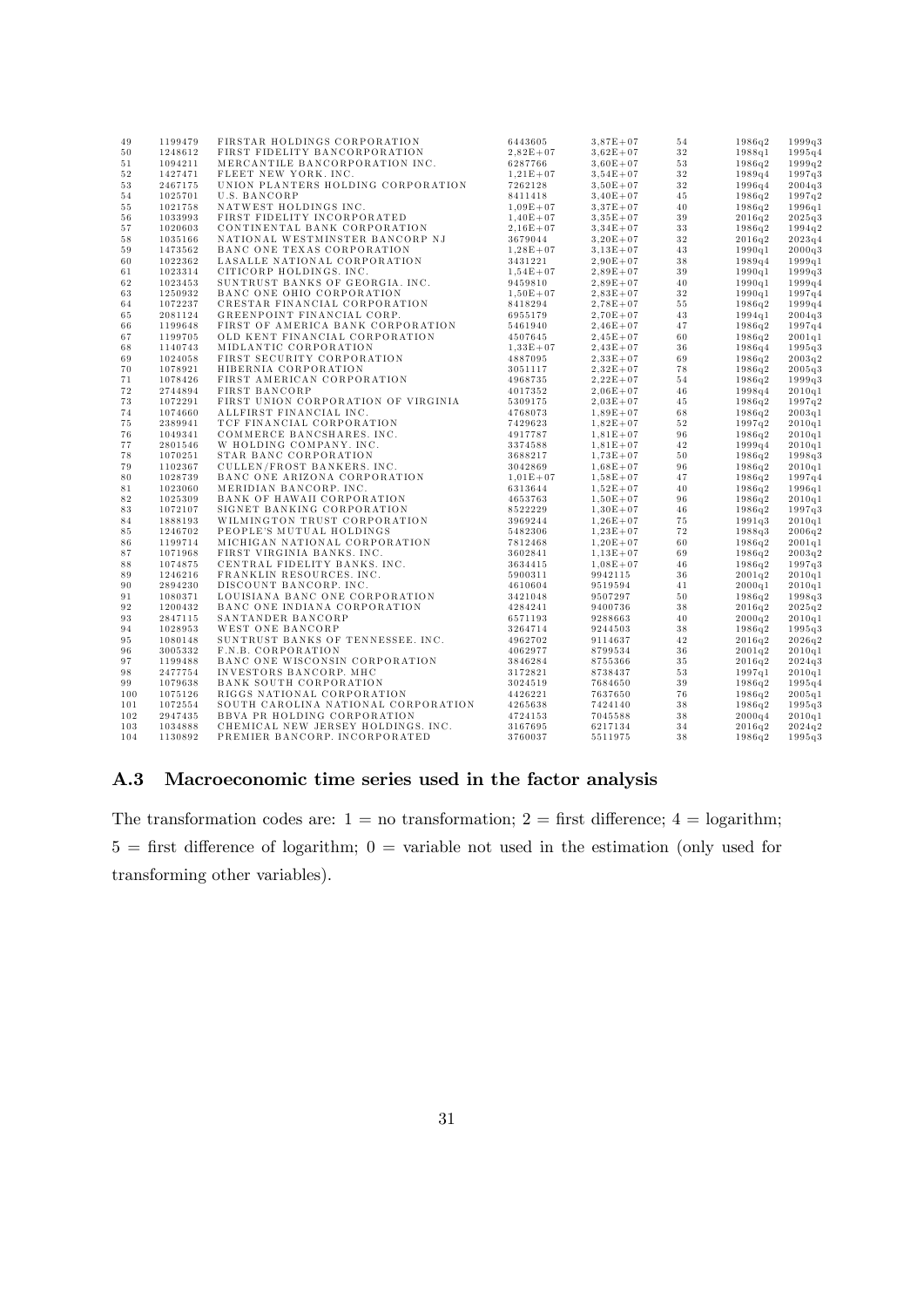| No.               | Series Code      | T-Code         | <b>Series Description</b>                                                              |
|-------------------|------------------|----------------|----------------------------------------------------------------------------------------|
|                   |                  |                | Activity and labour market                                                             |
| 1                 | CUMFN            | $\overline{2}$ | Capacity Utilization: Manufacturing (NAICS)                                            |
| $\overline{2}$    | GDPC1            | 5              | Real Gross Domestic Product, 1 Decimal                                                 |
| 3                 | GPDI             | 5              | Gross Private Domestic Investment                                                      |
| $\overline{4}$    | INDPRO           | 5              | Industrial Production Index                                                            |
| 5                 | NAPM             | $\overline{2}$ | ISM Manufacturing: PMI Composite Index                                                 |
| 6                 | PAYEMS           | 5              | Total Nonfarm Payrolls: All Employees                                                  |
| $\scriptstyle{7}$ | RPCE             | 5              | Real PCE : Personal consumption expenditures (PCE)                                     |
| 8                 | RPCE-DUR         | 5              | Real PCE Durable goods                                                                 |
| $\boldsymbol{9}$  | RPCE-NONDUR      | 5              | Real PCE Nondurable goods                                                              |
| 10                | UNRATE           | $\mathbf{1}$   | Civilian Unemployment Rate                                                             |
| 11                | USCOINALG        | 5              | US COMPOSITE INDEX - 4 COINCIDENT INDICATORS                                           |
|                   |                  |                | Prices                                                                                 |
| 12                | CPIAUCSL         | 5              | Consumer Price Index for All Urban Consumers: All Items                                |
| 13                | CPILFESL         | 5              | Consumer Price Index for All Urban Consumers: All Items Less Food & Energy             |
| 14                | CRBSPOT          | 5              | CRB Spot Index (commodity price index)                                                 |
| 15                | IR.              | 5              | Import (End Use): All commodities                                                      |
| 16                | OILPRICE         | 5              | Spot Oil Price: West Texas Intermediate                                                |
| 17                | PPIACO           | 5              | Producer Price Index: All Commodities                                                  |
| 18                | PPIFGS           | 5              | Producer Price Index: Finished Goods                                                   |
|                   |                  |                | Housing                                                                                |
| 19                | HOUST            | $\overline{4}$ | Housing Starts: Total: New Privately Owned Housing Units Started                       |
| 20                | USCSHPE          | 5              | US S&P/CASE-SHILLER NATIONAL HOME PRICE INDEX SADJ                                     |
|                   |                  |                | Interest rates and corporate spreads                                                   |
|                   |                  | $\mathbf{1}$   | BOND YIELD: MOODY'S AAA CORPORATE (% PER ANNUM) - 10 y. Treas. yield                   |
| 21                | AAA-spread       |                |                                                                                        |
| 22                | BAA-spread       | $\mathbf{1}$   | BOND YIELD: MOODY'S BAA CORPORATE (% PER ANNUM) - 10 y. Treas. yield                   |
| 23                | EFF-EXCHUS       | 5              | EFF.EXCH.RATE, NOMINAL, USD AG. MAJOR CURRENCIES                                       |
| 24                | <b>FEDFUNDS</b>  | $\mathbf{1}$   | FEDFUNDS, Effective Federal Funds Rate                                                 |
| 25                | G S1             | $\mathbf{1}$   | 1-Year Treasury Constant Maturity Rate                                                 |
| 26                | GS10             | $\mathbf{1}$   | 10-Year Treasury Constant Maturity Rate                                                |
| 27                | G S2             | $\mathbf{1}$   | 2-Year Treasury Constant Maturity Rate                                                 |
| 28                | G S3             | $\mathbf{1}$   | 3-Year Treasury Constant Maturity Rate                                                 |
| 29                | G S5             | $\mathbf{1}$   | 5-Year Treasury Constant Maturity Rate                                                 |
| 30                | RIFSGFSM06-N.M   | $\mathbf{1}$   | 6-month Treasury bill secondary market rate discount basis                             |
| 31                | S&PCOMP          | 5              | S&P 500 COMPOSITE - PRICE INDEX                                                        |
|                   |                  |                | $Credit$ : Bank credit + subcomponents + lending standards                             |
| 1                 | BK-CIL           | 5              | Commercial and industrial loans, all commercial banks (Fed H8)                         |
| $\,2$             | BK-CLK           | 5              | Consumer loans, all commercial banks (Fed H8)                                          |
| 3                 | BK-CRED          | 5              | Bank credit, all commercial banks (Fed H8)                                             |
| $\overline{4}$    | BK-DEPO          | 5              | Deposits, all commercial banks (Fed H8)                                                |
| 5                 | BK-LLEASES       | 5              | Loans and leases in bank credit, all commercial banks (Fed H8)                         |
| $\,6$             | BK-REL           | 5              | Real estate loans, all commercial banks (Fed H8)                                       |
| $\scriptstyle{7}$ | BK-TOTASS        | 5              | Total assets, all commercial banks (Fed H8)                                            |
| 8                 | TOTLOANS-BK-SAV  | 5              | Total loans commercial banks $+$ savings institutions (Fed Z1)                         |
| $\boldsymbol{9}$  | SPREAD PERSONAL  | $\mathbf{1}$   | Lending rates at commercial banks, 24 Months personal loans (SCC, Fed G19)             |
| 10                | SPREAD CAR       | $\mathbf{1}$   | Lendinf rates at commercial banks, 48 Months new car loans (SCC, Fed G19)              |
| 11                | SPREAD CIL       | $\mathbf{1}$   | C&I loans rates, all loans (STBL, Fed E2)                                              |
| 12                | SPREAD CIL Large | $\mathbf{1}$   | C&I loans rates, more than \$1 billion (STBL, Fed E2)                                  |
| 13                | SPREAD CIL Small | $\mathbf{1}$   | C&I loans rates, less than \$100 thousands (STBL, Fed E2)                              |
| 14                | DRTSCILM         | $\mathbf{1}$   | Net Percent. of Domestic Respondents Tightening Standards for C&I loans to large firms |
| 15                | EQTA             | $\mathbf{1}$   | Total Equity / Total Assets, all commercial banks (Source: FRED)                       |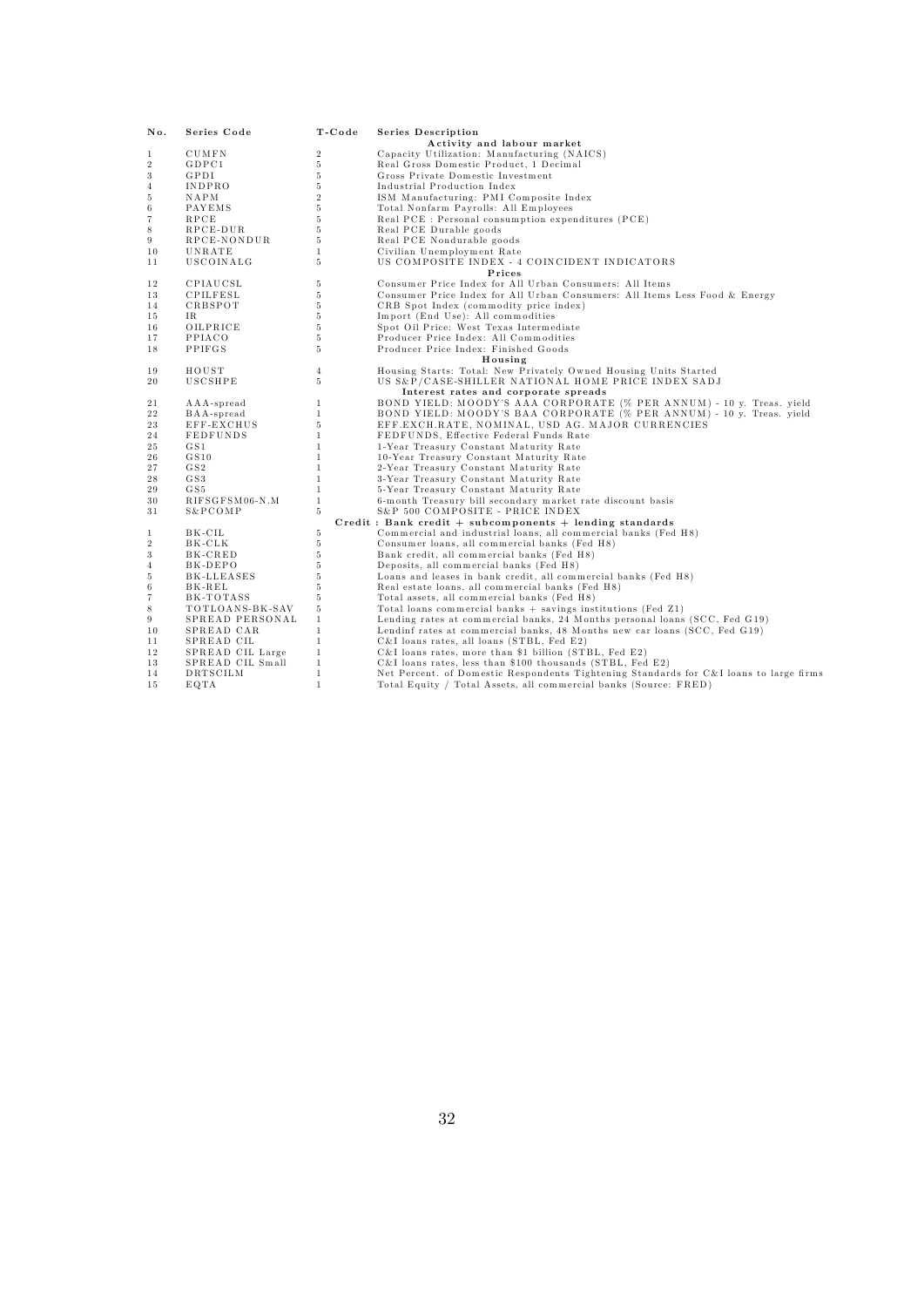## References

- [1] Admati, A.R., P.M. DeMarzo, M.F. Hellwig, P. Páeiderer (2010). "Fallacies, Irrelevant Facts, and Myths: Why Bank Equity is not Expensive", mimeo, Stanford and Bonn.
- [2] Adrian, T., P. Colla and H. S. Shin (2011), "Which Önancial frictions? Parsing the evidence from the financial crisis of 2007-2009". Federal Reserve Bank of New York Staff Reports No. 258
- [3] Adrian, T. and H. S. Shin (2010), "Liquidity and Leverage", Journal of Financial Intermediation,19 (3), July.
- [4] Amengual, D. and M.W. Watson (2007), "Consistent Estimation of the Number of Dynamic Factors in Large N and T Panel," Journal of Business and Economic Statistics, 25:1, 91-96.
- [5] Ashcraft, A. (2006), "New Evidence on the Lending Channel", Journal of Money, Credit, and Banking, 38 (3), 751-776.
- [6] Basel Committee on Banking Supervision, 2010. The Basel Committeeís response to the financial crisis: report to the G20. BIS-BCBS, October.
- [7] Bai, J. and S. Ng (2007), "Determining the Number of Primitive Shocks," Journal of Business and Economic Statistics, 25:1, 52-60.
- [8] Bassett, W., Chosak, M.B., Driscoll, J. and E. Zakrajsek (2011), "Identifying the Macroeconomic Effects of Bank Lending Supply Shocks", Federal Reserve Board, mimeo.
- [9] Bassett, W., and F. Covas (2012). "A new look at the relationship between capital constraints and bank lending". Mimeo, Federal Reserve Board.
- [10] Berrospide, J. and M.E. Edge  $(2010)$ , "The effects of bank capital on lending : What do we know? And, what does it mean?", International Journal of Central Banking, 6  $(4), 5-55.$
- [11] Bernanke, B.S., J. Boivin and P. Eliasz (2005), "Measuring the effects of monetary policy: a factor-augmented vector autoregressive (FAVAR) approach," Quarterly Journal of Economics 120: 387-422.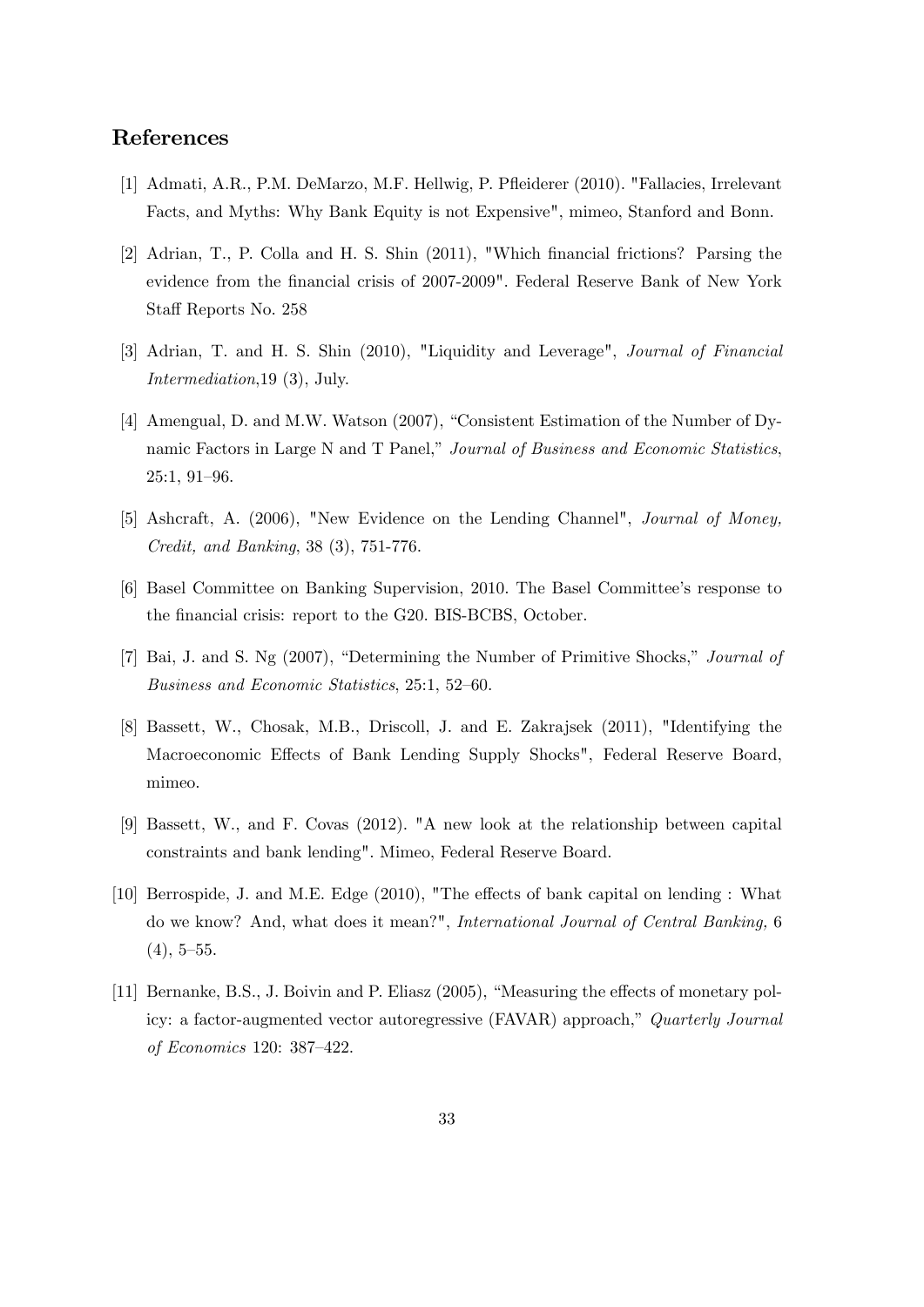- [12] Bernanke, B.S. and C. Lown (1991), "The credit crunch", *Brookings Papers on Eco*nomic Activity, 2, 205-247.
- [13] Boivin, J., Giannoni M.P., and D. Stevanović (2009), "Dynamic Effects of Credit Shocks in a Data-Rich Environment," manuscript, UQAM.
- [14] Boivin, J. and S. Ng  $(2006)$ , "Are More Data Always Better for Factor Analysis," Journal of Econometrics.
- [15] Buch, C., S. Eickmeier and E. Prieto (2010). "Macroeconomic factors and micro-level bank risk". Bundesbank Working Paper No. 20/2010.
- [16] Buch, C., and K. Neugebauer (2011). "Bank-specific shocks and the real economy". Journal of Banking and Finance, 35, 2179-2187.
- [17] Ciccarelli, M., J. L. Peydro and A. Maddaloni (2010). "Trusting the bankers: a new look at the credit channel of monetary policy". ECB Working Paper No. 1228
- [18] Dave, C., Dressler, S. J. and Zhang, L. (2009). "The Bank Lending Channel: a FAVAR Analysis". Villanova School of Business Economics Working Paper, 4
- $[19]$  Forni, M., D. Giannone, M. Lippi and L. Reichlin  $(2009)$ , "Opening the black box: identifying shocks and propagation mechanisms in VAR and factor models", *Econo*metric Theory 25, 1319–1347.
- [20] Francis, W.B. and M. Osborne (2012), "Capital requirements and bank behaviour in the UK: are there lessons for international capital standards?", Journal of Banking and Finance, 36, 803-816.
- [21] Gabaix, X. (2011) The granular origins of aggregate fluctuations. *Econometrica*.
- [22] Gambacorta, L. and Mistrulli, P. E. (2004): Does bank capital affect lending behavior? Journal of Financial Intermediation, 13 (4), 436-457.
- [23] Gilchrist, S., V. Yankov and E. Zakrajšek (2009), "Credit Market Shocks and Economic Fluctuations: Evidence From Corporate Bond and Stock Markets," Journal of Monetary Economics, 56, 471-493.
- [24] Gilchrist, S. and E. Zakrajšek (2012), "Credit Spreads and Business Cycle Fluctuationsî, American Economic Review, 102(4), 1692-1720.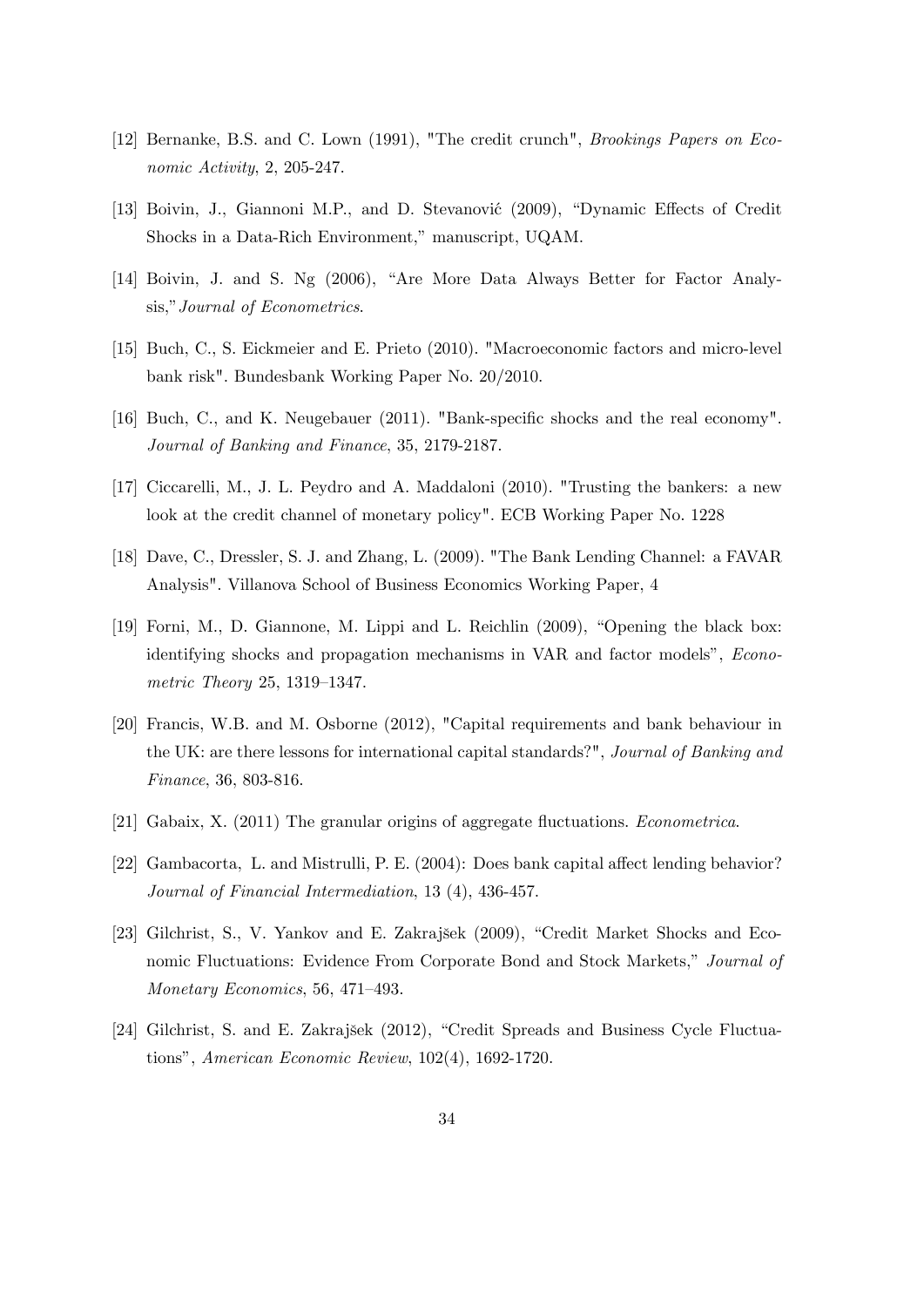- $[25]$  Hancock, D., Wilcox, J.A.  $(1993)$ , "Has there been a "capital crunch" in banking? The effects on real estate lending of real estate conditions and bank capital shortfalls". Journal of Housing Economics  $3(1), 31-50.$
- [26] Hancock, D., Wilcox, J.A. (1994), "Bank capital and the credit crunch: The roles of risk-weighted and unweighted capital regulations". American Real Estate and Urban  $Economics Association Journal 22 (1), 59–94.$
- [27] Institute of International Finance (IIF, 2010) "Interim Report on the Cumulative Impact on the Global Economy of Proposed Changes in the Banking Regulatory Framework."
- [28] Kashyap, A. K. and Stein, J. C. (1995), "The impact of monetary policy on bank balance sheets". Carnegie-Rochester Conference Series on Public Policy, 42, 151-195.
- [29] Kashyap, A.K. and Stein, J.C. (2000), "What do a million observations on banks say about the transmission of monetary policy". American Economic Review, 90(3), 407- 428.
- $[30]$  Kashyap, A.K., J.C. Stein, and S. Hanson  $(2010)$ , An Analysis of the Impact of "Substantially Heightened" Capital Requirements on Large Financial Institutions", mimeo.
- [31] Kishan, R.P. and Opiela, T.P. (2000), "Bank Size, Bank Capital and the Bank Lending Channel  $\degree$  Journal of Money, Credit and Banking, 32(1), 121-141.
- [32] Khwaja, A., and A. Mian (2008), "Tracing the impact of bank liquidity shocks." American Economic Review, 98 (4), 1413-42.
- [33] Lown, C. and D. Morgan (2006). "The credit cycle and the business cyce: new findings using the loan officer opinion survey". Journal of Money, Credit and Banking,  $38(6)$ , 1575-97.
- [34] Mésonnier, J.-S., and R. Jimborean (2010), "Banks' Financial Conditions and the Transmission of Monetary Policy : a FAVAR Approach" ". International Journal of Central Banking, 6(4), 71-117.
- [35] Modigliani, F., and M.H. Miller (1958), The Cost of Capital, Corporation Finance, and the Theory of Investment, American Economic Review  $48, 162 - 197$ .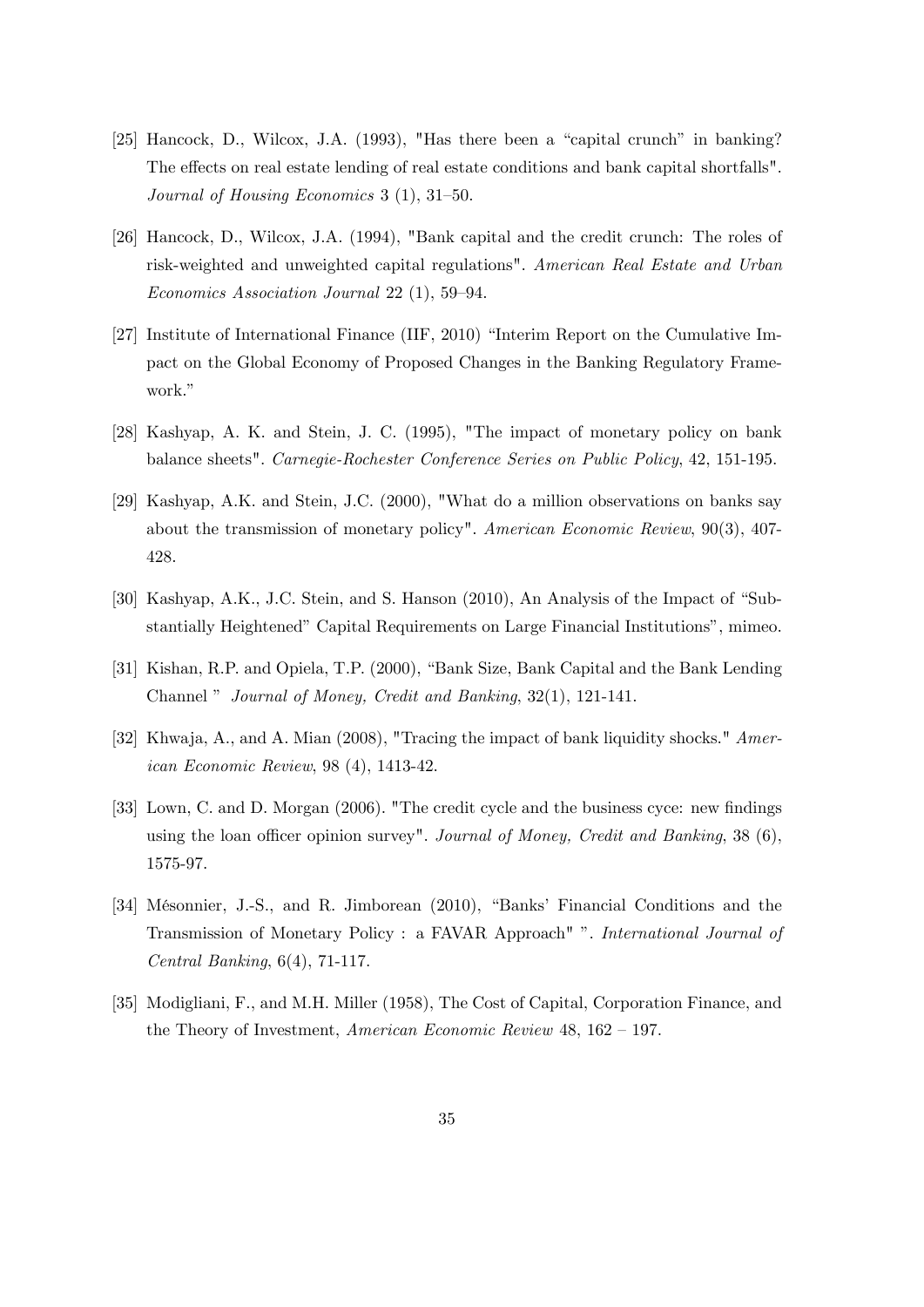- [36] Ng, S., and D. Stevanović (2012), "Factor Augmented Autoregressive Distributed Lag Model". Manuscript, Columbia University.
- [37] Onatski A. (2009), "Asymptotics of the principal components estimator of large factor models with weak factors".
- [38] Peek, J.B., Rosengren, E.S. (1995), "The capital crunch: Neither a borrower nor a lender be". Journal of Money, Credit and Banking,  $27$  (3),  $625-638$ .
- [39] Peek, J. and Rosengren, E. (2000), "Collateral damage: Effects of the Japanese bank crisis on real activity in the United States", American Economic Review, 90(1), 30-45.
- [40] Peek, J., Rosengren, E. and Tootell, G. (2003), "Identifying the macroeconomic effect of loan supply shocks". Journal of Money, Credit and Banking, 35 (6), December, 932-946.
- [41] Peydro, J. L. (2010), "Dicussion of 'The effects of bank capital on lending : What do we know? And, what does it mean?<sup>'</sup> ", *International Journal of Central Banking*, 6(4), 55-68.
- [42] Stock, J.H., and M.W. Watson (2005), "Implications of Dynamic Factor Models for VAR Analysis," manuscript, Harvard University.
- [43] Woo, D.  $(2003)$ , "In search of the capital crunch : supply factors behind the credit slowdown in Japan," Journal of Money, Credit and Banking, 35(6), December, Part I, 1019-38.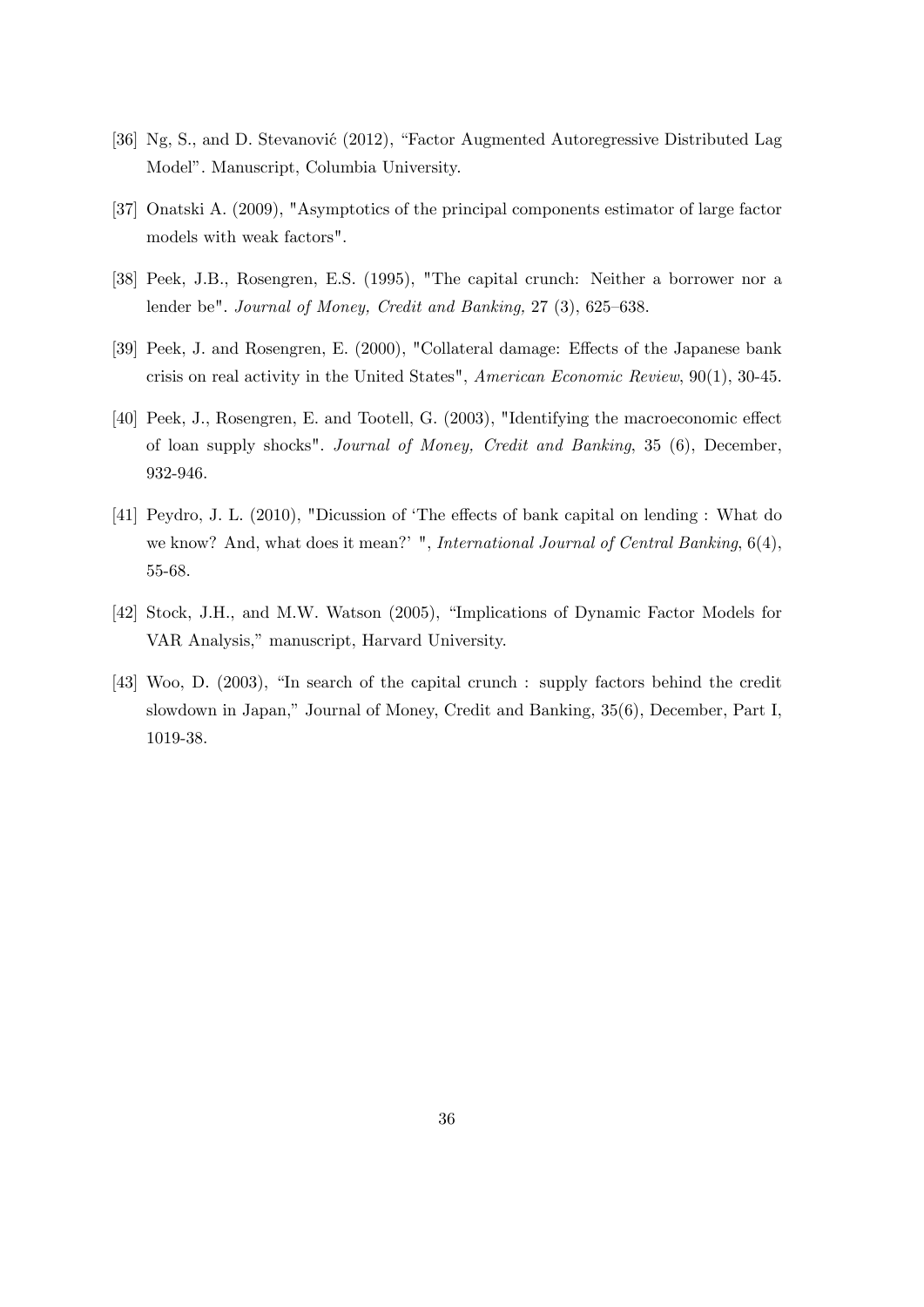|                          | N     | mean      | sd        | p25      | p50       | p75       |
|--------------------------|-------|-----------|-----------|----------|-----------|-----------|
| Assets $(\text{m})$      | 6,137 | 76,365.25 | 216220.96 | 9,055.81 | 19,709.15 | 48,207.00 |
| Capital-to-assets        | 6,137 | 8.05      | 5.13      | 6.49     | 7.54      | 8.67      |
| <b>ROA</b>               | 6,137 | 2.64      | 3.33      | 1.22     | 2.42      | 3.79      |
| <b>ROE</b>               | 6,137 | 27.53     | 213.23    | 16.29    | 31.92     | 49.29     |
| Loans-to-assets          | 6,137 | 60.52     | 14.99     | 56.30    | 64.10     | 69.67     |
| Mortgage loans-to-assets | 6,137 | 26.46     | 12.76     | 18.67    | 26.46     | 33.70     |
| C&I loans-to-assets      | 6,137 | 16.26     | 8.01      | 11.33    | 15.87     | 20.75     |
| Net chargeoffs-to-assets | 6.137 | 1.16      | 1.46      | 0.30     | 0.70      | 1.45      |

Table 1: Summary statistics for bank variables.

|                                                                                    | mean sd $p25$ $p50$ $p75$          |  |  |
|------------------------------------------------------------------------------------|------------------------------------|--|--|
| SP <sub>500</sub> volatility                                                       | $0.44$ $0.27$ $0.28$ $0.38$ $0.49$ |  |  |
| Exp. short rate change $96 \quad 0.34 \quad 0.48 \quad 0.02 \quad 0.29 \quad 0.63$ |                                    |  |  |
| $Exp. GDP$ growth                                                                  | 96 2.64 0.63 2.32 2.67 3.01        |  |  |

Table 2: Summary statistics for macroeconomic expectations variables.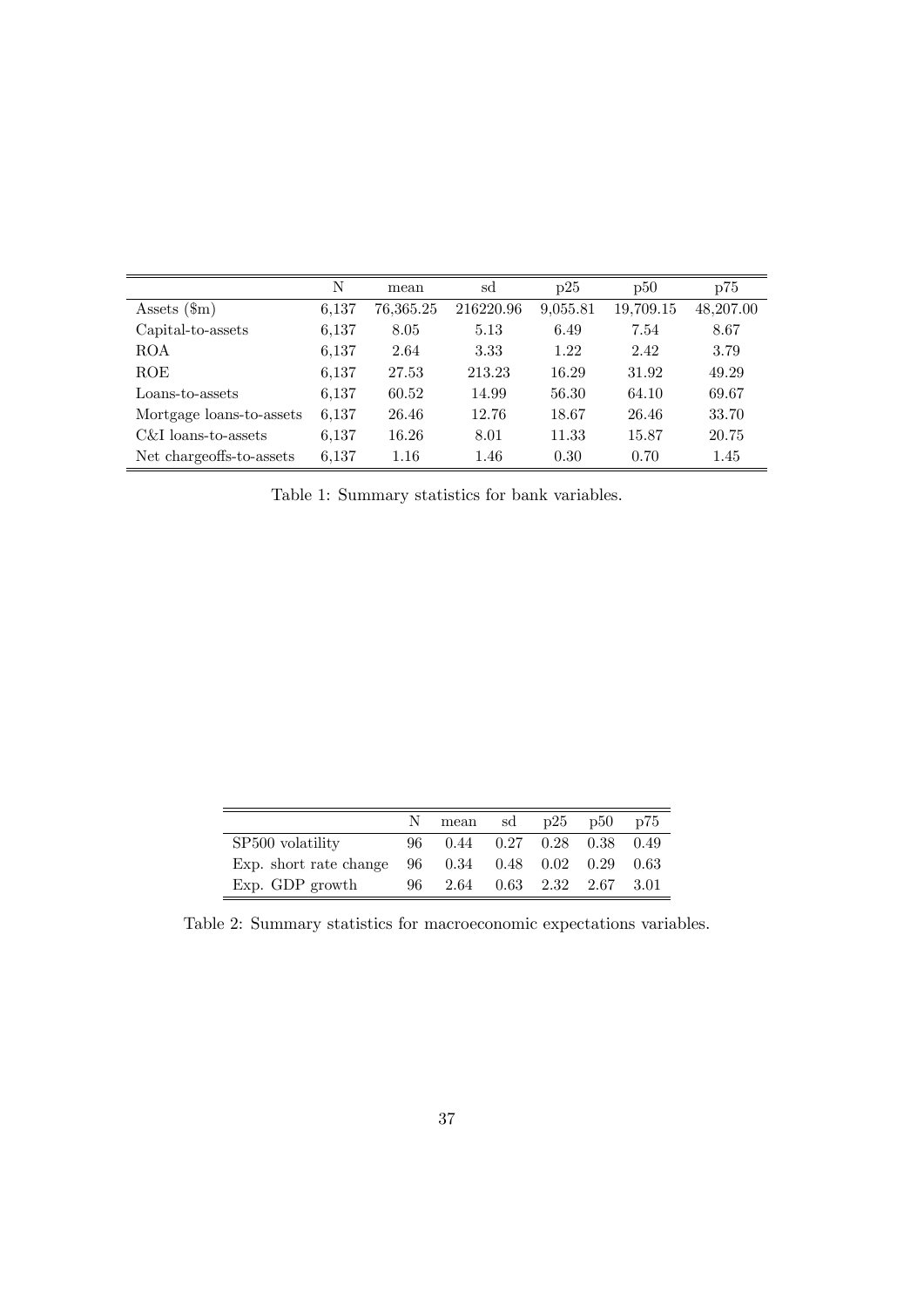|                            | (1)         | (2)         | (3)         | (4)         |
|----------------------------|-------------|-------------|-------------|-------------|
| Lagged capital ratio       | $0.9328***$ | $0.9309***$ | $0.9318***$ | $0.9307***$ |
|                            | (98.48)     | (96.08)     | (95.67)     | (94.72)     |
| Size                       | $0.0940***$ | $0.1012***$ | $0.0969***$ | $0.0995***$ |
|                            | (3.73)      | (4.02)      | (3.82)      | (3.95)      |
| <b>ROA</b>                 | $-0.0055$   | $-0.0054$   | $-0.0065*$  | $-0.0059$   |
|                            | $(-1.45)$   | $(-1.43)$   | $(-1.74)$   | $(-1.60)$   |
| Net chargeoffs / assets    | $0.0255**$  | $0.0242**$  | $0.0260**$  | $0.0244**$  |
|                            | (2.31)      | (2.16)      | (2.35)      | (2.18)      |
| Real estate loans / assets | $-0.0016$   | $-0.0021$   | $-0.0018$   | $-0.0020$   |
|                            | $(-1.07)$   | $(-1.32)$   | $(-1.20)$   | $(-1.29)$   |
| $C&I$ loans / assets       | $-0.0051**$ | $-0.0035$   | $-0.0042*$  | $-0.0036$   |
|                            | $(-2.09)$   | $(-1.43)$   | $(-1.75)$   | $(-1.46)$   |
| FHC status                 | 0.0102      | 0.0126      | 0.0203      | 0.0200      |
|                            | (0.21)      | (0.25)      | (0.41)      | (0.39)      |
| Merger dummy               | $0.1053**$  | $0.1068**$  | $0.1046**$  | $0.1058**$  |
|                            | (2.52)      | (2.57)      | (2.51)      | (2.54)      |
| SP500 volatility           |             | $-0.0374**$ | $-0.0302$   | $-0.0387**$ |
|                            |             | $(-2.04)$   | $(-1.58)$   | $(-2.14)$   |
| Exp. change policy rate    |             | $0.0680***$ |             | $0.0545**$  |
|                            |             | (3.26)      |             | (2.57)      |
| Exp. change GDP growth     |             | $-0.0422**$ |             | $-0.0331$   |
|                            |             | $(-2.08)$   |             | $(-1.64)$   |
| SWIPC1                     |             |             | $0.0271**$  | $0.0225*$   |
|                            |             |             | (2.26)      | (1.86)      |
| SWIPC2                     |             |             | 0.0113      | 0.0092      |
|                            |             |             | (1.56)      | (1.27)      |
| SWIPC3                     |             |             | 0.0011      | $-0.0023$   |
|                            |             |             | (0.13)      | $(-0.26)$   |
| Observations               | 6026        | 6026        | 6026        | 6026        |
| $\,R^2$                    | 0.872       | 0.873       | 0.873       | 0.873       |

Table 3: Determinants of BHC capital-to-asset ratios. Note: The dependent variable is the capital to asset ratio of individual banks as in equation (2). The panel OLS regression is run with bank fixed effects. Robust t-stats are given in parentheses.  $*,$  \*\*, \*\*\* denote significance at the 10, 5 and 1 percent levels respectively. SWIPC1 to SWIPC3 refer to the macro shocks extracted from the large dataset X of real and nominal macroeconomic non-banking variables using a factor model as explained in text. A constant and seasonal dummies are included but not reported.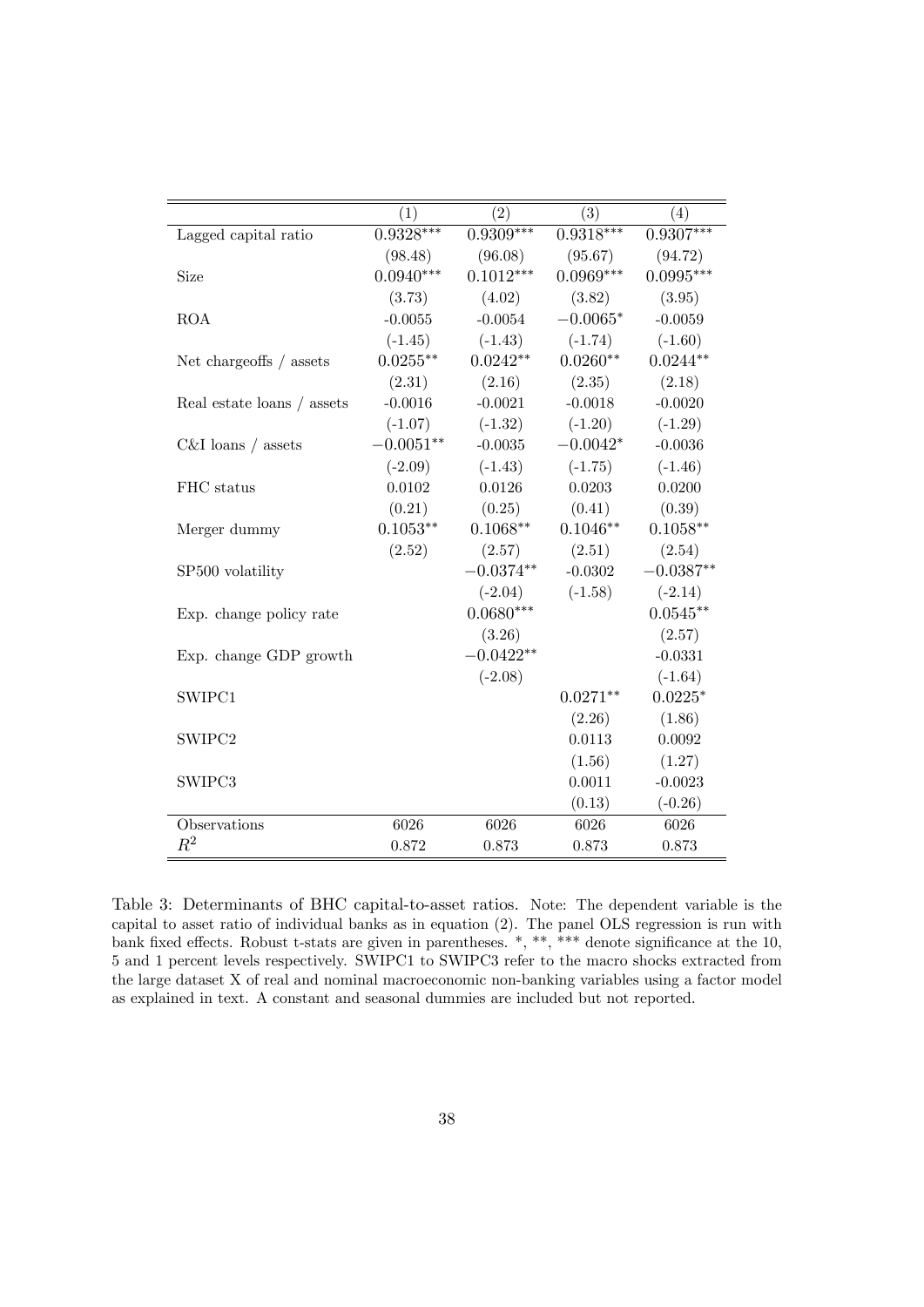|                                                              |           |                         | $\Delta(\text{Assets}_{i,t})$ |
|--------------------------------------------------------------|-----------|-------------------------|-------------------------------|
|                                                              |           | $\langle 0 \rangle > 0$ |                               |
| $\varepsilon_{i,t} < 0 \quad \Delta(\text{Equity}_{i,t})$    | < 0       | 5.4 11.4                |                               |
|                                                              | $> 0$ 1.8 |                         | - 31.9                        |
| $\varepsilon_{i,t} \geq 0 \quad \Delta(\text{Equity}_{i,t})$ | $< 0$ 3.1 |                         | 0.3                           |
|                                                              |           | $> 0$ 21.1 25.2         |                               |
|                                                              |           |                         |                               |

Table 4: Breakdown of individual capital ratio shocks according to the sign of contemporaneous changes in bank equity and total assets (in percentage of total number of individual shocks).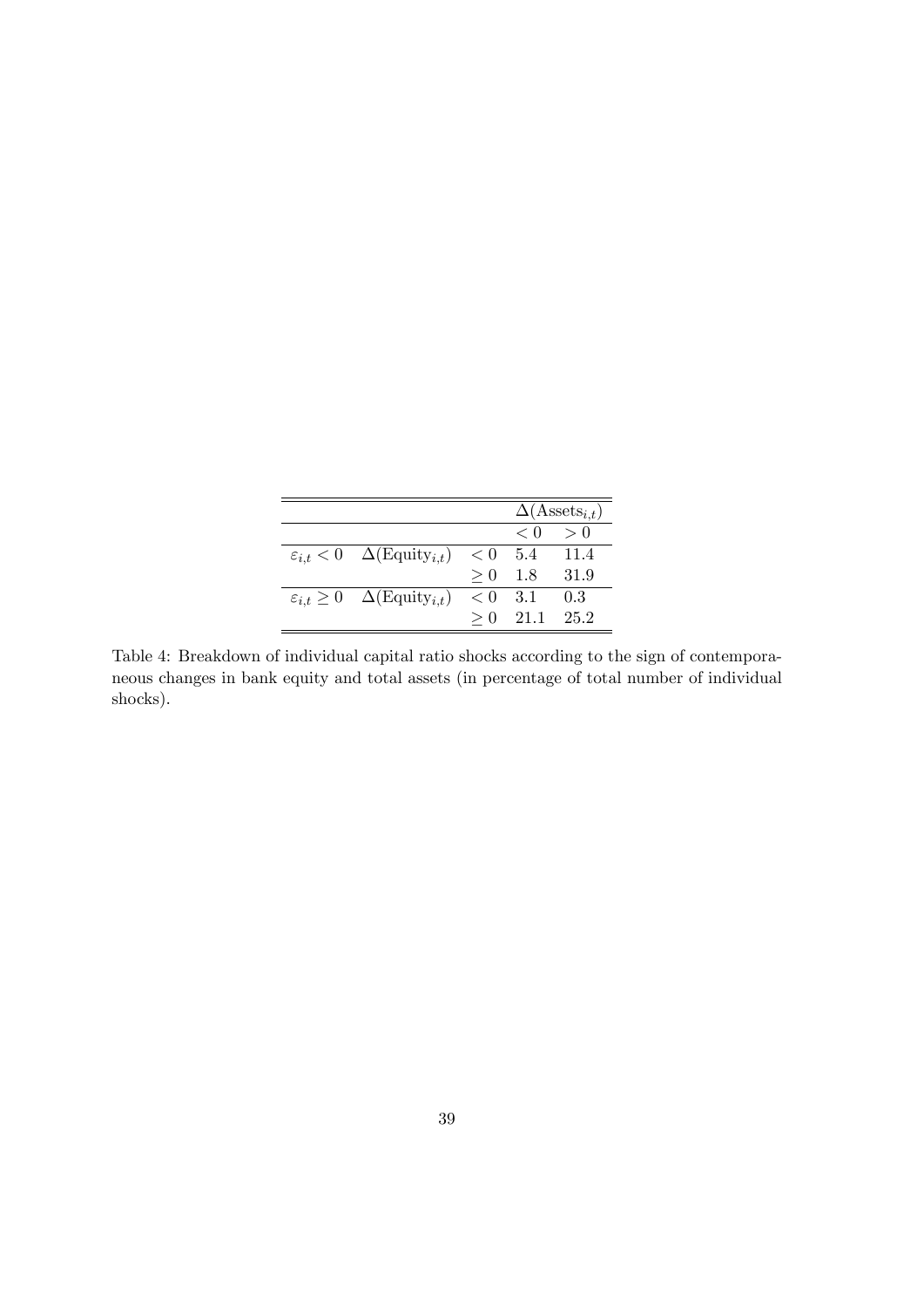|                                 | F-test p-value |                           | R-squared |          |
|---------------------------------|----------------|---------------------------|-----------|----------|
| <b>ACTIVITY MEASURES</b>        | $\alpha(L)$    | $\alpha_{\varepsilon}(L)$ | Total     | Marginal |
| Capital utilization             | 0.0000         | 0.0568                    | 0.7991    | 0.0267   |
| <b>GDP</b>                      | 0.0000         | 0.0917                    | 0.7024    | 0.0185   |
| Investment                      | 0.0000         | 0.0088                    | 0.5992    | 0.0422   |
| Industrial production           | 0.0000         | 0.0329                    | 0.7835    | 0.0406   |
| PMI                             | 0.0000         | 0.1407                    | 0.5068    | 0.0401   |
| Consumption                     | 0.0000         | 0.6062                    | 0.6368    | 0.0117   |
| Cons: durables                  | 0.0000         | 0.3421                    | 0.3975    | 0.0238   |
| Cons: non-durables              | 0.0000         | 0.0716                    | 0.5985    | 0.0284   |
| Employment                      | 0.0000         | 0.3970                    | 0.8702    | 0.0072   |
| <b>CPI</b>                      | 0.0000         | 0.0156                    | 0.7660    | 0.0308   |
| Housing                         | 0.0000         | 0.0361                    | 0.9651    | 0.0043   |
| House prices                    | 0.0000         | 0.3250                    | 0.6487    | 0.0536   |
| <b>FFR</b>                      | 0.0000         | 0.8441                    | 0.9643    | 0.0006   |
| T-Bill 10Y                      | 0.0000         | 0.2398                    | 0.9590    | 0.0012   |
| <b>B-spread</b>                 | 0.0000         | 0.0008                    | 0.9276    | 0.0151   |
|                                 |                |                           |           |          |
| <b>CREDIT MEASURES</b>          | $\alpha(L)$    | $\alpha_{\varepsilon}(L)$ | Total     | Marginal |
| Commercial and industrial loans | 0.0000         | 0.0595                    | 0.8002    | 0.0267   |
| Consumer loans                  | 0.0014         | 0.0407                    | 0.2616    | 0.0966   |
| Bank credit                     | 0.0000         | 0.0002                    | 0.3646    | 0.1288   |
| Deposits                        | 0.0216         | 0.1429                    | 0.2625    | 0.1039   |
| Loans&Leases in bank credit     | 0.0000         | 0.0072                    | 0.5140    | 0.1077   |
| RE loans                        | 0.2277         | 0.1274                    | 0.2425    | 0.0643   |
| Loans Banks $+$ Thrift          | 0.0000         | 0.0004                    | 0.4404    | 0.1263   |
| Total loans                     | 0.0000         | 0.0040                    | 0.6856    | 0.0790   |
| Spread Personal Loans           | 0.0002         | 0.2458                    | 0.9310    | 0.0020   |
| Spread Car Loans                | 0.0124         | 0.9282                    | 0.9357    | 0.0006   |
| Spread All CIL                  | 0.0000         | 0.0014                    | 0.8307    | 0.0328   |
| Spread Large CIL                | 0.0000         | 0.0009                    | 0.8196    | 0.0333   |
| Spread Small CIL                | 0.0000         | 0.0684                    | 0.8821    | 0.0120   |
| Standard                        | 0.0000         | 0.0382                    | 0.8668    | 0.0136   |
| Equity / Assets                 | 0.0000         | 0.0000                    | 0.5131    | 0.3183   |

Table 5: Testing the factor structure of individual macroeconomic series. Note: The F-test tests the null that the coefficients in the FADL regression of a given macro series are jointly zero (col. 1). In the second column, we test the null that only coefficients of the bank leverage shocks are jointly zero. P-values are obtained by bootstrap. Columns 3 and 4 display the share of variance explained by the FADL regressors and the marginal explanatory power of the current and lagged bank leverage shocks, respectively.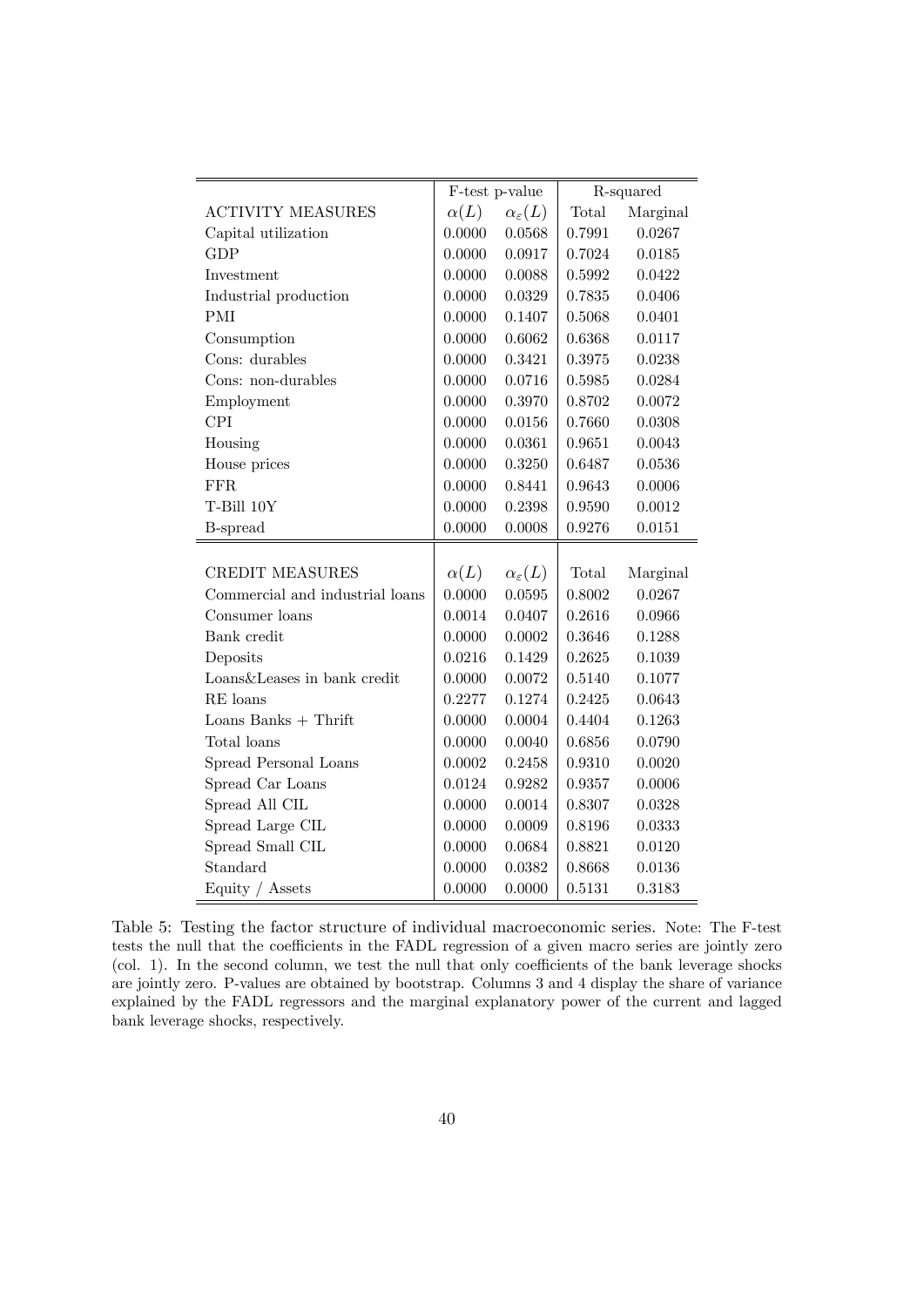

Figure 1: Share of banks in sample out of total US bank assets (solid line) and number of banks in panel through time (dashed line).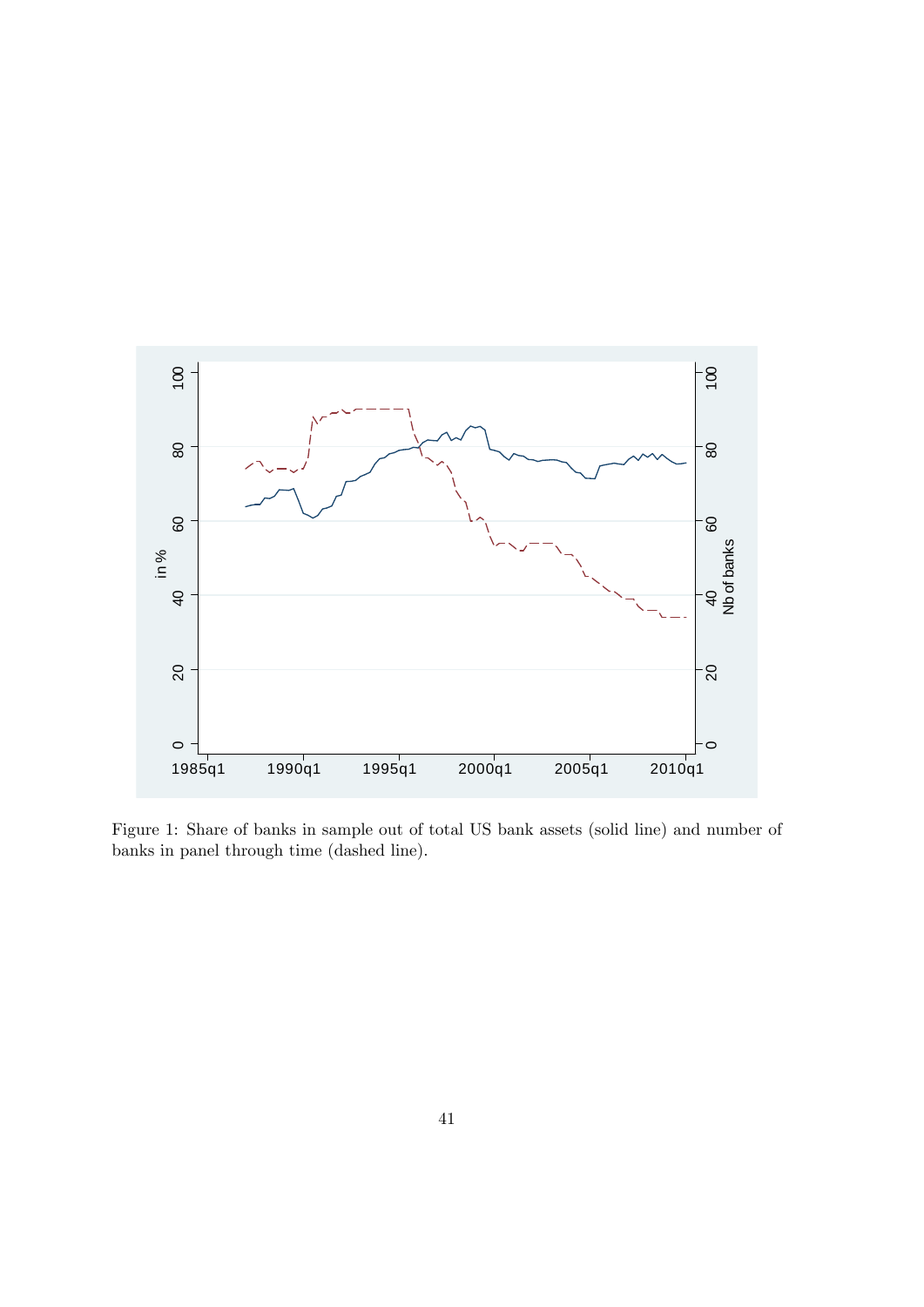

Figure 2: Estimated aggregate bank capital ratio shocks. Vertical lines delimit NBER recesssion dates.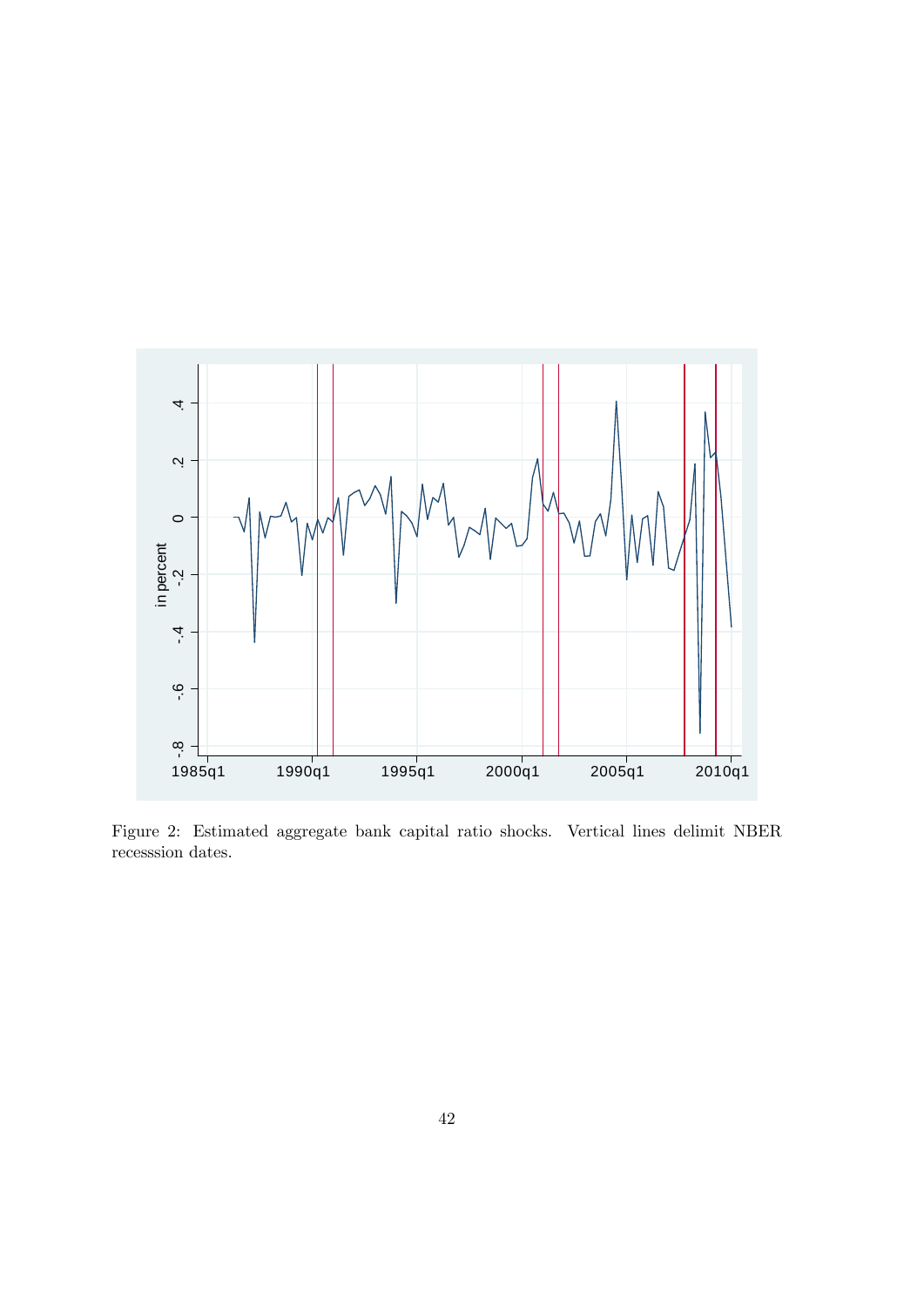

Figure 3: Estimated aggregate bank capital ratio shocks using various samples of BHCs: all the 104 banks in the baseline sample (solid), the 25 largest (dashed) and the 50 largest (dotted line).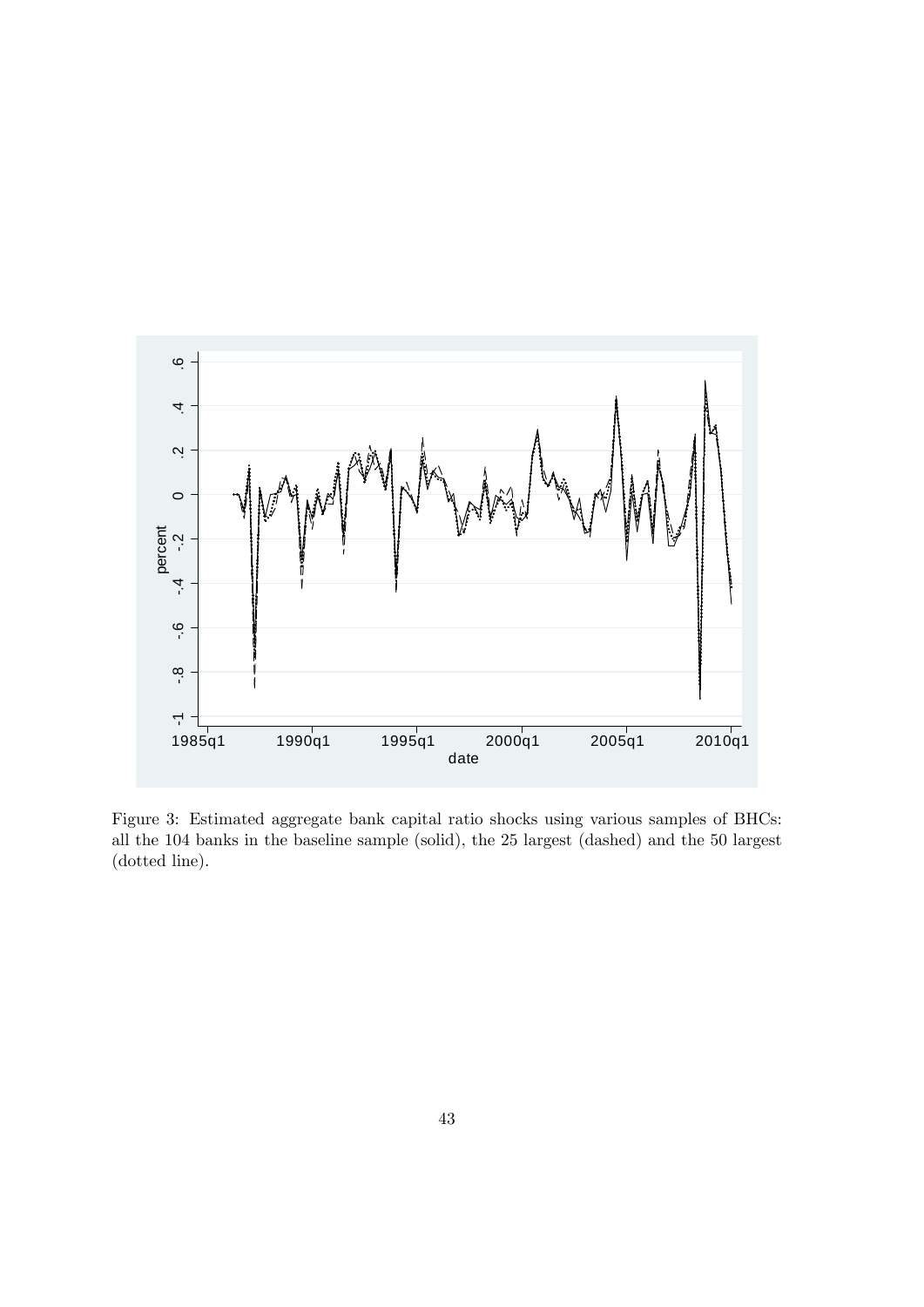

Figure 4: Impulse response functions of macroeconomic variables in  $X_t$  to a negative bank leverage shock (with 70 percent confidence intervals)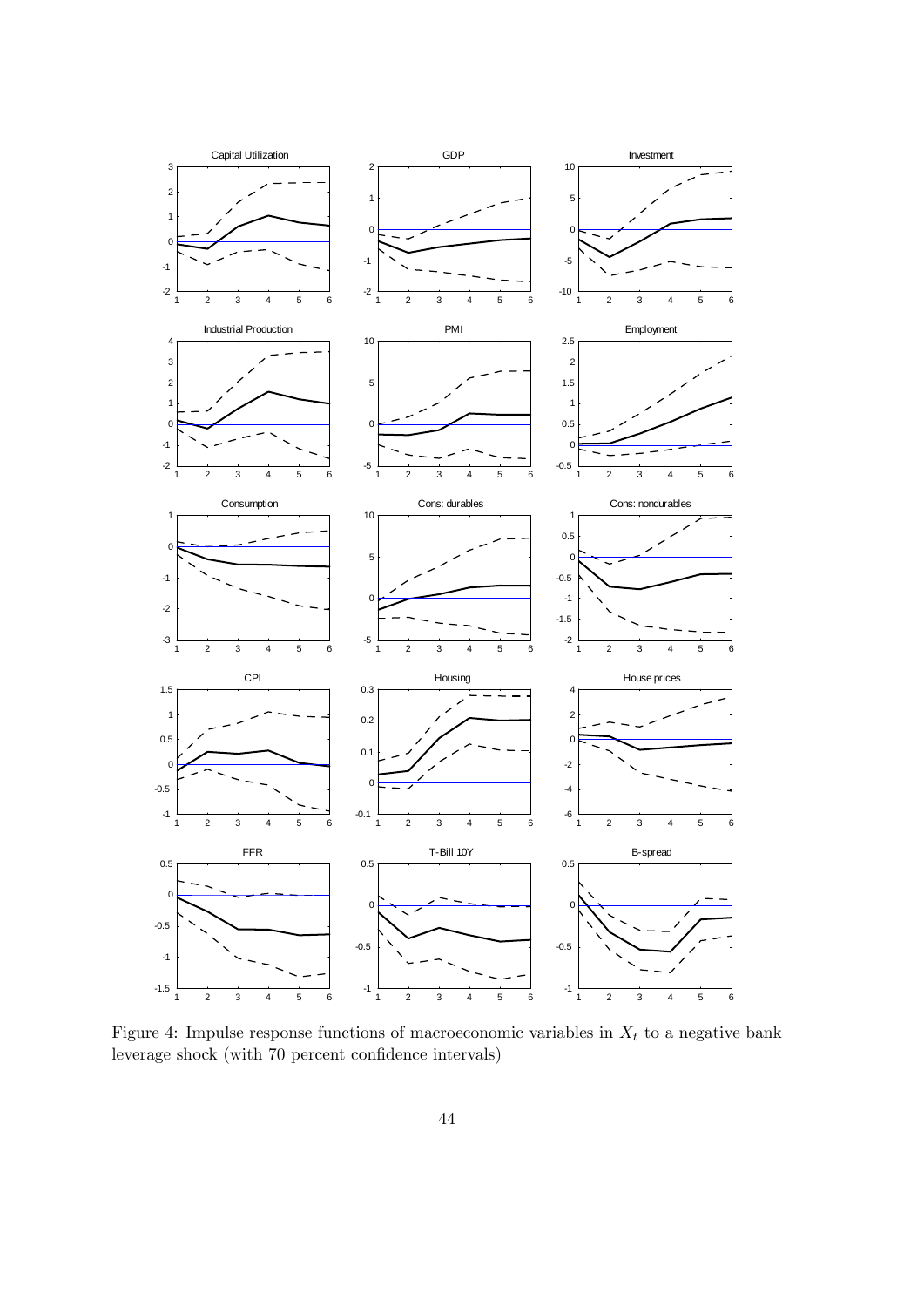

Figure 5: Impulse response functions of agregate credit and banking indicators to a negative bank leverage shock (with 70 percent confidence intervals).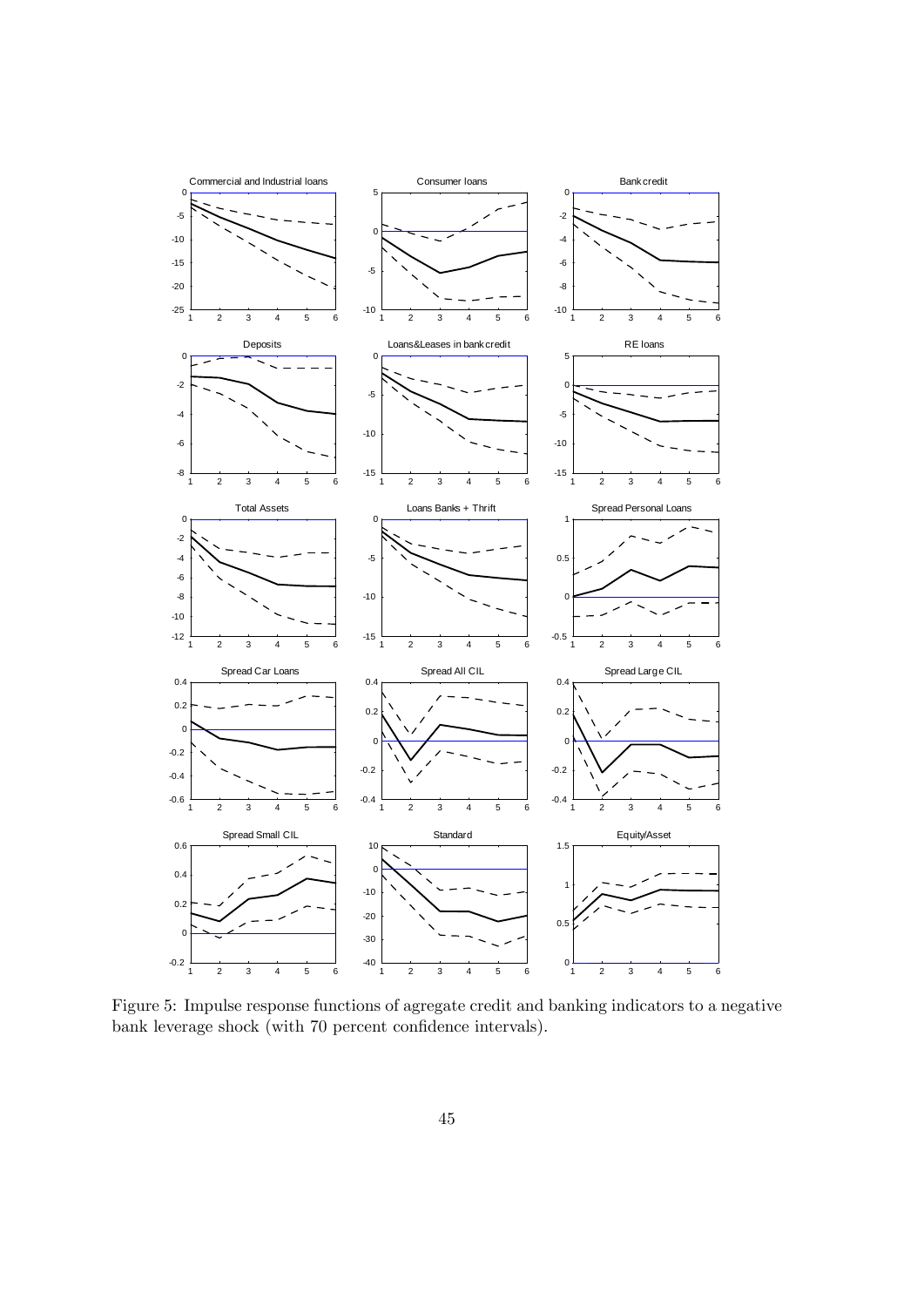

Figure 6: Robustness to FADL specification choices: responses of selected macro variables to a positive bank capital ratio shock assuming different lag selection in the FADL regressions ([1 1 4] means one lag for the autoregressive part, one for each of the macro shocks and four for the capital ratio shock).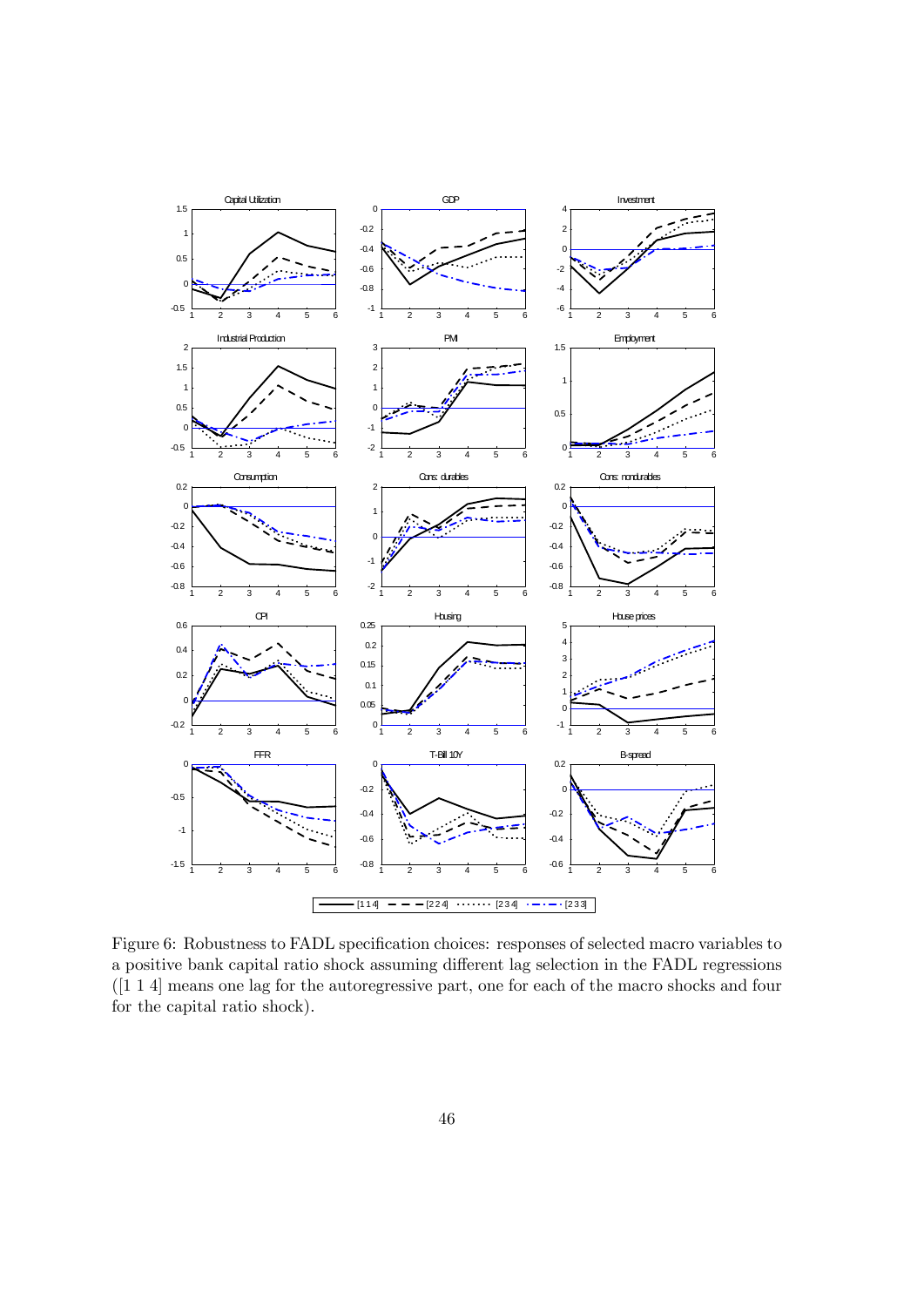

Figure 7: Robustness to FADL specification choices: responses of credit variables to a positive bank capital ratio shock assuming different lag selection in the FADL regressions ([1 1 4] means one lag for the autoregressive part, one for each of the macro shocks and four for the capital ratio shock).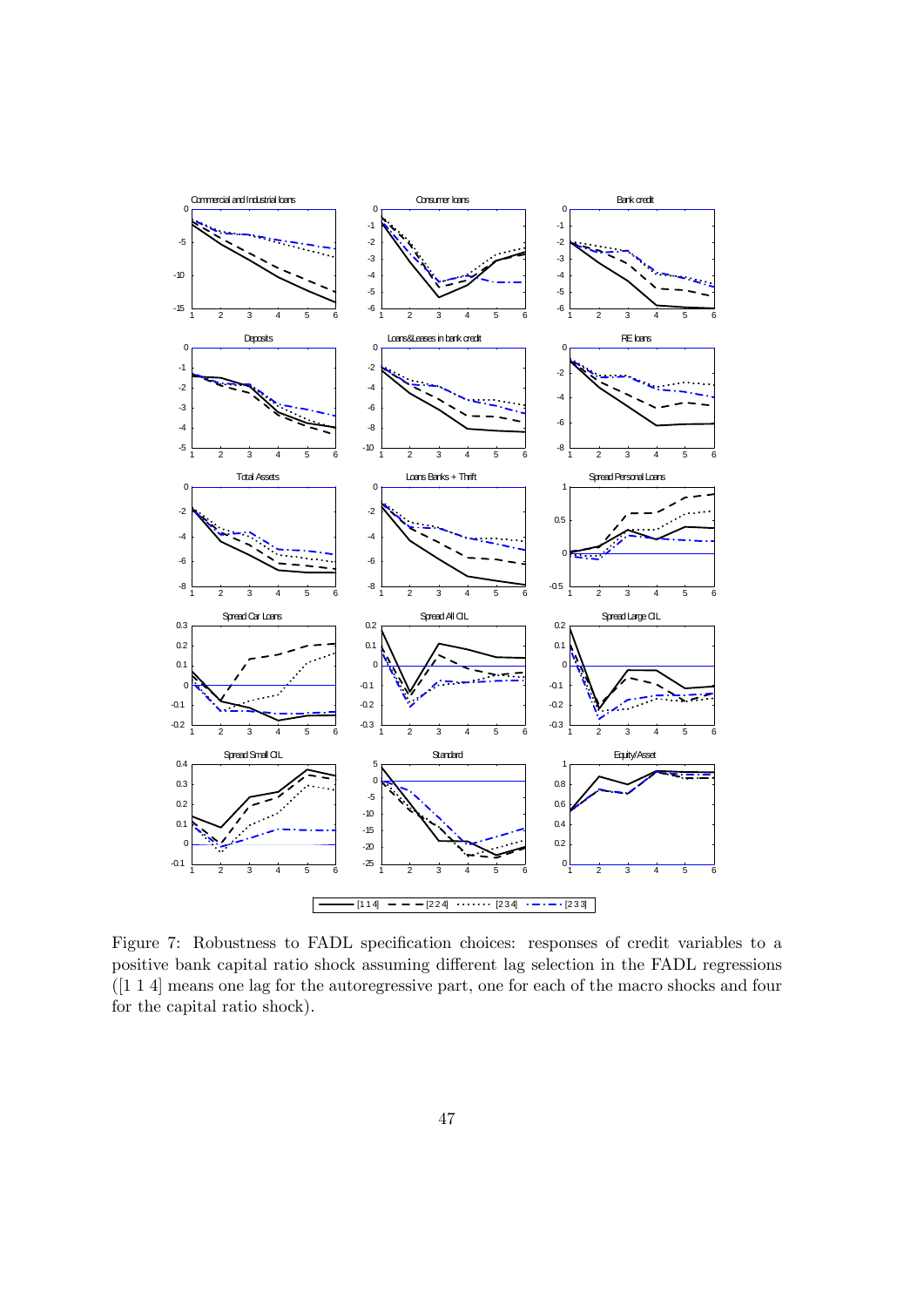

Figure 8: Impulse responses of macroeconomic variables in  $X_t$  to a negative bank leverage shock, estimated over the pre-crisis period (up to  $2008$   $Q2$ , with  $70$  percent confidence intervals).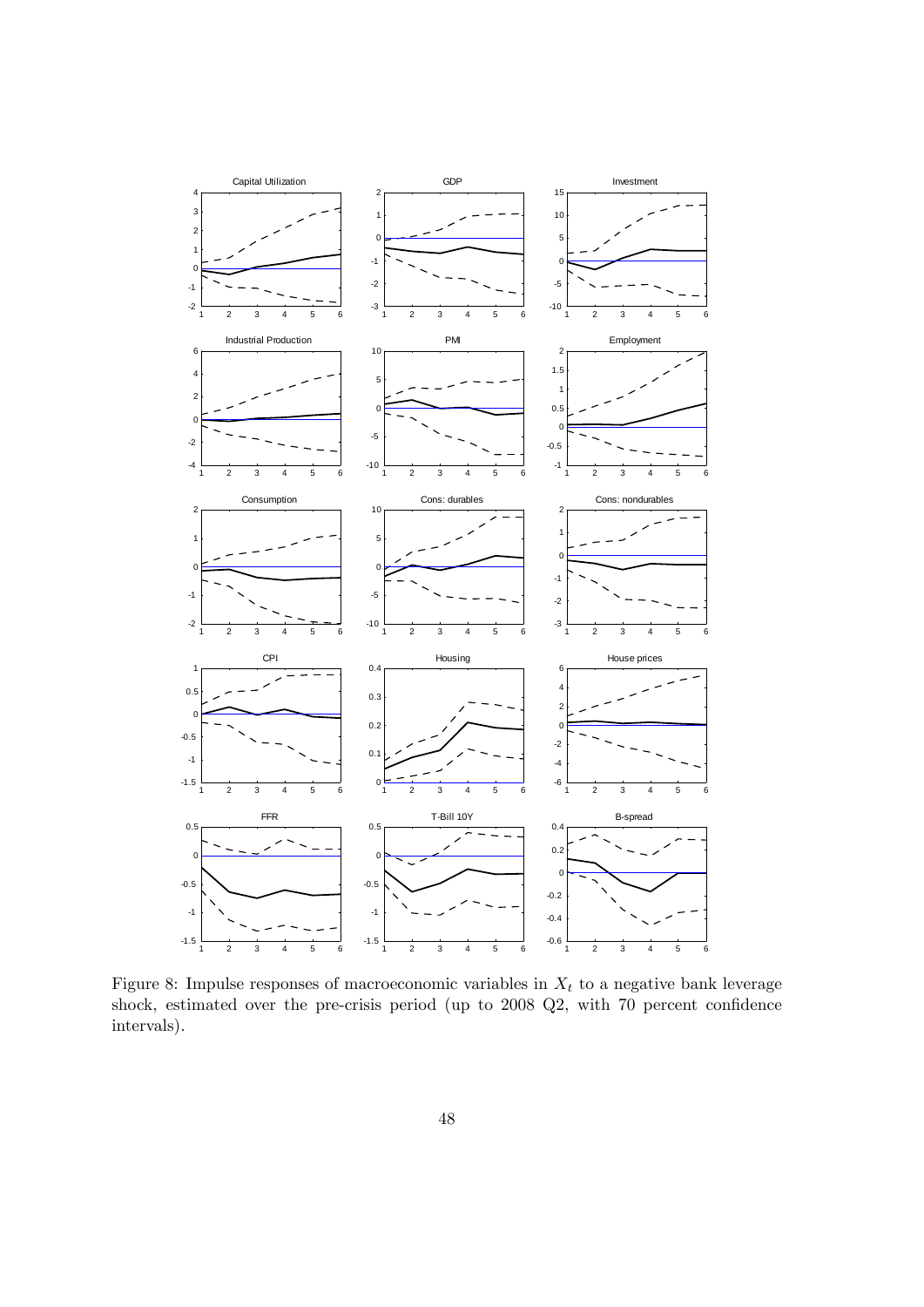

Figure 9: Impulse responses of credit and banking indicators to a negative bank leverage shock, estimated over the pre-crisis period (up to  $2008$   $Q2$ , with  $70$  percent confidence intervals).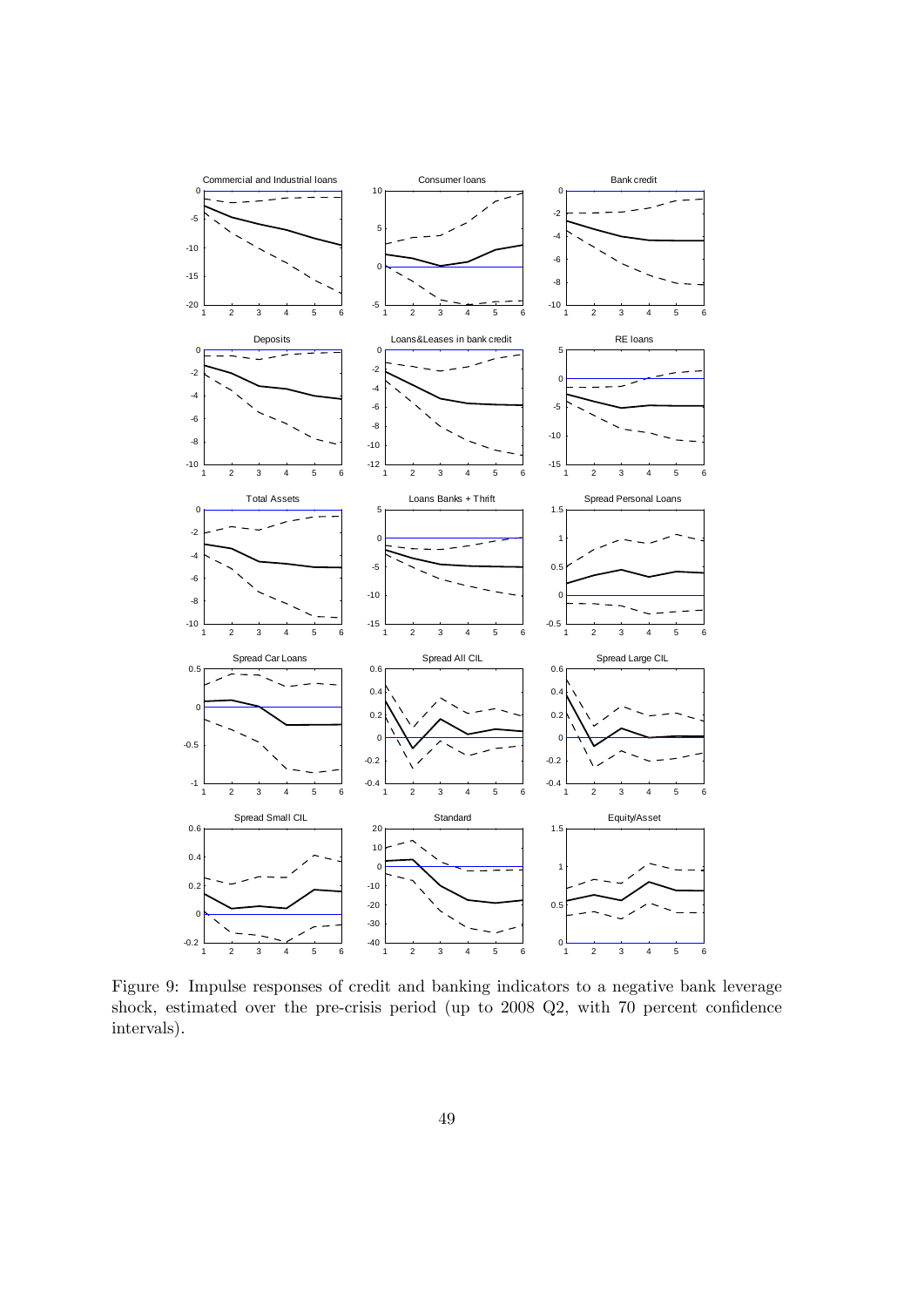

Figure 10: Impulse response functions of macroeconomic variables in  $X_t$  to an asymmetric shock reducing bank leverage (with 70 percent confidence intervals)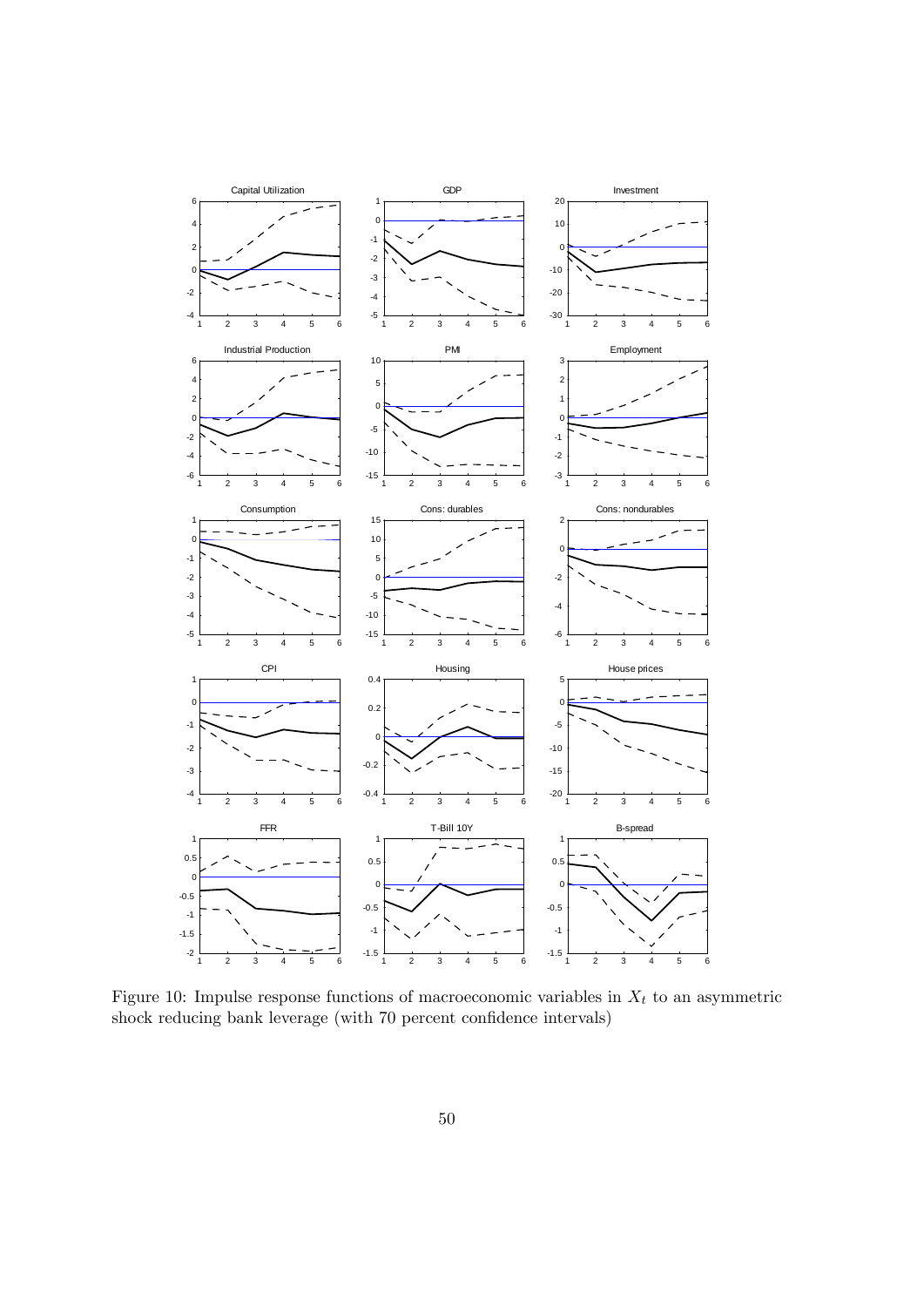

Figure 11: Impulse response functions of agregate credit and banking indicators to an asymmetric shock reducing bank leverage (with 70 percent confidence intervals).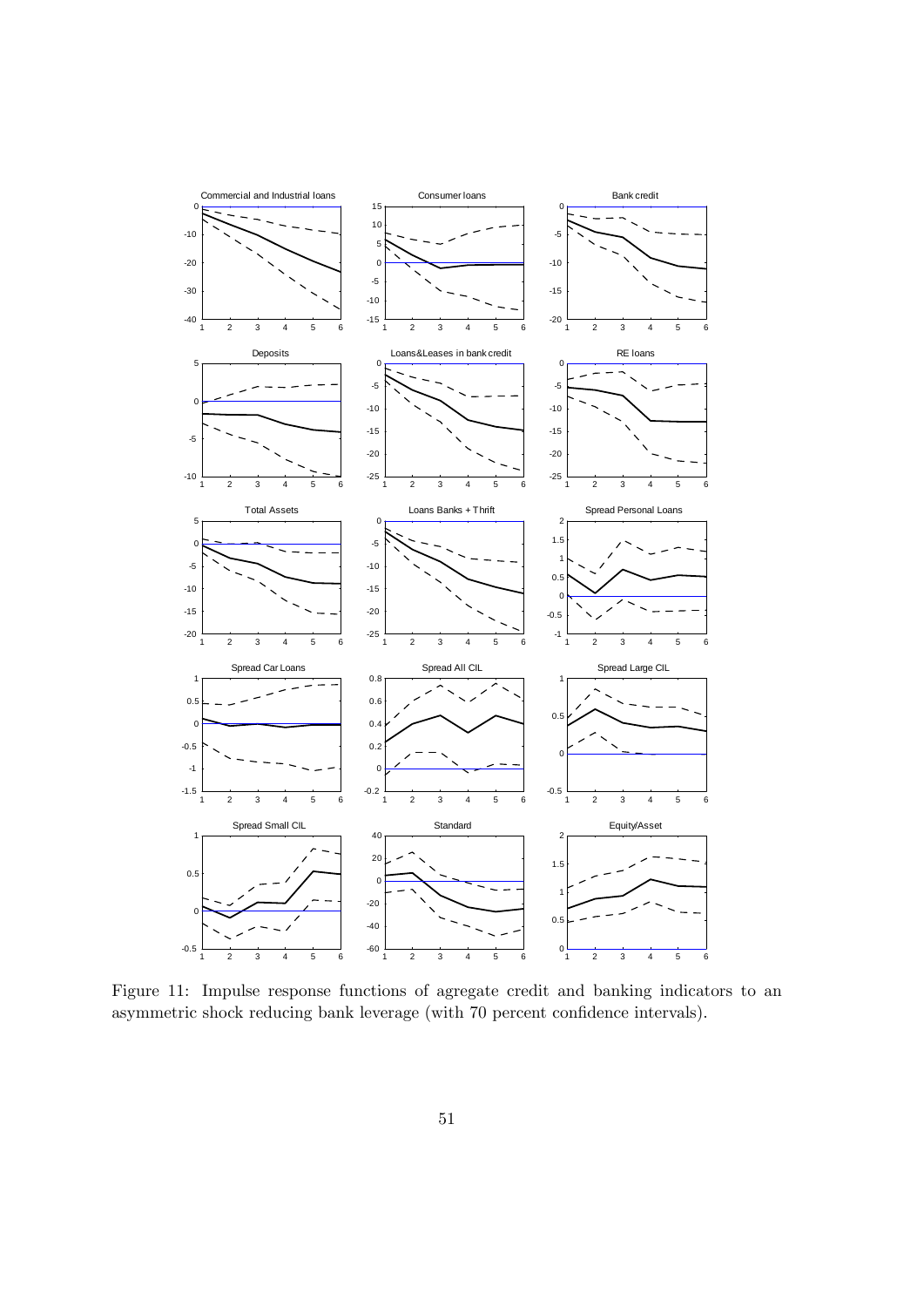

Figure 12: Impulse response functions of macroeconomic variables in  $X_t$  to an asymmetric shock increasing bank leverage (with 70 percent confidence intervals)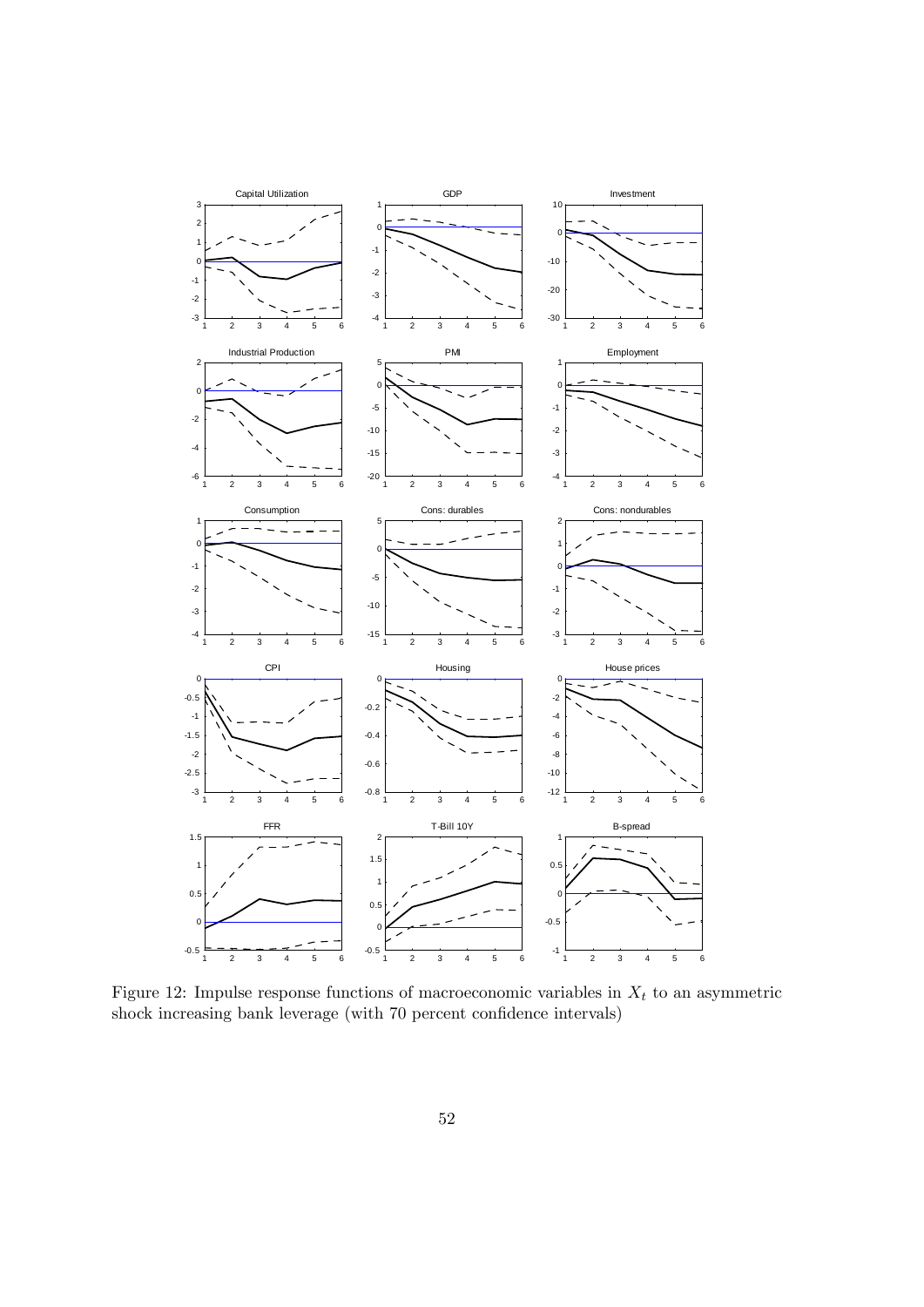

Figure 13: Impulse response functions of agregate credit and banking indicators to an asymmetric shock increasing bank leverage (with 70 percent confidence intervals).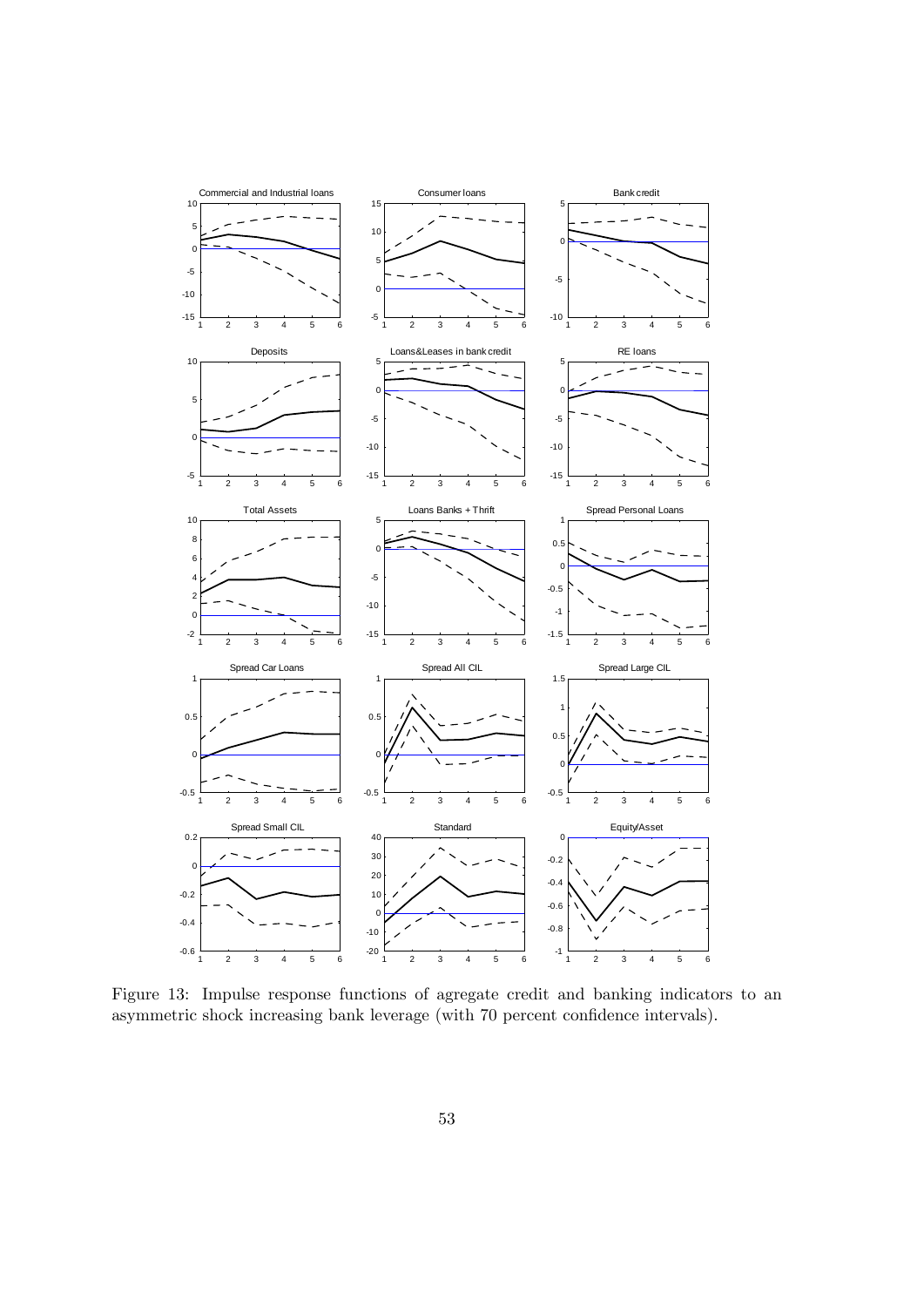

Figure 14: Alternative measures of aggregate bank capital ratio shocks : our measure (solid line) vs BE measure (dashed line).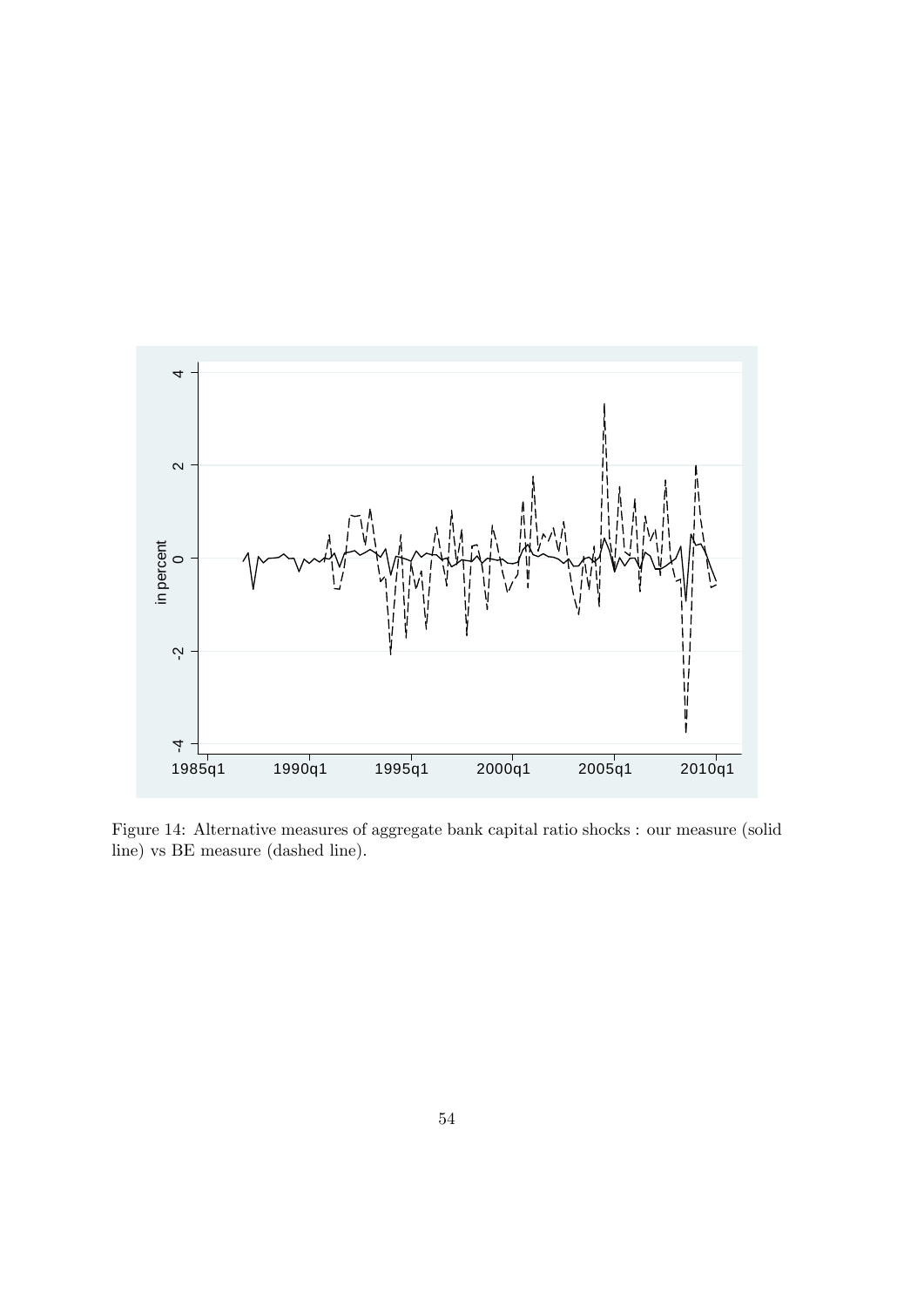

Figure 15: Comparison of responses of non-banking macroeconomic variables to a positive bank capital ratio shock as we estimate it (MS) with responses to the bank capital ratio shock as computed in Berrospide and Edge (2010) (BE). The common period of estimation of the IRFs is 1990 Q4 to 2010 Q1 due to the shorter history of some of the variables used for the estimation of the BE shock.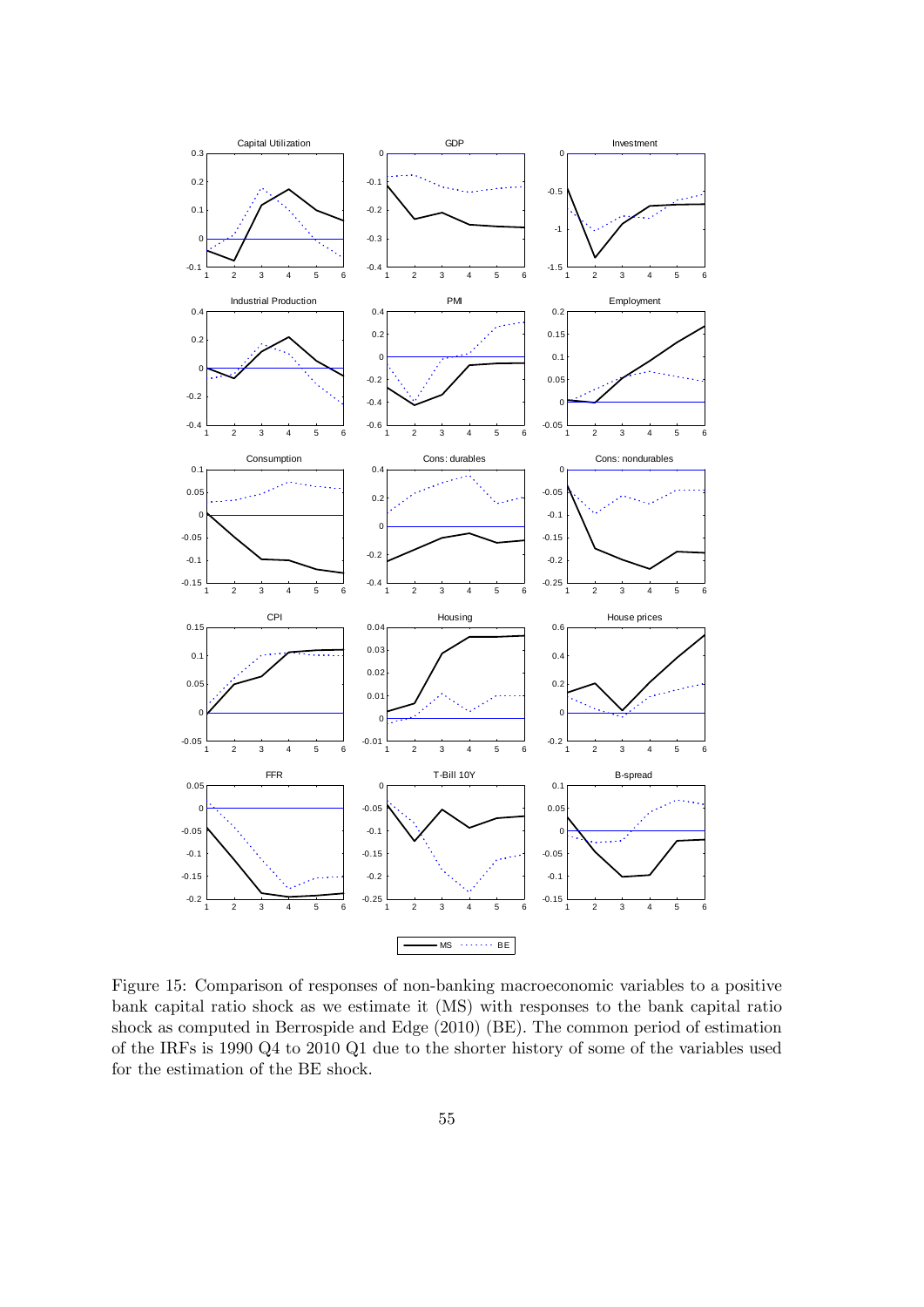

Figure 16: Comparison of responses of credit and banking variables to a positive bank capital ratio shock as we estimate it (MS) with responses to the bank capital ratio shock as computed in Berrospide and Edge (2010) (BE). The common period of estimation of the IRFs is 1990 Q4 to 2010 Q1 due to the shorter history of some of the variables used for the estimation of the BE shock.